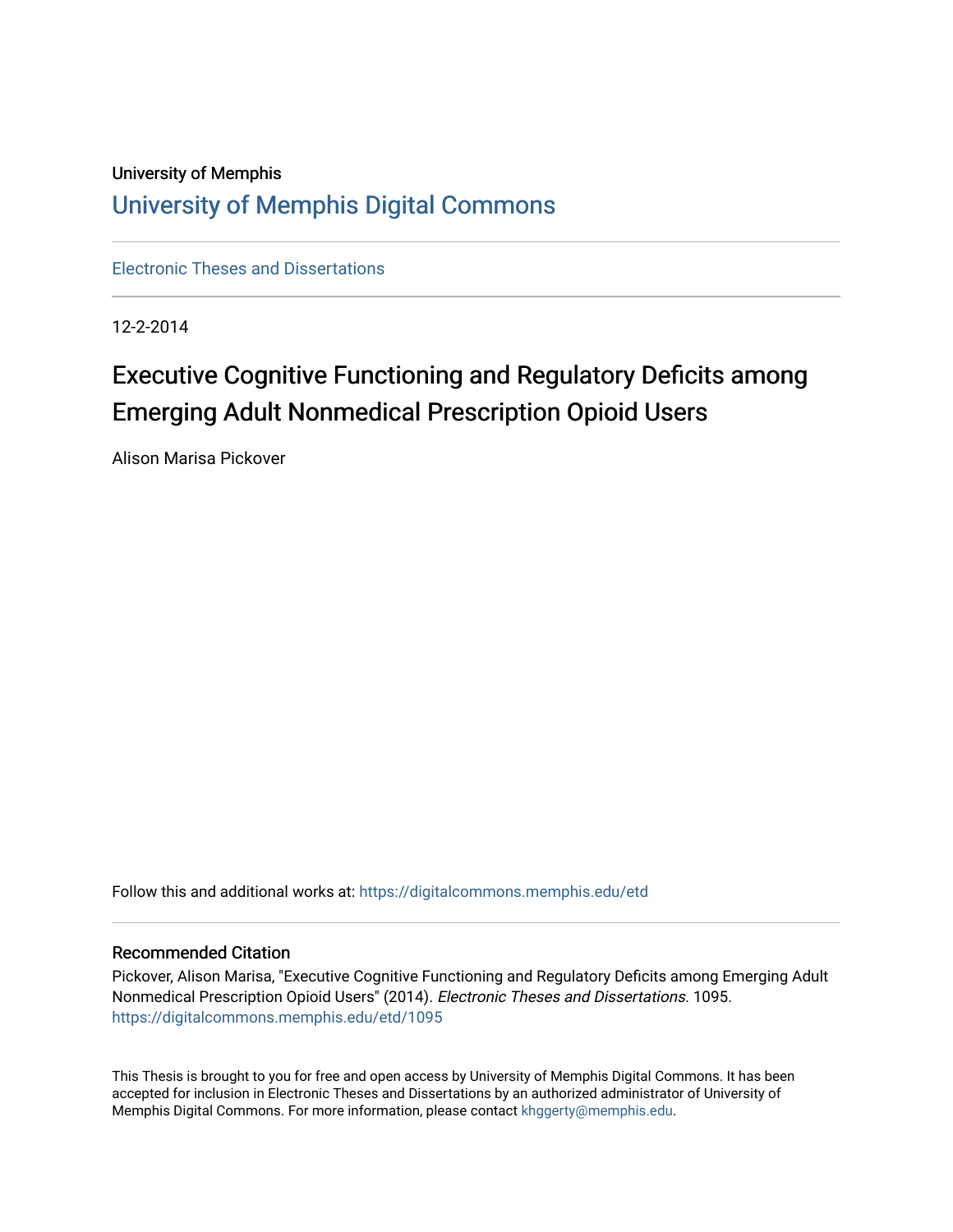# EXECUTIVE COGNITIVE FUNCTIONING AND REGULATORY DEFICITS AMONG EMERGING ADULT NONMEDICAL PRESCRIPTION OPIOID USERS

by

Alison Marisa Pickover

A Thesis

Submitted in Partial Fulfillment of the

Requirements for the Degree of

Master of Science

Major: Psychology

The University of Memphis

December 2014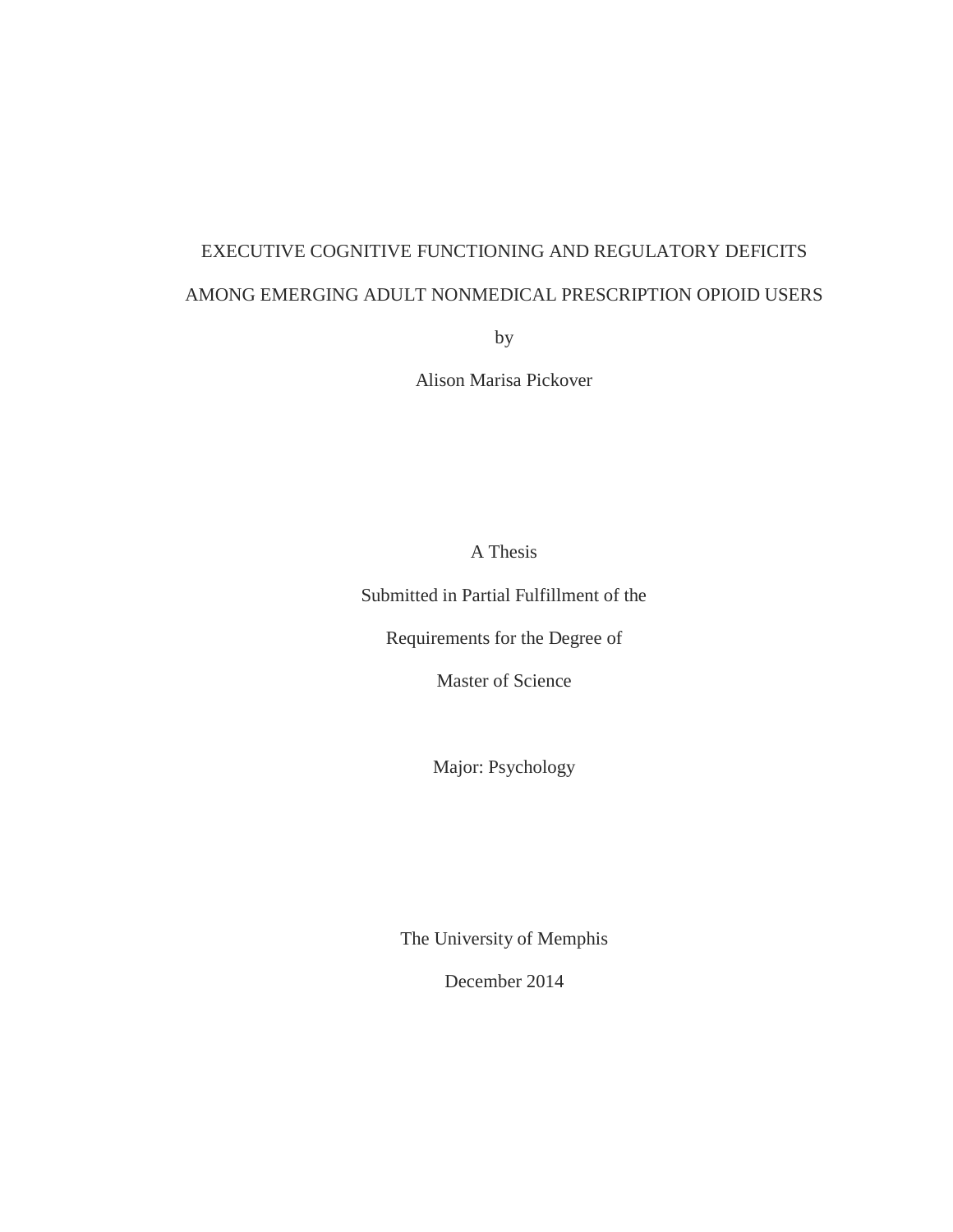### **Abstract**

Pickover, Alison Marisa. MS. The University of Memphis. December 2014. Executive cognitive functioning and regulatory deficits among emerging adult nonmedical prescription opioid users. Major Professor: James G. Murphy

Nonmedical prescription opioid (NMPO) use is elevated among emerging adults and may be related to deficits in executive cognitive functioning (ECF). This study examined relations between NMPO use, ECF deficits, and "downstream consequences" of poor self- and emotion regulation among emerging adults. Twenty-seven emerging adult NMPO users and 27 matched controls completed measures of ECF (working memory and interference control), self- and emotion regulation, and a clinical interview assessing substance use. NMPO users reported regulation deficits relative to controls, but groups did not differ on ECF measures. Among users, interference control was associated with NMPO use, working memory with alcohol use severity, and emotion regulation with NMPO use severity and marijuana use. Across groups, goal-directed and impulsive behavior when distressed was associated with interference control. Engagement in goal-directed behavior when distressed was additionally associated with working memory. These findings should be extended to inform research, prevention, and intervention.

ii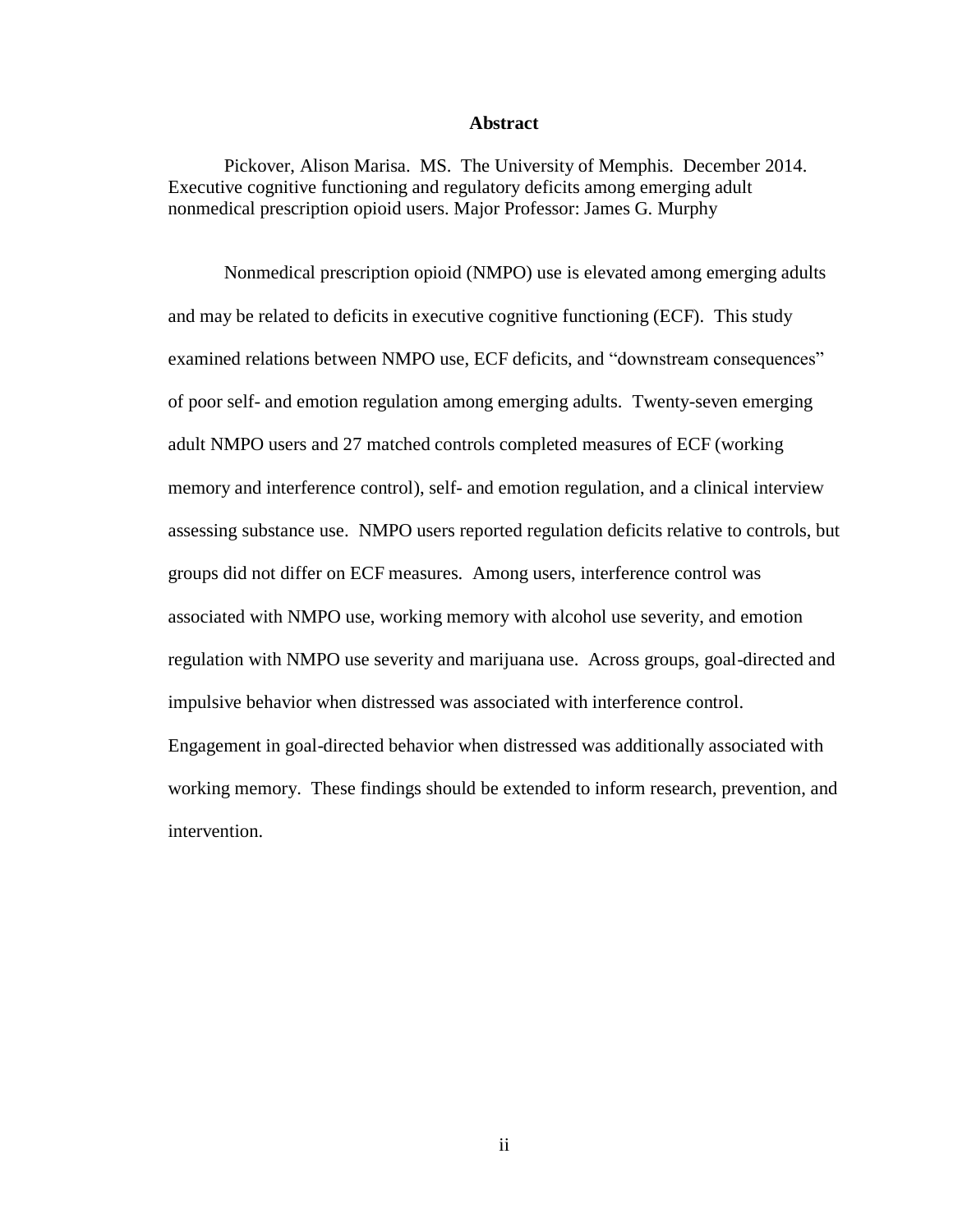# **Table of Contents**

| Section        |                                                                                                         | Page |
|----------------|---------------------------------------------------------------------------------------------------------|------|
| 1              | Introduction                                                                                            | 1    |
|                | <b>Executive Cognitive Functioning</b>                                                                  | 3    |
|                | <b>Emerging Adulthood</b>                                                                               | 4    |
|                | <b>ECF</b> and Substance Use                                                                            | 6    |
|                | Unity and diversity of executive cognitive functions                                                    | 6    |
|                | Working memory                                                                                          | 7    |
|                | Inhibition                                                                                              | 9    |
|                | Types of inhibition                                                                                     | 13   |
|                | Interference control                                                                                    | 13   |
|                | Cognitive flexibility                                                                                   | 14   |
|                | <b>Research limitations</b>                                                                             | 15   |
|                | <b>Present Research</b>                                                                                 | 16   |
| $\overline{2}$ | Method                                                                                                  | 17   |
|                | Participants                                                                                            | 17   |
|                | <b>Measures</b>                                                                                         | 18   |
|                | Substance use                                                                                           | 18   |
|                | Working memory                                                                                          | 19   |
|                | Cognitive disinhibition                                                                                 | 20   |
|                | Self-regulation                                                                                         | 21   |
|                | <b>Emotion</b> dysregulation                                                                            | 21   |
|                | Procedure                                                                                               | 22   |
| 3              | Analytic Plan                                                                                           | 23   |
|                | Power                                                                                                   | 23   |
|                | Data Analysis                                                                                           | 24   |
|                |                                                                                                         |      |
| 4              | <b>Results</b>                                                                                          | 25   |
|                | <b>Descriptive Statistics</b>                                                                           | 25   |
|                | Group Differences on ECF and Measures of Self- and Emotion<br>Regulation                                | 26   |
|                | Associations among NMPO, Alcohol, and Marijuana Use<br>Variables among NMPO Users                       | 26   |
|                | Associations among ECF and Self- and Emotion Regulation<br>among the Full Sample                        | 27   |
|                | Associations among ECF and Self- and Emotion Regulation and<br>Substance Use Variables among NMPO Users | 28   |
| 5              | Discussion                                                                                              | 28   |
|                | <b>Overall Findings and Group Differences</b>                                                           | 28   |
|                | Associations among ECF and Self- and Emotion Regulation and<br><b>Substance Use Variables</b>           | 31   |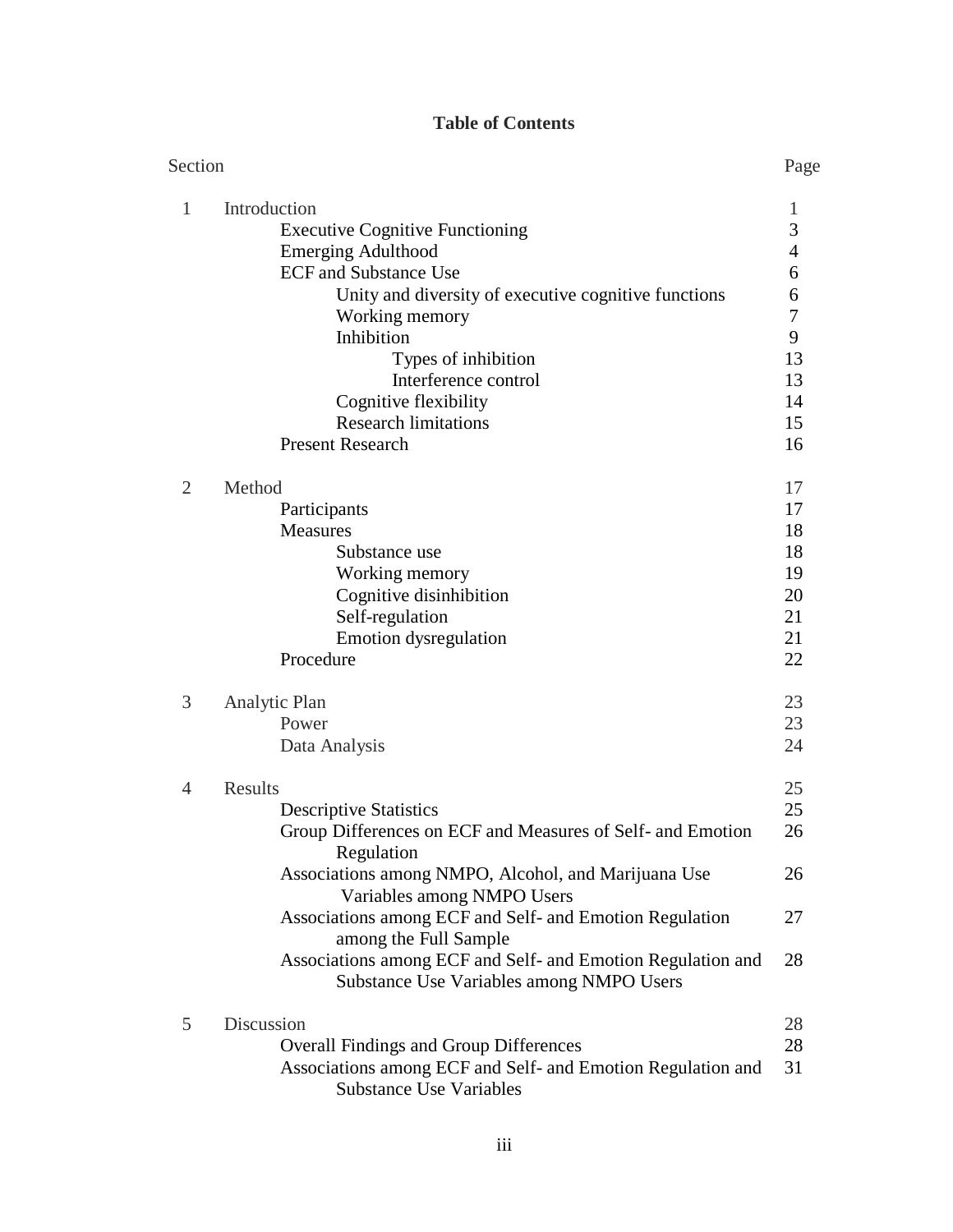|                 | Associations among ECF and Self- and Emotion Regulation<br>among the Full Sample | 32 |
|-----------------|----------------------------------------------------------------------------------|----|
|                 | Limitations                                                                      | 34 |
|                 | Conclusion                                                                       | 36 |
| References      |                                                                                  | 37 |
| Appendices      |                                                                                  |    |
| A.              | Tables and Figures                                                               | 48 |
| Β.              | Daily Drinking Questionnaire                                                     | 57 |
| $\mathcal{C}$ . | Self-Regulation Questionnaire – Short                                            | 58 |
| D.              | Difficulties in Emotion Regulation Scale                                         | 59 |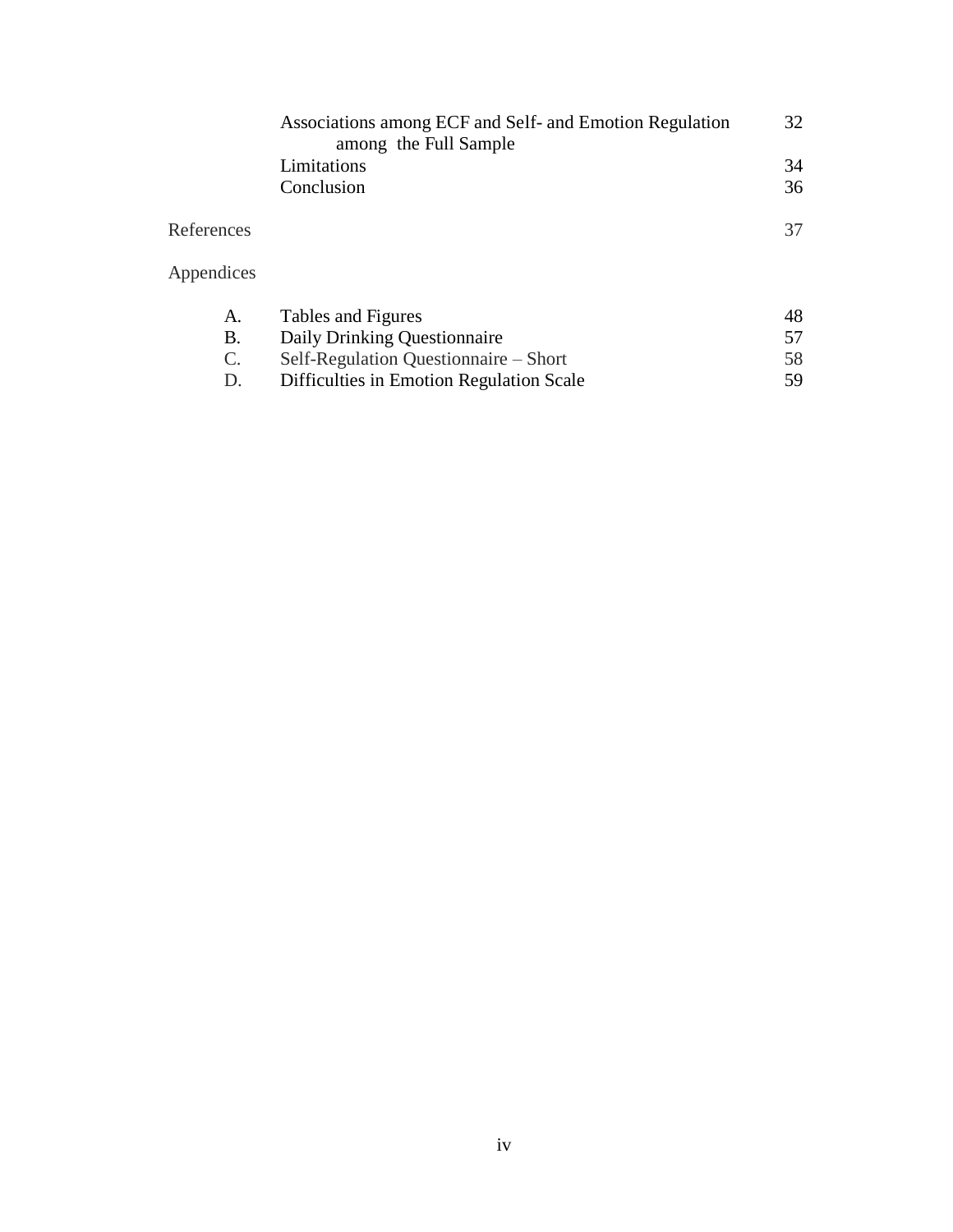# List of Tables

| Table |    |                                                                                                 | Page |
|-------|----|-------------------------------------------------------------------------------------------------|------|
|       | 1. | Means, Standard Deviations, and Percentages on Demographic<br>and Dependent Measures            | 48   |
|       | 2. | Descriptive Statistics for Substance Use Variables for NMPO<br>Users                            | 49   |
|       | 3. | Associations among ECF and Self-and Emotion Regulation<br>among Full Sample                     | 50   |
|       | 4. | Associations among ECF Measures and Substance Use Variables<br>among NMPO Users                 | -51  |
|       | 5. | Associations among Self- and Emotion Regulation and Substance<br>Use Variables among NMPO Users | 52   |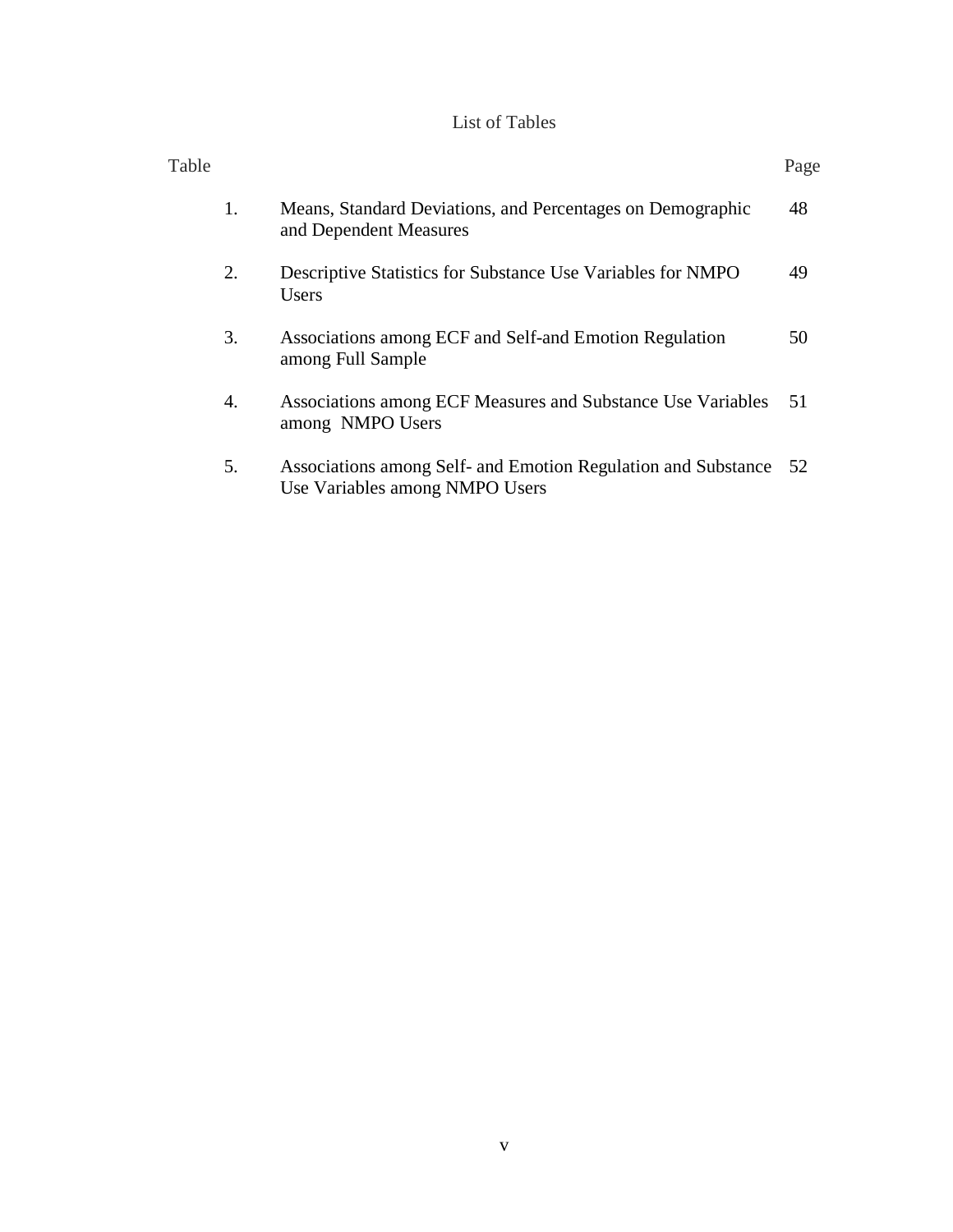# List of Figures

| Figure |    |                                                                                                                                         | Page |
|--------|----|-----------------------------------------------------------------------------------------------------------------------------------------|------|
|        | 1. | Relations Between Executive Cognitive Functioning Deficits,<br>Impaired Self-Regulation and Emotion Dysregulation, and<br>Substance Use | 53   |
|        | 2. | Mean Self-Regulation Questionnaire – Short Total Score Values<br>For Nonmedical Prescription Opioid Users and Controls                  | 53   |
|        | 3. | Mean Difficulties in Emotion Regulation Scale Total Score<br>Values for Nonmedical Prescription Opioid Users and Controls               | 54   |
|        | 4. | Mean Difficulties in Emotion Regulation Clarity Subscale Score<br>Values for Nonmedical Prescription Opioid Users and Controls          | 55   |
|        | 5. | Mean Difficulties in Emotion Regulation Impulse Subscale<br>Score Values for Nonmedical Prescription Opioid Users and<br>Controls       | 56   |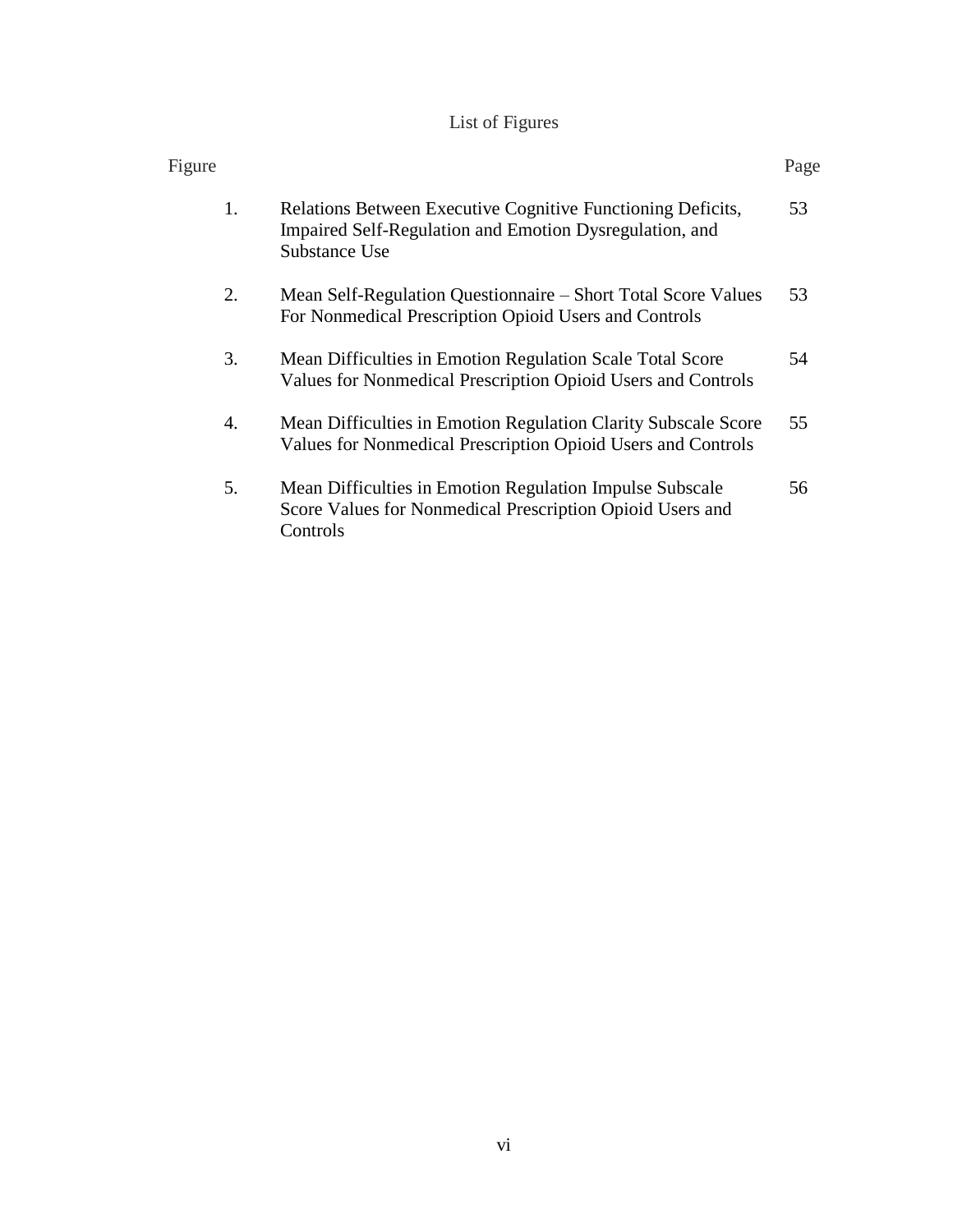Executive Cognitive Functioning and Regulatory Deficits Among Emerging Adult Nonmedical Prescription Opioid Users

The widespread nonmedical use and abuse of prescription opioids has been widely recognized as a significant public health concern over the past decade (Zacny et al., 2003). Nonmedical prescription opioid (NMPO) use (defined here as the use of prescription opioids without a prescription or use in a manner that is different from as prescribed) is most common among 18-25 year olds (Substance Abuse and Mental Health Services Administration [SAMHSA], 2013c), and despite increasing awareness of this public health concern, rates of NMPO use have largely remained stable over the past decade (11.4% past year use among 18-25 year olds in 2002 versus 9.8% in 2011; SAMHSA, 2012b). Emerging adults between the ages of 18 and 25 are disproportionately represented among the population of NMPO users receiving treatment; in 2010, 18-24 year olds represented 28.4% of individuals admitted to publicly-funded substance abuse treatment programs for non-heroin opioid abuse, but only 9.9% of the United States population (SAMHSA, 2012a; U.S. Census Bureau, 2011). Little improvement was seen in 2011, with this percentile decreasing only to 27.3% (SAMHSA, 2013b). Similarly, 18-25 year olds represented 29.6% of specialty prescription opioid treatment recipients and approximately 33% of NMPO-dependent individuals in 2011(SAMSHA, 2012b). Beyond the risks and economic burden associated with severe patterns of NMPO use and its treatment, addiction to prescription opioids is also concerning given recent reports that individuals who become addicted transition to heroin use when prescription opioids become too expensive or are inaccessible (Cicero, Ellis, Surratt, & Kurtz, 2014; Kuehn, 2014).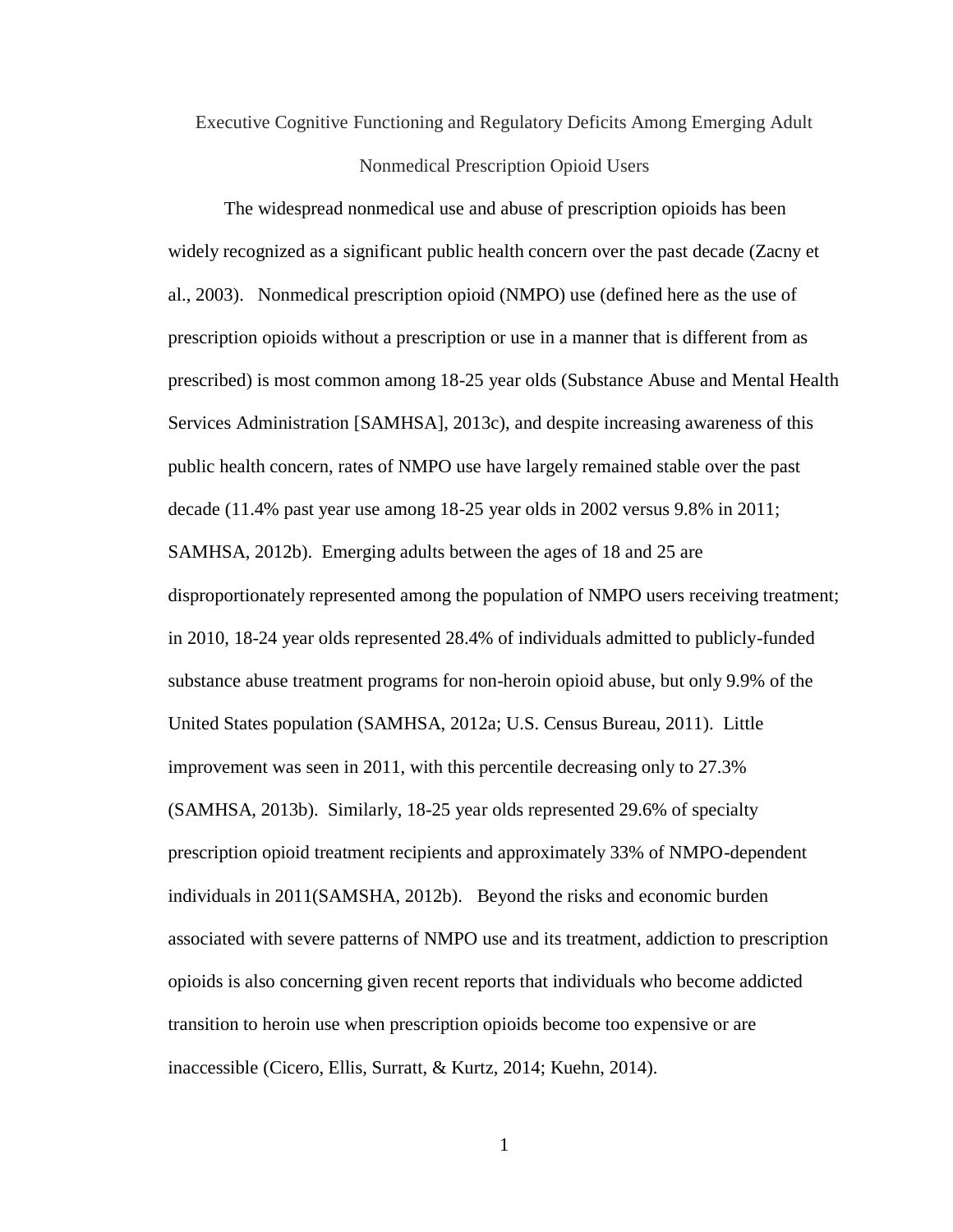NMPO use frequently co-occurs with other substance use, and particularly, the use of alcohol and marijuana. Catalano and colleagues (2011) assessed the substance use of 912 emerging adult nonusers, light users (less than 10 past-year instances of NMPO use) and heavy users (10 or more past-year instances of NMPO use) at grades 10, 11, and 12, and ages 19 and 20. They found that the majority of NMPO users (heavy or light) also endorsed alcohol and marijuana use at each time point, and nearly every single NMPO user endorsed alcohol and marijuana use at age 19, age 20, and ever (lifetime). Similarly, McCabe and colleagues (2005) found that among a sample of 10,904 college students nationwide, past-year NMPO users were over four times more likely to report multiple binge drinking episodes (i.e., having 4 or 5 drinks or more in one occasion for women and men) in the past two weeks, and over eight times more likely to report smoking marijuana in the past year, than their non-using college student counterparts. In line with these reports, an examination of data collected from the 2001-2002 National Epidemiologic Survey on Alcohol and Related Conditions by McCabe and colleagues (2006a) revealed higher rates of nonmedical prescription drug use among alcoholdisordered individuals and binge drinkers than among non-binge drinkers and alcohol abstainers. Further, rates of nonmedical prescription drug use among 18-24 year old alcohol-dependent individuals were elevated relative to their 25 and older alcoholdependent counterparts. This research underscores the importance of developing a better understanding of NMPO use and its comorbidity with other substance use, particularly among emerging adults.

The current proposal was designed to examine one potentially important correlate of these phenomena among emerging adults, deficits in *executive cognitive functioning*.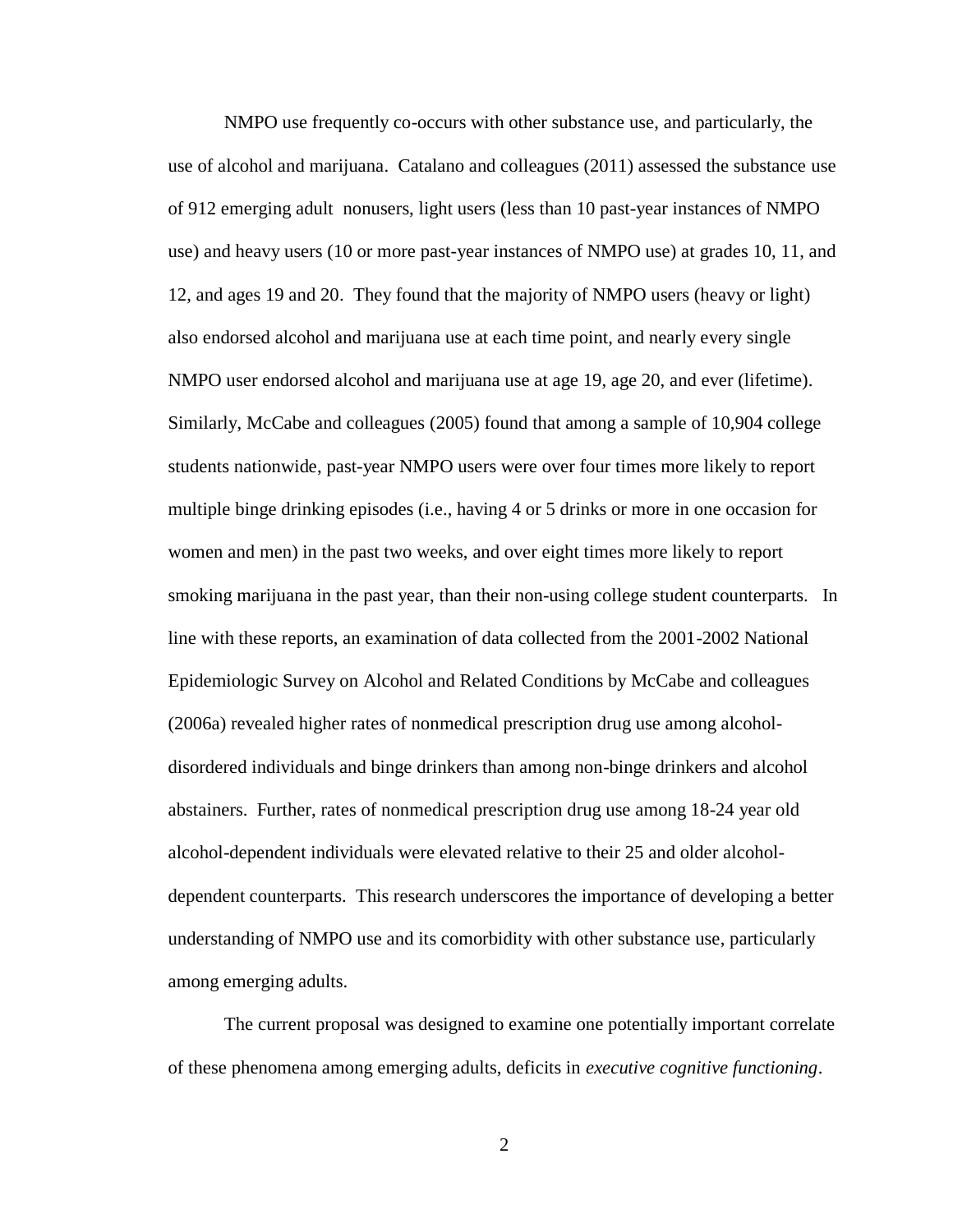First, executive cognitive functioning and its relation to substance use are introduced. Next, to understand the developmental context in which executive cognitive functioning and substance use interact, the neurodevelopmental and psychosocial characteristics of emerging adulthood are discussed. Then, the conceptual and empirical literature relating executive cognitive functioning deficits to opioid and other substance use is reviewed, with attention to downstream consequences like impaired self-regulation and emotion dysregulation (see Figure 1 for a model of this relationship).

#### **Executive Cognitive Functioning**

Executive cognitive functioning (ECF) is often invoked as an explanatory factor underlying the dysregulation of behaviors, emotions, and cognitions among substance users (Bechara, 2005; Clark, Thatcher, & Tapert, 2008; Giancola & Moss, 1998; Giancola & Tarter, 1999). ECF is conceptualized as a higher order construct that is integral to the planning, initiation, and self-regulation of goal-directed behavior (Royall et al., 2002) and also underlies the regulation of emotion (Zelazo & Cunningham, 2007). ECF is governed by the prefrontal cortex (PFC; Giancola & Tarter, 1999), with support from the limbic system, and in particular, the anterior cingulate cortex (ACC; Hunter, Hinkle, & Edidin, 2012).

Different domains of psychology offer converging explanations for the relation between ECF deficits and substance use in the form of dual process models. For example, Bechara's (2005) competing neural systems hypothesis posits the existence of two separate but interactive neural systems, including an impulsive system, critically influenced by the amygdala, and a reflective or executive system, critically influenced by the ventromedial PFC, with support from several other structures including the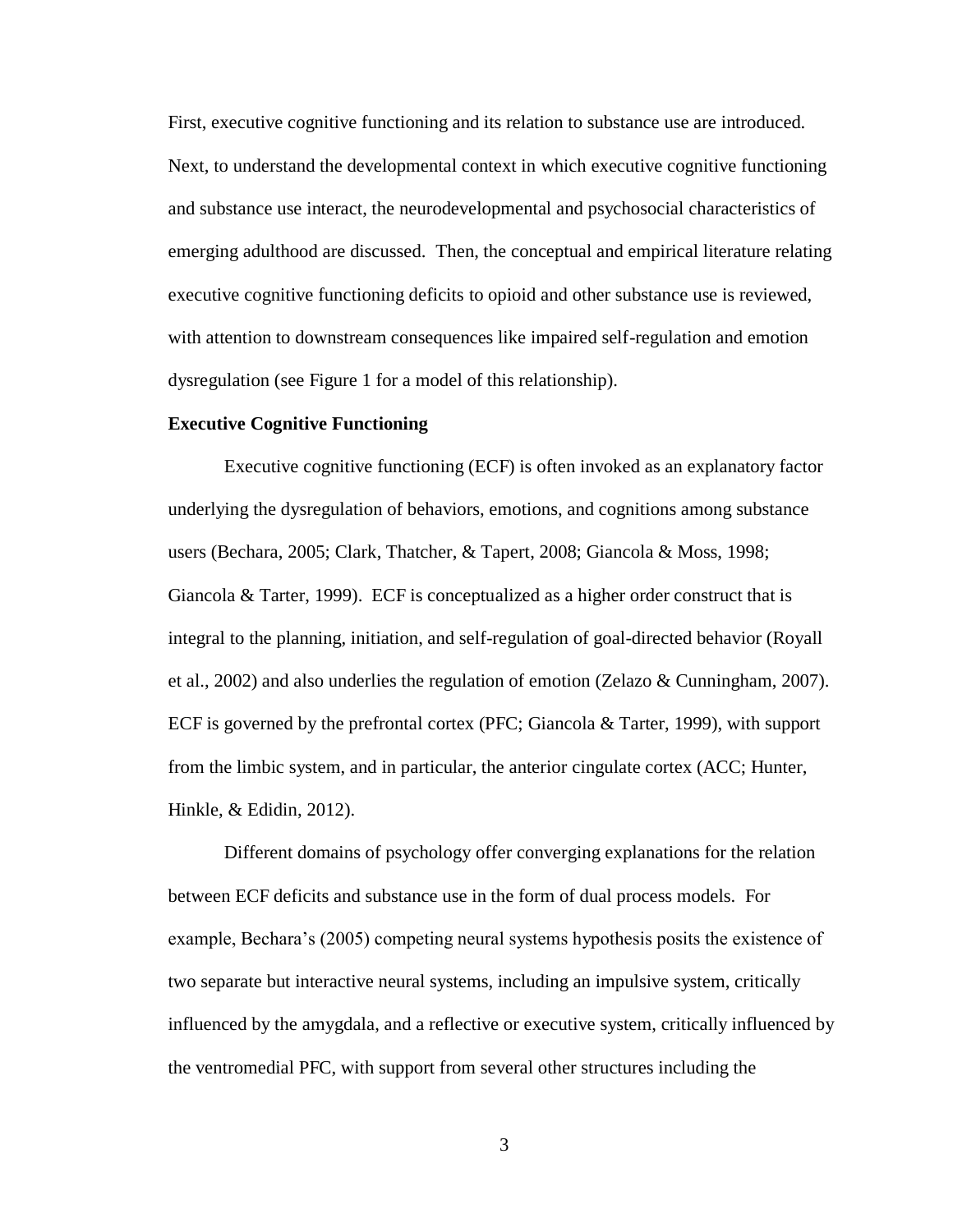dorsolateral PFC and the ACC. The impulsive system is responsible for affective reactions elicited by aversive and appetitive stimuli, whereas the executive system controls affective states triggered by the memory of personal experiences or imagination of the hypothetical (e.g., post-use hangovers or visualizations of arrests on drug charges). When the executive system is functioning well, the decision to use drugs should elicit thoughts of negative consequences and an overall negative signal, resulting in a decision not to use a substance. Yet in regular drug users, this decision-making mechanism may be weakened or dysfunctional. In other words, a relatively weak executive system may result in patterns of behavior that are relatively more governed by hedonic impulses, resulting in myopic or "disadvantageous" decision making that prioritizes immediate rewards such as those associated with substance use (Bickel, Jarmolowicz, Mueller, Koffarnus, & Gatchalian, 2012). This hypothesis is supported by research showing that prefrontal cortical and ACC damage or dysfunction are associated with deficits in domains such as attention, working memory, decision making, and inhibitory control, as well as with emotional instability (Allman, Hakeem, Erwin, Nimchinsky, & Hof, 2001; Bush, Luu, & Posner, 2000; Giancola & Tarter, 1999; Hunter et al., 2012) and that these deficits, as discussed below, are conceptually and empirically related to substance use.

### **Emerging Adulthood**

Emerging adulthood refers to the developmental period situated between adolescence and adulthood, approximately between the ages of 18 and 25 (Arnett, 2006; Tanner & Arnett, 2009). From a neurodevelopmental perspective, emerging adulthood is a period of significant brain development and maturation. The synaptic pruning and axon myelination that take place over these years allow for greater brain speed and efficiency,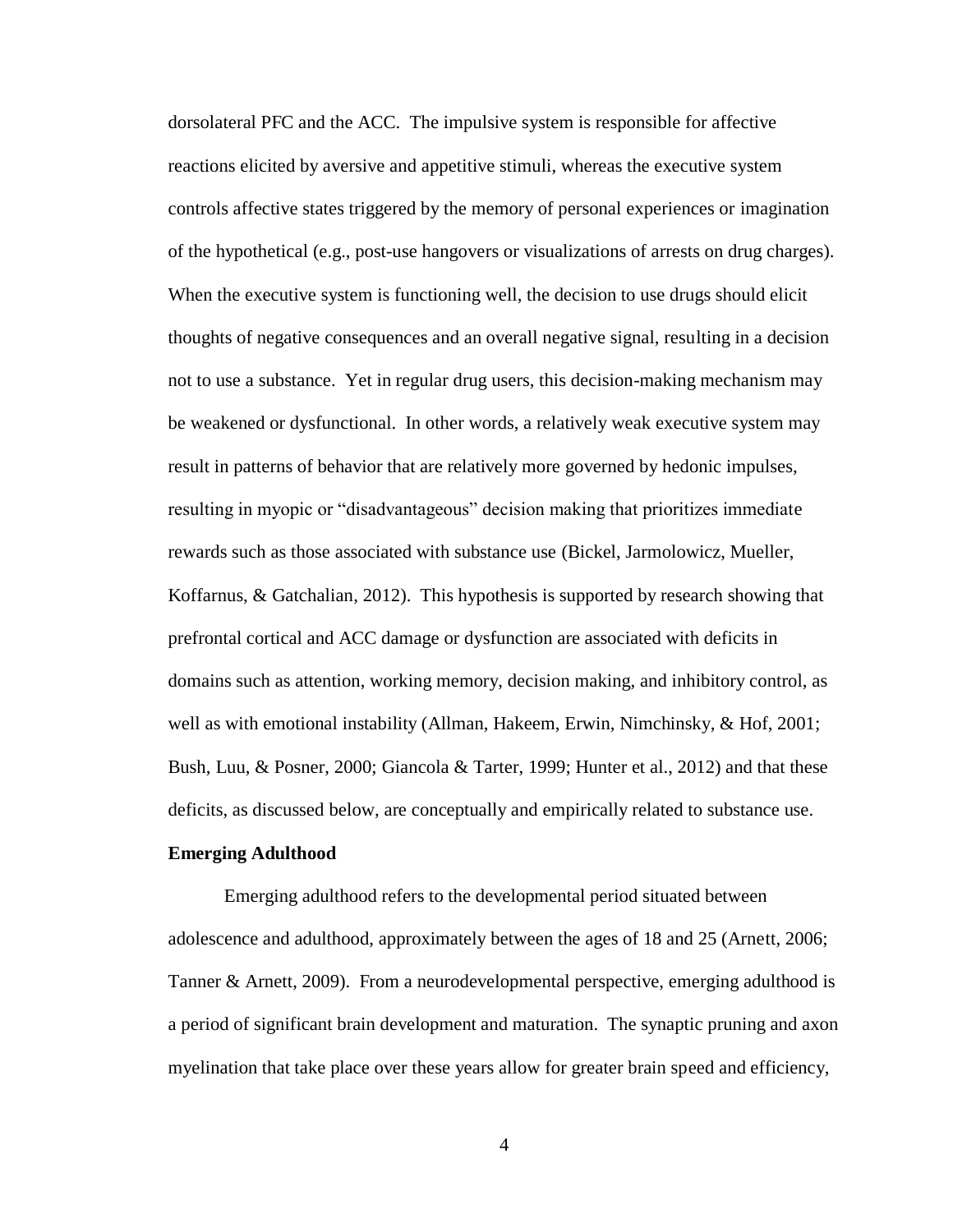and they account for significant gray matter thinning and white matter growth during this period (Spear, 2013; Tanner & Arnett, 2009). Cognitive ability improves greatly during this time period, with verbal aptitude, numerical ability, and general intelligence peaking in emerging adulthood (Tanner & Arnett, 2009). There is significant maturation of the PFC and ACC during this time (Segalowitz & Davies, 2004), and frontostriatal regions of the brain show increased activation from adolescence to adulthood during ECF tasks that require cognitive control and behavioral inhibition (Rubia et al., 2006).

From a psychosocial perspective, this distinct developmental stage is characterized by five interrelated features (Arnett, 2006): identity exploration, instability, self-focus, feeling "in-between," and optimism for possibility. Emerging adulthood is a time both of exploration and instability in the domains of education, romantic relationships, occupations, ideologies and values. These individuals no longer view themselves as adolescents but also do not consider themselves to be adults. Often during this period individuals move out of their parents' homes, fostering increased autonomy and independent decision-making, concurrent with diminished obligations and social control. Perhaps having freed themselves from stressful and uncontrollable life circumstances, emerging adults often have high hopes for the future yet also often have periods of fluctuating mood and negative affect (Arnett, 2005, 2006; Tanner & Arnett, 2009).

Although emerging adults are generally physically and psychologically fit (Tanner & Arnett, 2009), the independence, autonomy, and self-reliance that defines this stage of life may also foster experimentation and initiation of protracted substance use. Thus an important research goal has been to identify targetable factors that predispose or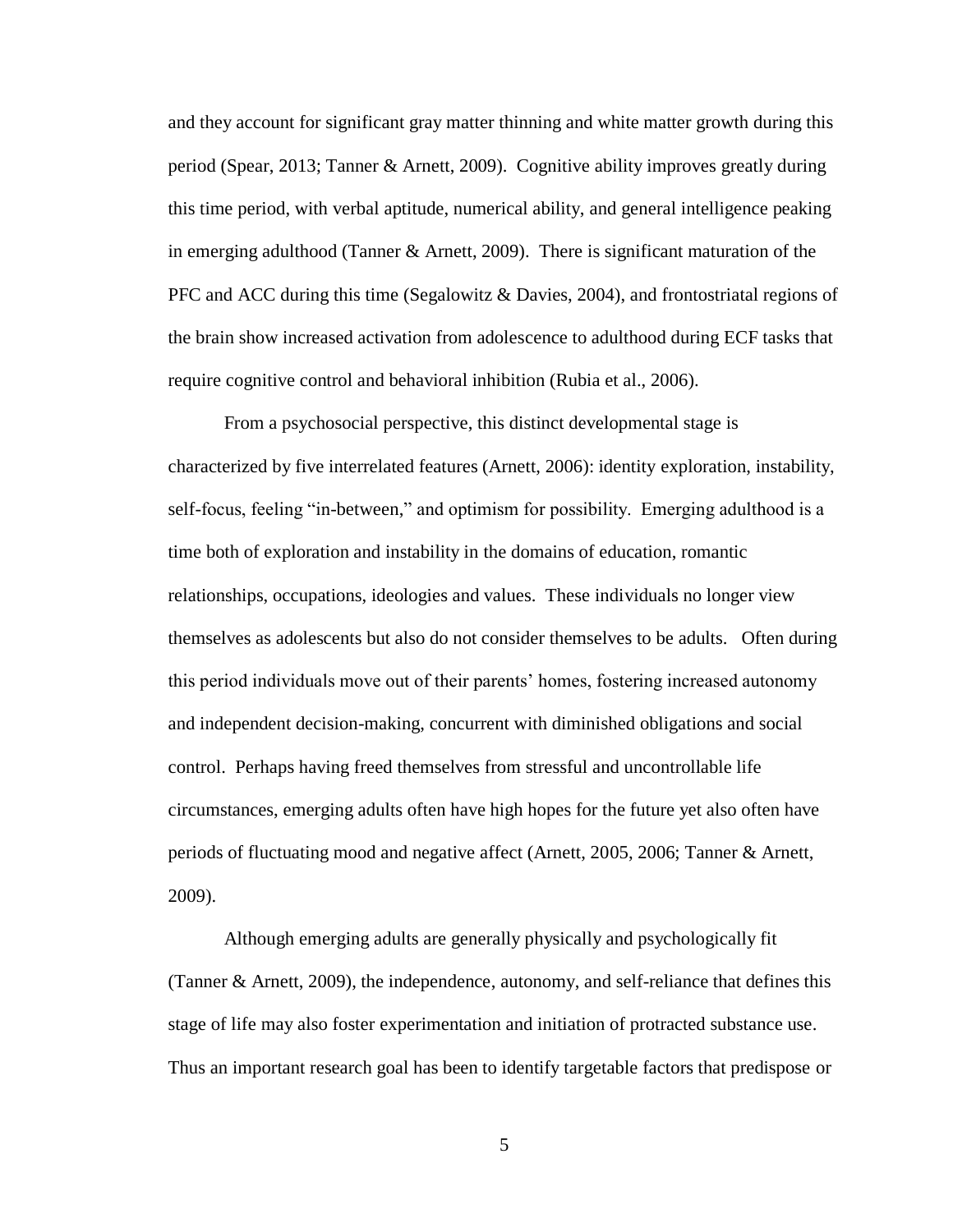characterize the subset of emerging adults who engage in regular substance use. Recent efforts to identify personality and behavioral correlates of emerging adult substance use have identified sensation- or fun-seeking (Dennhardt & Murphy, 2013; Franken & Muris, 2006), impulsivity (Dennhardt & Murphy, 2013), preference for immediate versus delayed rewards (Kollins, 2003), risky decision-making (Goudriaan, Grekin, & Sher, 2011), and affective variables including negative affect, affect or emotion dysregulation (i.e., a breakdown of the ability to influence the nature, experience, and expression of emotions; Gross, 1998), and labile affect (Dennhardt & Murphy, 2013; Simons, Gaher, Correia, Hansen, & Christopher, 2005; Wong et al., 2013) as associated with, or predictive of, substance use and related problems. These efforts to characterize emerging adult substance users suggest that difficulty overriding prepotent responses or hedonic impulses in response to environmental and contextual stimuli in the service of planning, initiating, and achieving one's behavioral or emotional goals (e.g., attaining good grades or reducing stress) is a distinguishing feature of the subset of emerging adults who engage in substance use. Deficient ECF, which is central to these precise difficulties, therefore provides a unifying perspective for the findings of the recent literature.

### **ECF and Substance Use**

**Unity and diversity of executive cognitive functions.** Below, the specific relations between ECF, regulatory deficits, and substance use will be reviewed. However, before their discussion, it is useful to understand the latent structure of ECF. A confirmatory factor analysis of ECF by Miyake and colleagues (2000) among emerging adults uncovered three distinct, yet interrelated ECF domains: *working memory* or information updating, *inhibition*, and *cognitive flexibility* or shifting. This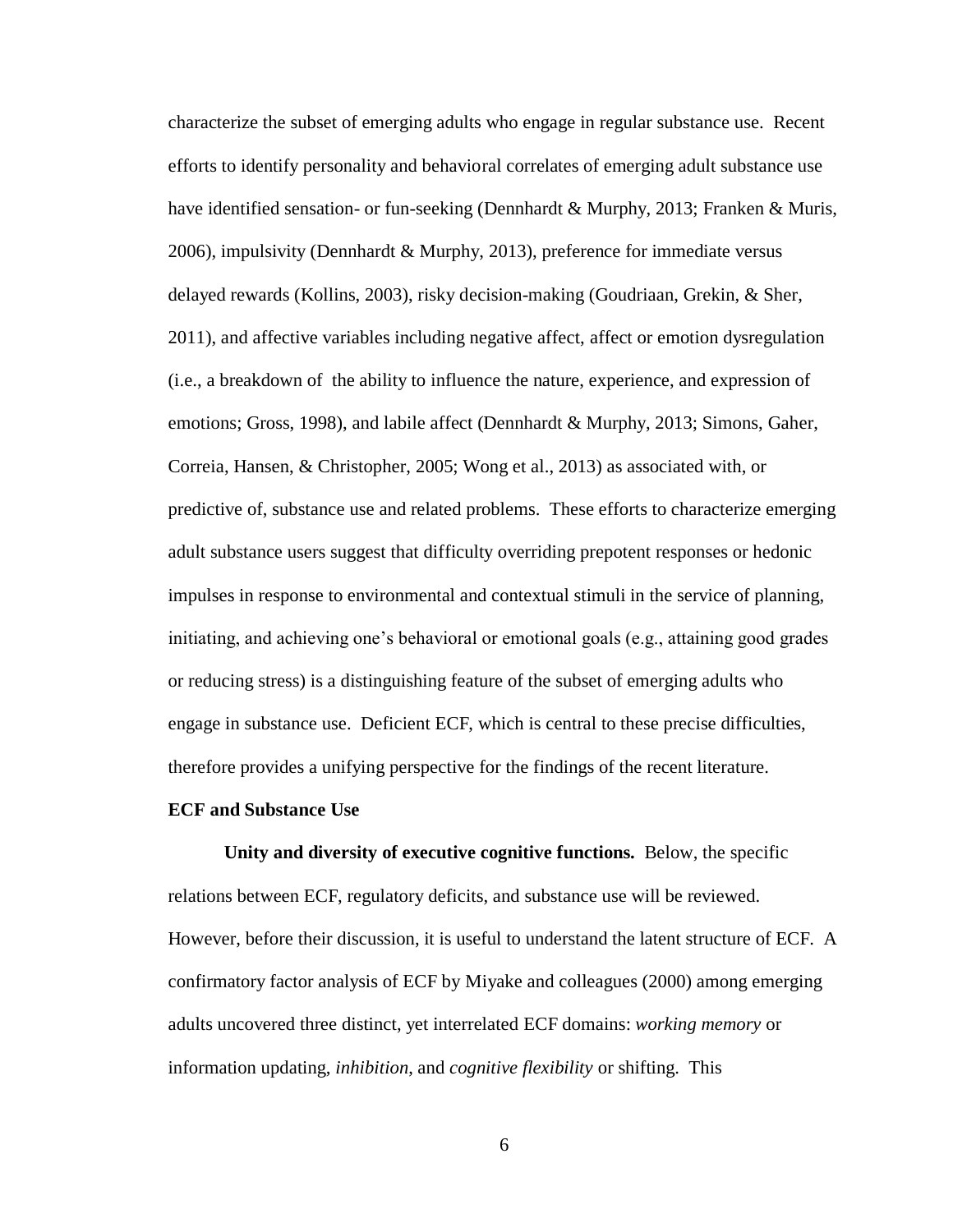conceptualization of ECF as both unitary and diverse has been supported across development (Best & Miller, 2010), and the three-factor model has been replicated among other age groups (e.g., children ages 8 to 13; Lehto, Juujärvi, Kooistra,  $\&$ Pulkkinen, 2003). Because use of the three-factor model provides clarity and avoids redundancy in understanding and measuring ECF, working memory, inhibition, and cognitive flexibility will be discussed separately below.

**Working memory.** Working memory refers to the concurrent storage and manipulation of information (Baddeley, 1992). Diminished working memory may contribute to risk for drug use and diminished regulatory control by affecting decisionmaking, attentional shifting, and inhibitory control<sup>1</sup> (Bechara & Martin, 2004; Bickel et al., 2011; Garavan & Stout, 2005). For example, when working memory is busy managing drug-related rumination or craving, behavioral or emotional control can be difficult to implement. Salient (e.g., drug-related) information is more likely to be rehearsed in working memory, and when such information is encountered (e.g., exposure to environmental drug cues), it is difficult to control one's attentional resources (Hester  $\&$ Garavan, 2005). Hester and Garavan (2005) demonstrated this phenomenon across a series of studies, showing that when undergraduate students were asked to maintain a set of items in working memory, the ability to shift and to inhibit a prepotent response in subsequent tasks was diminished. Further support for this perspective has come from studies across users of different drug types which ask those users, and controls, to perform inhibitory control tasks that simultaneously require maintaining a set of items in working memory (Garavan & Stout, 2005). These studies show increased ACC

l

<sup>&</sup>lt;sup>1</sup> Though working memory and inhibition are conceptually related and influence one another, a principle component analysis by St Clair-Thompson and Gathercole (2006) indicated that scores from working memory and inhibition tasks load onto two separate factors.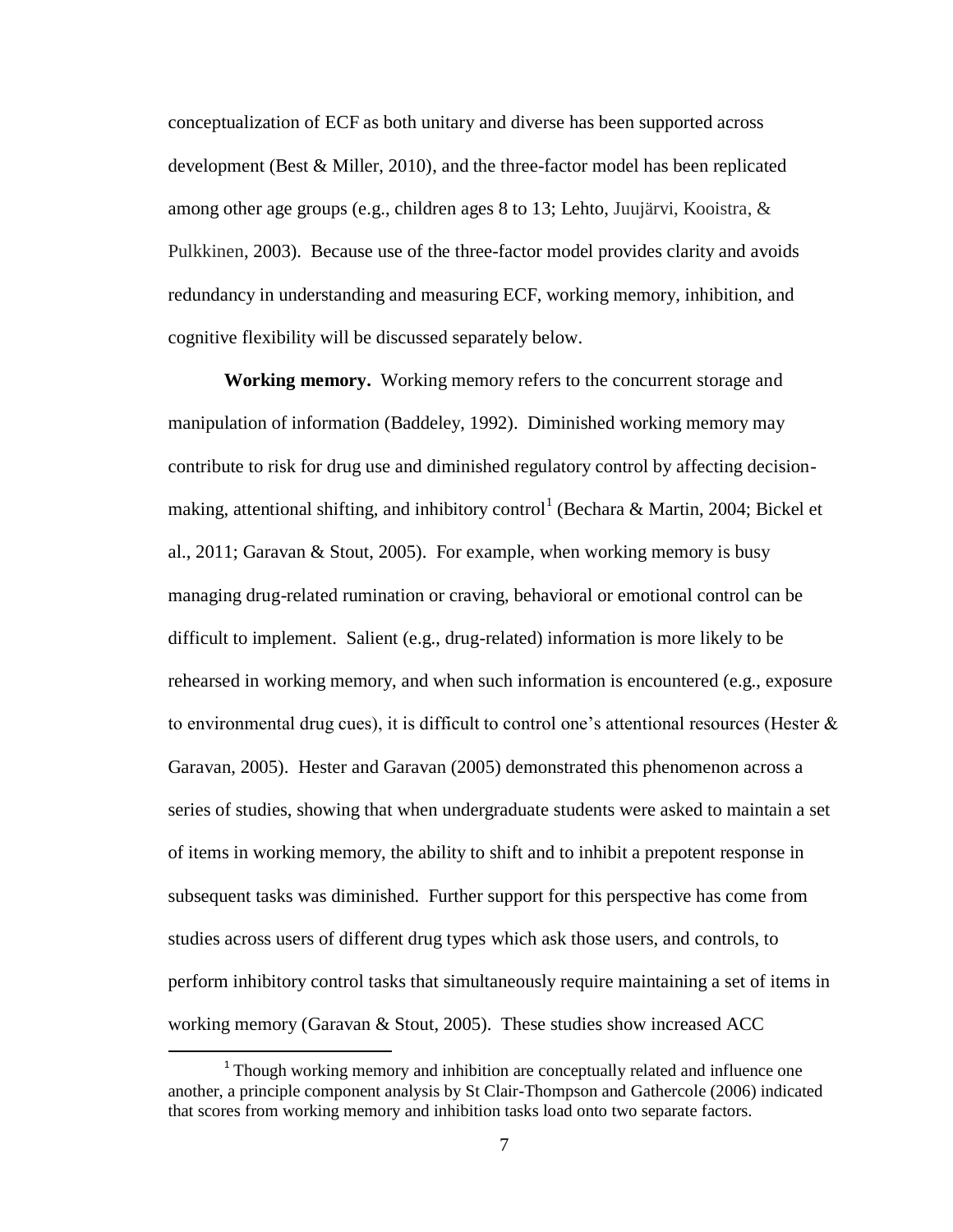activation with increased memory load in controls. However, in drug users, the outcome is much different; instead, there is diminished activation of the ACC, which is involved in attention and emotion regulation (Hunter et al., 2011) accompanied by reduced activation of the right PFC, which is responsible for inhibition (Garavan & Stout, 2005). Taken together, this research supports the hypothesis that diminished working memory capacity decreases the ability to effectively regulate responses.

Among emerging adults, binge drinkers evidence greater working memory deficits than nonbinge drinkers (Parada et al., 2012), and working memory shows direct and indirect effects (through impulsivity) on alcohol problems (Gunn & Finn, 2013). Working memory also interacts with implicit alcohol cognitions to longitudinally predict alcohol use. For example, Thush and colleagues (2008) found that among adolescents and emerging adults with low working memory capacity, alcohol-related positive arousal cognitions (as measured by an Implicit Association Test) predicted greater alcohol use one month later.

Marijuana has also been studied in relation to working memory. Although emerging adult marijuana users typically do not show behaviorally measurable deficits on working memory tasks (Ehrenreich et al., 1999; Smith, Longo, Fried, Hogan, & Cameron, 2010), imaging studies suggest greater brain activity when performing those tasks relative to nonuser controls, suggesting a compensatory recruitment of greater neural resources (Smith et al., 2010).

Working memory and other ECF deficits have not been studied among emerging adult NMPO users. However, on a working memory task from the Cambridge Neuropsychological Test Automated Battery (CANTAB; Cambridge Cognition Ltd),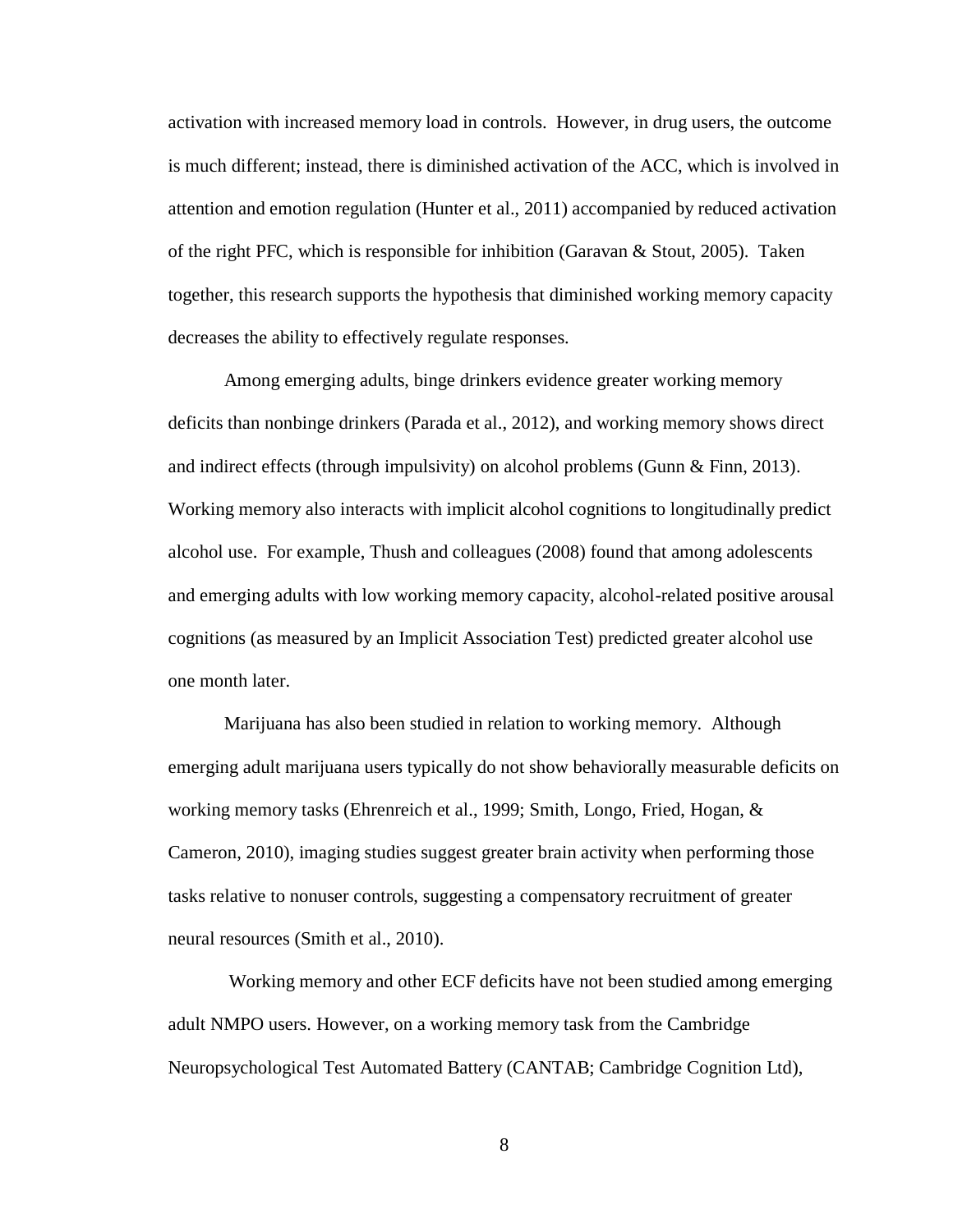adult male heroin users showed deficits relative to amphetamine users and healthy controls (Ornstein et al., 2000). Similarly, deficits have been found across a variety of memory tasks among methadone maintenance patients relative to non-user controls (Darke et al., 2000).

**Inhibition.** Inhibition refers to the stopping of a prepotent motor response or mental process (MacLeod, 2007; Nigg, 2000). Inhibition is an integral part of selfregulation, the action of one altering her or his own responses or inner states (Baumeister et al., 2007). For example, the self-regulatory abilities of delaying gratification and overriding a prepotent response (Baumeister et al., 2007; Baumeister & Heatherton, 1996) by definition necessitate successful inhibitory control. Delay of gratification requires one to override or inhibit preference for immediate gratification in order to attain a distal goal or larger future reward (Baumesiter et al., 2007; Bickel et al., 2012). Suppressing a programmed, learned, or habitual response when cued requires the inhibition of acting on one's impulse (Baumeister  $\&$  Heatherton, 1996). Substance use is often depicted as a prototypic example of a self-regulatory failure because it involves the relative devaluation of long-term benefits (e.g., health and academic or career achievement), or costs (poor future health, relationship, or vocational outcomes), compared to the short-term reward of getting high or reducing an aversive state such as stress or boredom, and because the act of engaging in substance use itself is a response to internal or environmental cues (e.g., stress or the presence of alcohol cues) that one has failed to suppressed.

Because self-regulatory ability can function as a limited resource (Baumesiter & Heatherton, 1996; Muraven & Baumeister, 2000), breakdowns in self-regulation or self-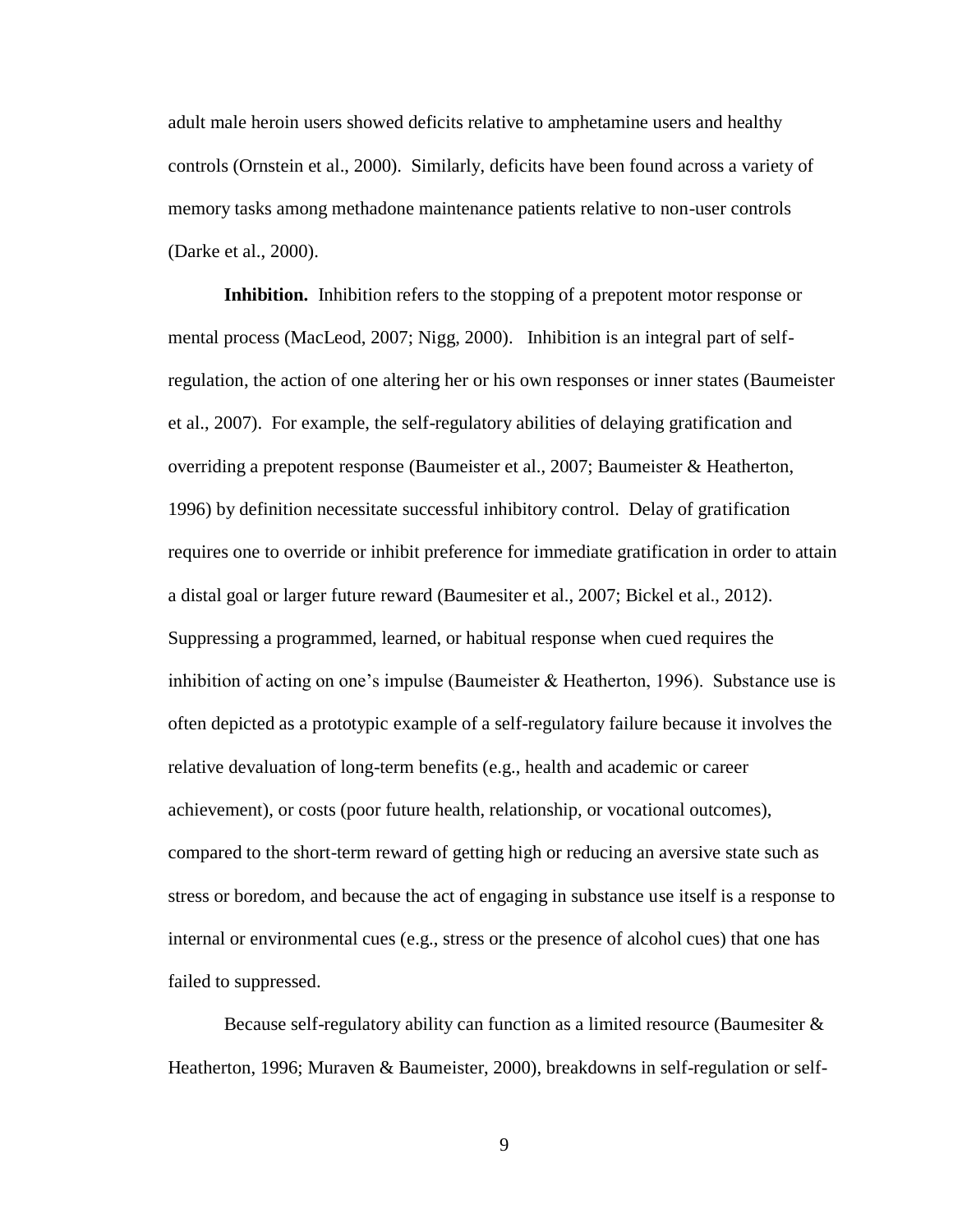control such as engagement in substance use may be more likely when a previous task, event, or state (e.g., fatigue) has taxed one's capacity for inhibitory control and depleted one's reserve. For example, a study by Muraven and colleagues (2002) asked a sample of male social drinkers to complete either a high inhibition (suppress the thought of a white bear) or low inhibition (simple arithmetic) task. In a subsequent task in which they were provided with and consumed alcohol, those men in the high inhibition condition consumed greater quantities of alcohol than those who were in the low inhibition condition. Building on this finding that effortful inhibitory control impairs subsequent self-regulatory ability, other studies have found that individuals who chronically seek to inhibit a certain behavior (e.g., dieters and chronic alcohol users) are more susceptible to self-regulatory failures (having dessert and drinking) when they encounter salient environmental cues (a dessert or drink menu; Baumeister et al., 2007). Taken together, this line of research suggests that when inhibitory control is low or poorly managed, individuals may be more likely to engage in substance use, especially in the presence of valenced cues.

If substance use is a self-regulatory failure due to low or poorly managed inhibitory control, it would be expected that substance users would show self-regulatory deficits in other life domains as well. In fact, many studies have demonstrated that substance users broadly evidence low self-regulatory capacity. For example, across a number of studies, substance users broadly (Bickel et al., 2012) and opioid users in particular (see Bickel & Marsch, 2001 for a review) have been shown to devalue delayed monetary rewards relative to controls. Similarly, heavy drinking undergraduate students devalue such rewards relative to light drinkers (Vuchinich & Simpson, 1998). Emerging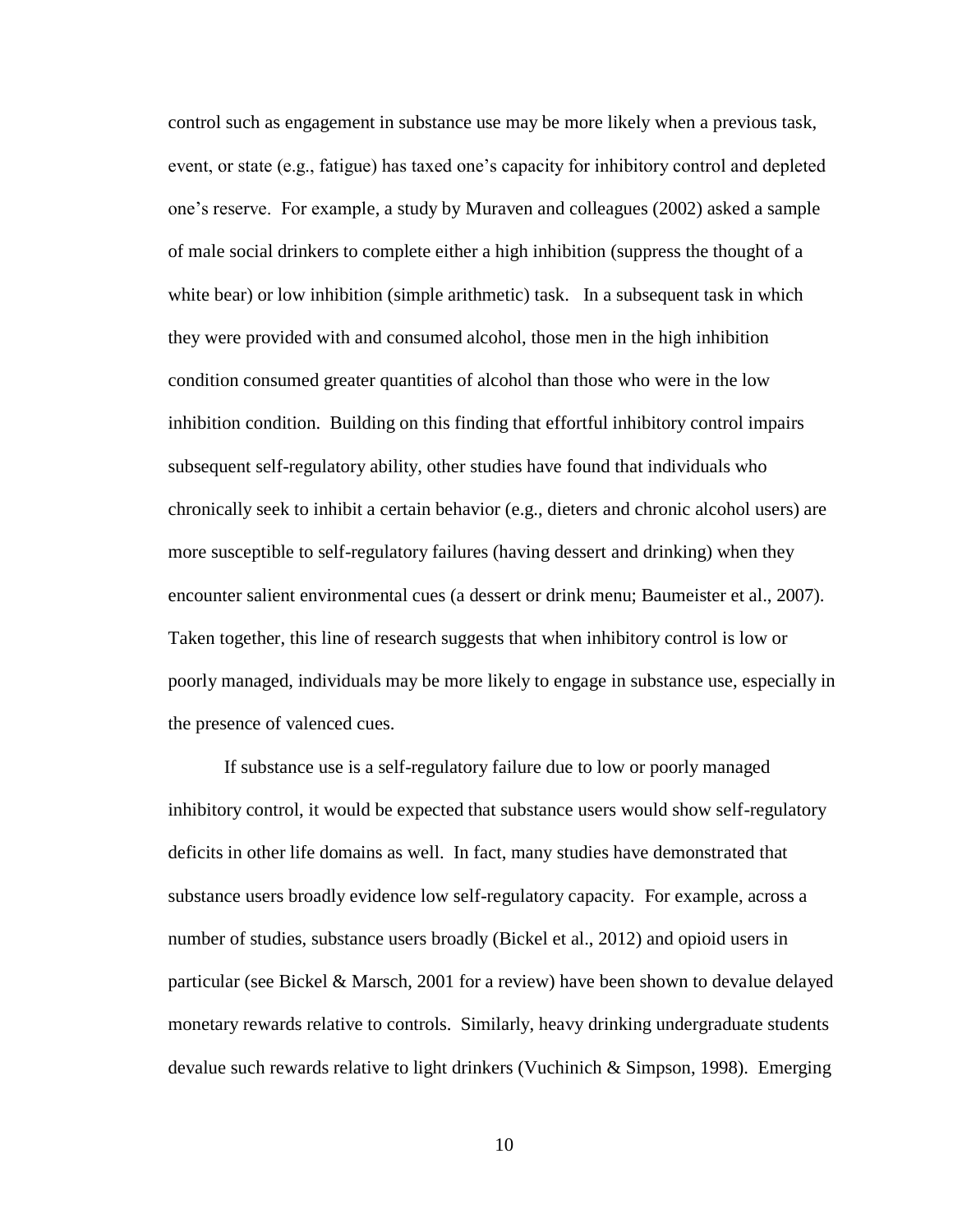adults who use substances attain lower grades, show less involvement in academic activities, and are at greater risk for discontinuous college enrollment (Arria et al., 2013; Mustane & Tewksbury, 2005; Roebuck, French, & Dennis, 2004; Singleton, 2007), suggesting poor academic-related self-regulation. In terms of health-related selfregulatory failures, undergraduate binge drinking is associated with unhealthy eating patterns and weight management behaviors, consumption of fast food, and desire to weigh less, even after adjusting for socioeconomic status (Nelson, Lust, Story, & Ehlinger, 2009). Overall, self-regulation is broadly impaired in substance users, suggesting that impaired inhibitory control both directly and indirectly (through the depletion of resources when self-regulation is exerted in other life domains) creates risk for substance use.

From a "coping as inhibition" perspective, inhibitory control plays a central role in the monitoring of threatening stimuli and management of arousal. Inhibition is used to maintain attention by suppressing distracting stimuli, and it is used to override, block, or modulate affective responses in order to regulate emotion (Muraven & Baumeister, 2000). For example, in a sample of clinically depressed individuals, individuals in remission, and healthy controls with no history of clinical depression, greater ability to inhibit negative material was shown to be related to increased use of adaptive emotion regulation strategies such as reflection and reappraisal, and decreased use of maladaptive strategies such as suppression (Joormann & Gotlib, 2010). In the context of the substance user then, it may be that poor inhibitory control impedes the implementation of effective emotion regulation strategies, and the individual must resort to other less adaptive coping modalities (i.e., substance use). In other words, to the extent that substance use is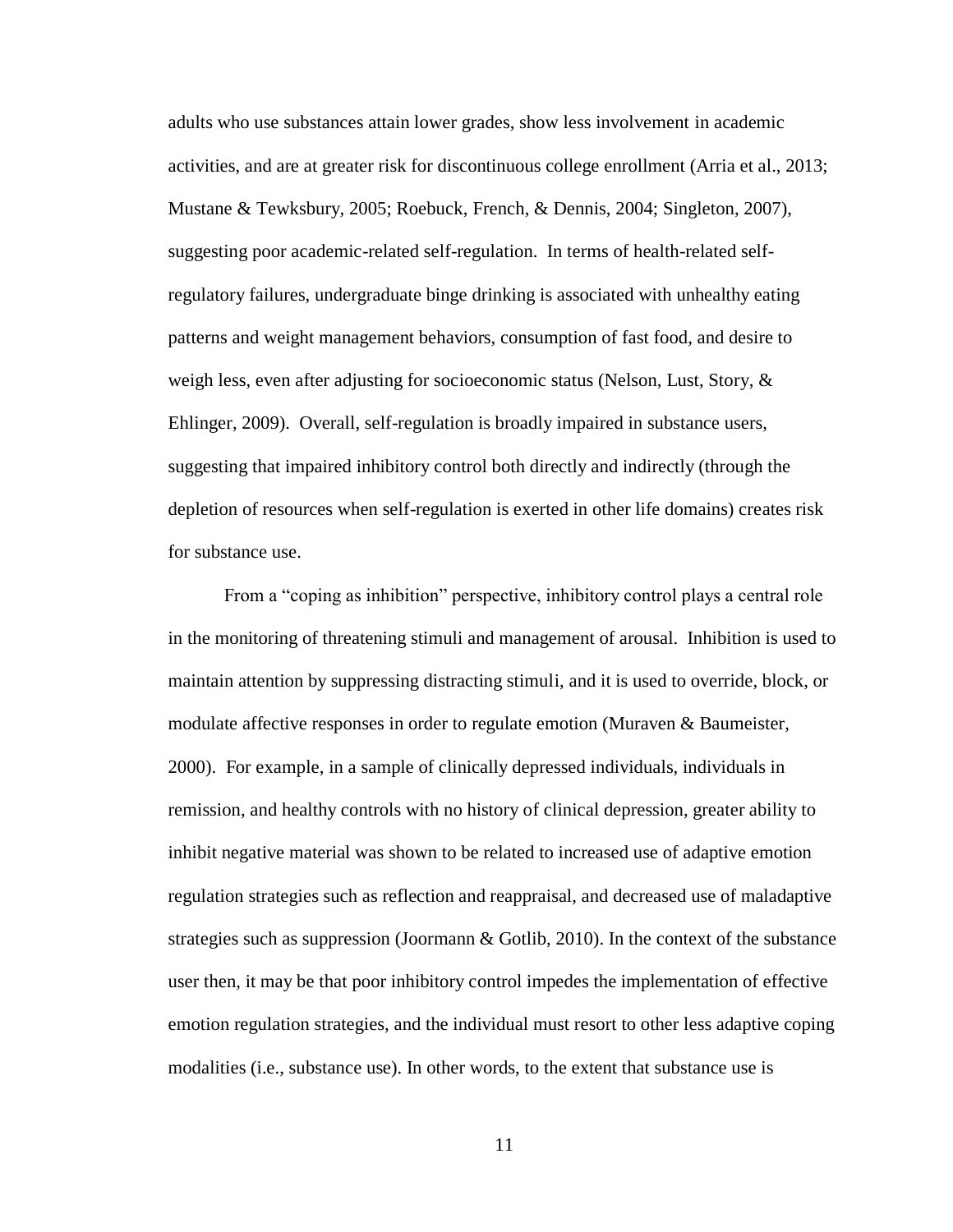motivated by stress or depressed mood (Baker, Piper, McCarthy, Majeskie, & Fiore, 2004; Khantzian, 1997, 1985; Rhodes & Jason, 1990; Wand, 2008; Wills & Filer, 1996), a breakdown in the management of attention and arousal and subsequent emotion dysregulation may explain why individuals with diminished inhibitory capacity may be at risk for engaging in substance use to alleviate negative affect.

The notion that individuals use substances to alleviate negative affect has been supported by studies across substance classes and severity level. Latent profiles based on coping and emotion regulation strategies predict adolescent and emerging adult prescription drug use and severity of problems (Wong et al., 2013). Negative mood regulation expectancies (i.e., the belief that one's action will alleviate negative affect) are associated with college student substance use and problems (Kassel, Jackson, & Unrod, 2000; Simons et al., 2005). Emotional differentiation, which is related to the management of negative emotional states and implementation of regulatory strategies, interacts with negative affect to predict alcohol outcomes among emerging adults (Kashdan, Ferssizidis, Collins, & Muraven, 2010). Further, affective lability (i.e., fluctuation in affective states) is associated with alcohol problems among college students (Simons & Carey, 2006). Fox and colleagues (2007, 2008) have found emotion regulation deficits in alcohol disordered individuals relative to social drinkers and in treatment-seeking adult cocaine users relative to healthy controls. Finally, improvements in emotion regulation are associated with reductions in substance use (Axelrod, Perepletchikova, Holtzman, & Sinha, 2011). From a "coping as inhibition" perspective then, the strong relationship between emotion dysregulation and substance use supports the role of deficient inhibition in substance use.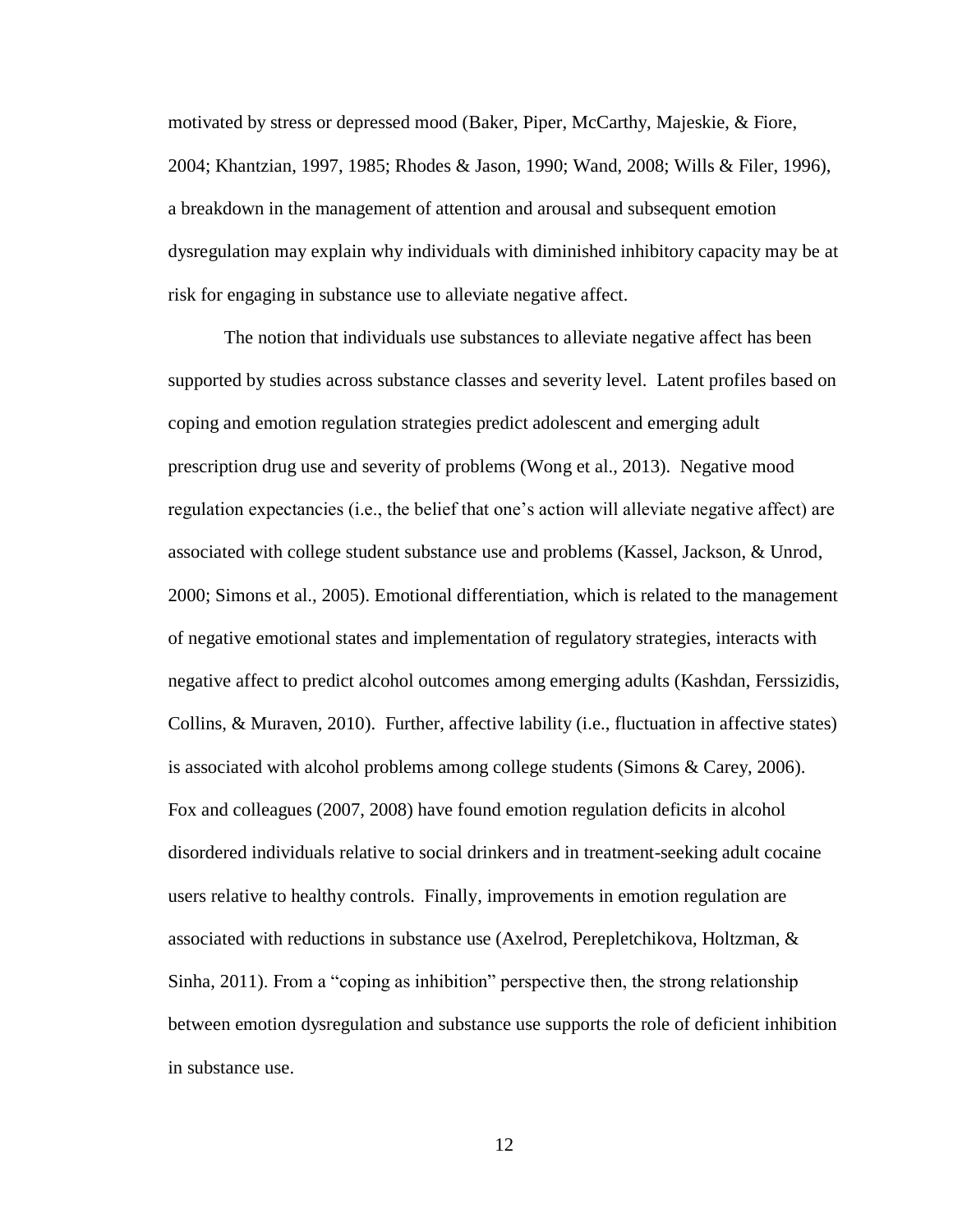*Types of inhibition***.** In the substance use literature, inhibition is usually distinguished as either behavioral inhibition, the stopping of a prepotent motor response (Nigg, 2000), or as cognitive inhibition, "the stopping or overriding of a mental process, in whole or in part, with or without intention" (MacLeod, 2007, p.5). Though the behavioral-cognitive inhibition distinction may be questionable from a psychometric standpoint (Friedman & Miyake, 2004) and coarse compared to other inhibition taxonomies (MacLeod, 2007; Nigg, 2000), research has shown that opioid users perform poorly on what have largely been considered prototypic measures of cognitive inhibition (i.e., the Stroop Test; Stroop, 1935), but do not show behaviorally-measurable deficits on prototypic measures of behavioral inhibition (e.g., Stop Signal and Go/No-go tasks; Ersche, 2011; Ersche & Sahakian, 2007). Thus, the focus here is on cognitive disinhibition.

*Interference control.* In opioid users, cognitive disinhibition has almost exclusively been studied in terms of interference control (Ersche & Sahakian, 2007), defined as the suppression of competing or irrelevant stimuli in order to perform a primary response (MacLeod, 2007; Nigg, 2000) and measured by the Stroop Test. In the Stoop Test, a series of single word stimuli are presented, including words that are color names. The challenge then is to identify the color of the text that the word is presented in, ignoring the word's semantic content. Research suggests that both primarily heroinusing (Fishbein et al., 2007) as well as polysubstance-using (Verdejo-Garcia et al., 2007) heroin-dependent individuals evidence difficulty completing this task relative to controls. Additionally, methadone-maintained patients (Mintzer & Stitzer, 2002; Prosser et al.,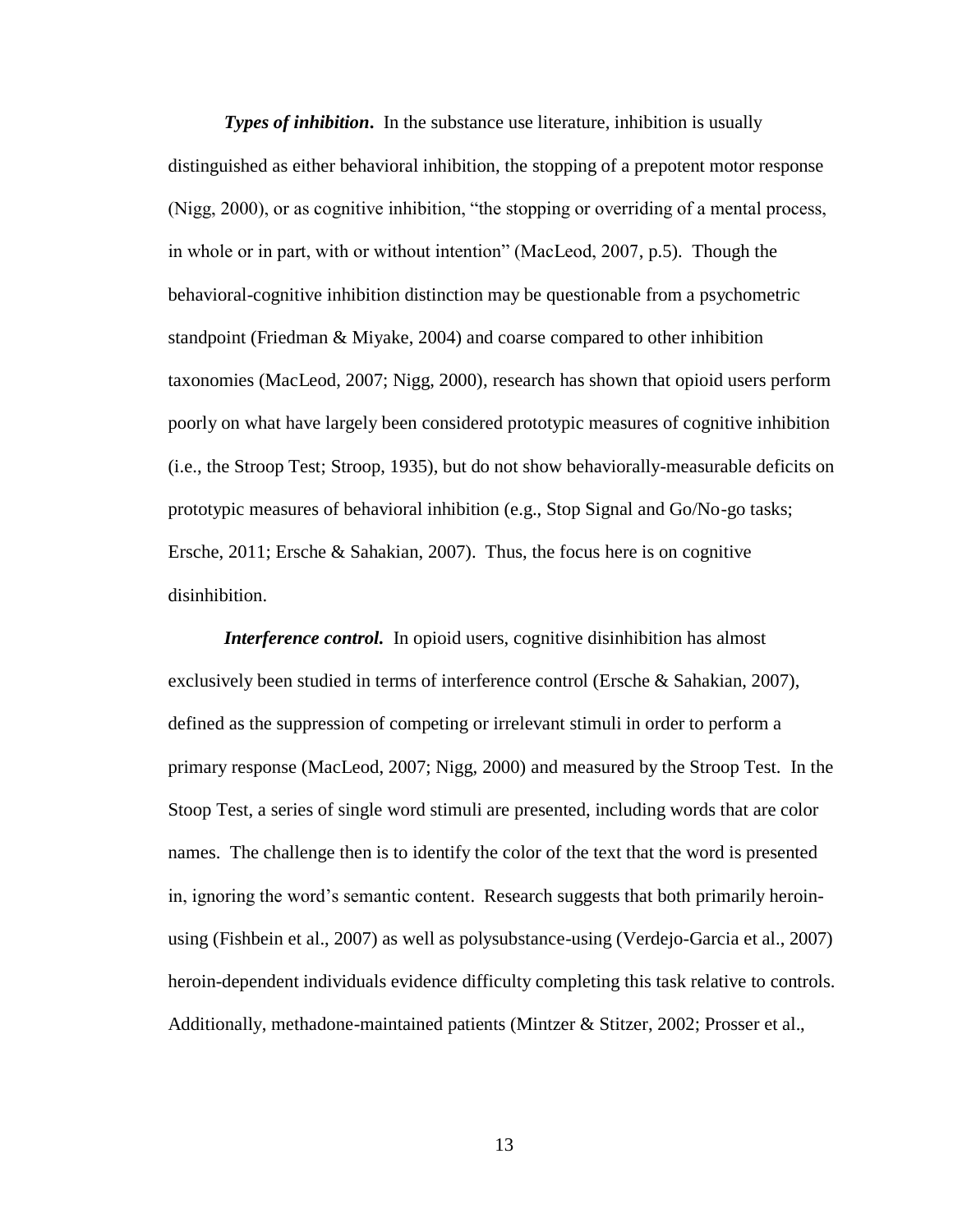2006) and former methadone-treated patients within a period of protracted abstinence (Prosser et al., 2006) show deficits in interference control relative to healthy controls.

Emerging adult substance use research has also examined interference control deficits. Randall and colleagues (2004) found that female university students who drank moderately evidenced lower interference control on a modified version of the Stroop Test than low drinking females. Gruber and colleagues (2011) found that among emerging and young adults, Stroop task performance was impaired among early onset marijuana smokers relative to non-user controls. Cousijn and colleagues (2013) did not find interference control differences between emerging adult heavy marijuana users and controls that had not used in the past month, nor did they find differences between marijuana disordered and marijuana non-disordered emerging adults. Nevertheless, some research suggests a pattern similar to that found in marijuana users during working memory tasks, such that atypical brain activation may occur among marijuana users when completing the Stroop task, even in the absence of behaviorally measurable deficits (Solowij & Pesa, 2011).

**Cognitive flexibility.** Cognitive flexibility refers to the ability to select, implement, and switch between task sets or actions in response to stimuli (Eslinger  $\&$ Grattan, 1993), and it has been proposed to be central to resisting temptations and achieving ones' goals (Monsell, 2003).<sup>2</sup> Because resisting the urge to use drugs would seem to necessitate this ability to shift from one avenue of thought or action (substance

l

<sup>&</sup>lt;sup>2</sup>Although Monsell (2003) mentions the Stroop Test as a measure of shifting, this notion has not been supported elsewhere in the literature; that is, in Miyake and colleagues (2000) confirmatory factor analysis of executive function, Stroop Test scores distinctly loaded onto a factor of inhibition, and not cognitive flexibility (or working memory). Stroop Test scores were significantly correlated with scores on other inhibition tasks (i.e., Antisaccade, Stop-Signal), but not with scores on cognitive flexibility tasks, including the WCST.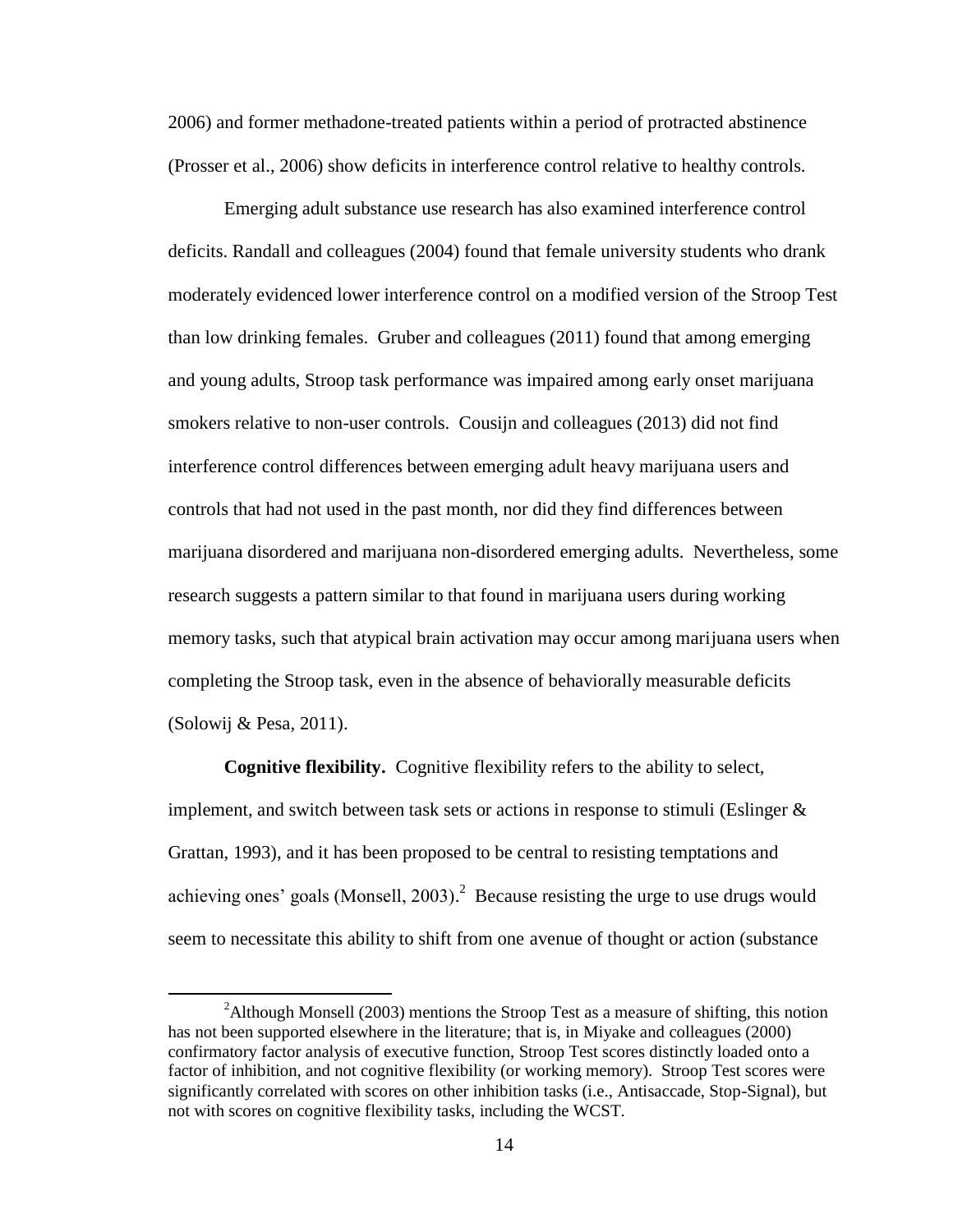use) to another (aversive affects such as hangovers or alternatives such as studying or exercising), it might be assumed that cognitive flexibility is impaired in substance users. However, there is little evidence to suggest that this ability is impaired in primarily opioid users (Davis, Liddiard, & McMillan, 2002; Ersche, 2011; Ersche & Sahakian, 2007). Evidence of cognitive flexibility deficits among emerging adult substance users is limited and inconsistent (Ehrenreich et al., 1999; Gruber, Sagar, Dahlgren, Racine, & Lukas, 2011), and it does not appear that emerging adult drinkers are prone to these impairments (Parada et al., 2012; Randall, Elsabagh, Hartley, & File, 2004).

There are also methodological limitations to measuring cognitive flexibility. Although the Wisconsin Card Sort Task (WCST; Berg, 1948), in which cards are sorted according to an unknown and changing rule, is typically used as a measure of one's ability to shift between sets (Ersche, 20011; Nyhus & Barceló, 2009), an examination and comparison of the psychometric properties of the WCST in adult substance users and undergraduate students revealed significant measurement error and unsatisfactory alternate-form reliability of the WCST (Bowden et al., 1998). These findings led the authors to caution against the task's use among clinical populations in its current form. Elsewhere, the validity of the WCST as a measure of prefrontal executive functioning has been seriously undermined (Nyhus & Barceló, 2009). Therefore, due to the dearth of literature suggesting cognitive flexibility deficits in opioid users, and in light of the measurement limitations of this construct, cognitive flexibility was not measured in the current proposal.

**Research limitations.** One major limitation of the current ECF and substance use literature is that research on opioid use and ECF has relied on mostly adult heroin and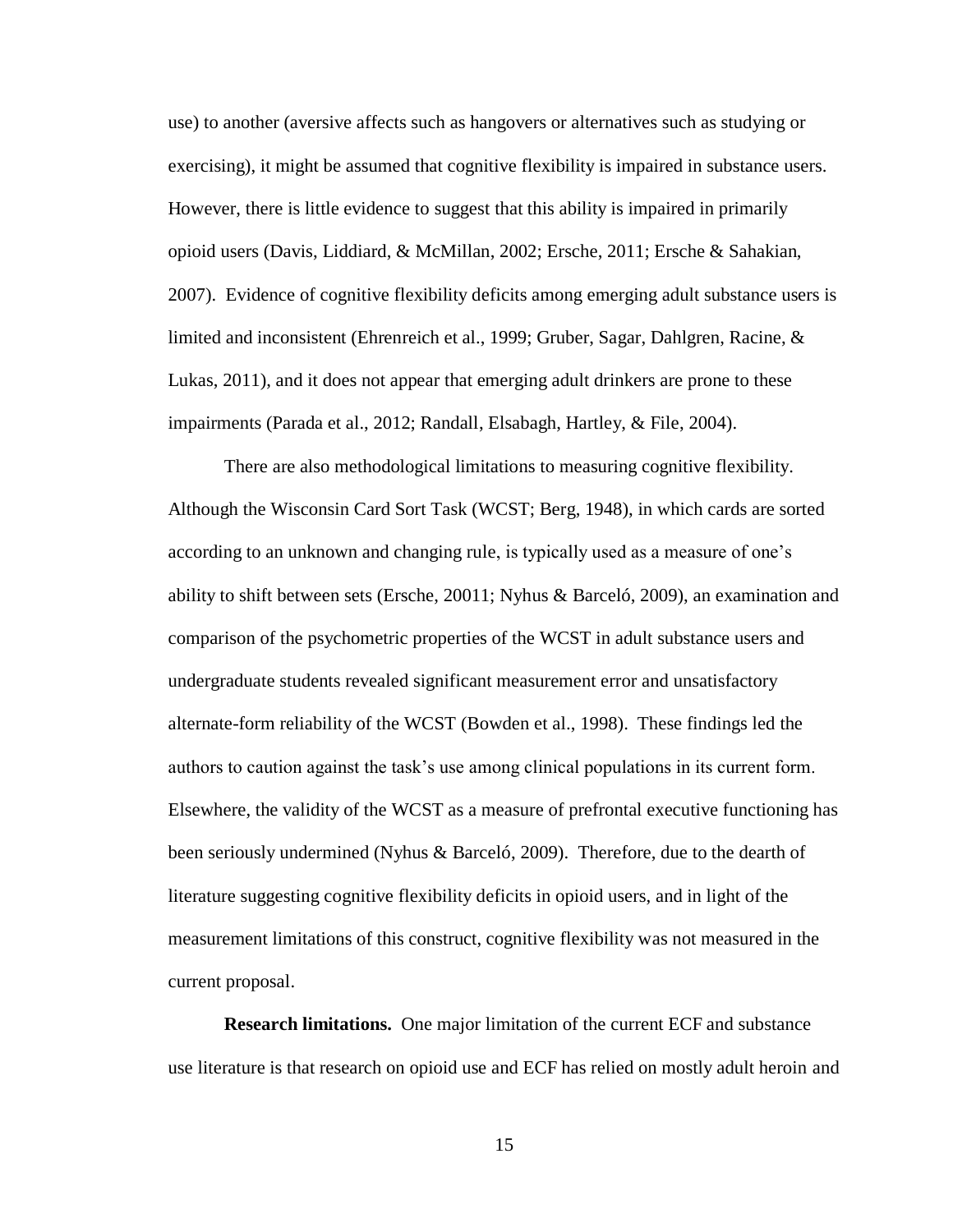methadone-dependent or methadone-maintained samples. Given the possibility that ECF deficits may predispose individuals to engaging in substance use, it would be useful to extend the findings on ECF, heroin and methadone use to other NMPO use, especially in emerging adults without a history of chronic misuse, in order to determine whether working memory and interference control deficits are causal mechanisms underlying initiation of use, as well as whether they may be targetable risk factors for future NMPO prevention and early intervention efforts. Additionally, it may be particularly important to understand associations between other commonly used opioids and ECF as some research suggests that, despite the pharmacologically similar mechanisms of action and similar subjective effects of heroin and other NMPOs (National Institute on Drug Abuse [NIDA], 2011, 2013), the deficits associated with different classes of opioids may not be uniform (Davis & Templer, 1988; Ersche & Sahakian, 2007; Rapeli, Fabritius, Kalska, & Alho, 2011). Given this relatively underdeveloped domain of research, an important first step is to determine whether ECF deficits are correlates of NMPO use in vulnerable populations (e.g., OxyContin and Vicodin use among emerging adults; Johnston, O'Malley, Bachman, & Schulenberg, 2013).

### **Present Research**

The goal of the present study was to examine the relations between NMPO use and ECF and regulatory deficits in an emerging adult population. Specifically, 18–25 year old NMPO users and age- and gender-matched controls were compared on a battery of ECF and self- and emotion regulation measures. Due to the prominence of other substance use among emerging adults and NMPO users, deficits associated with alcohol and marijuana were also explored. A secondary aim was to assess two downstream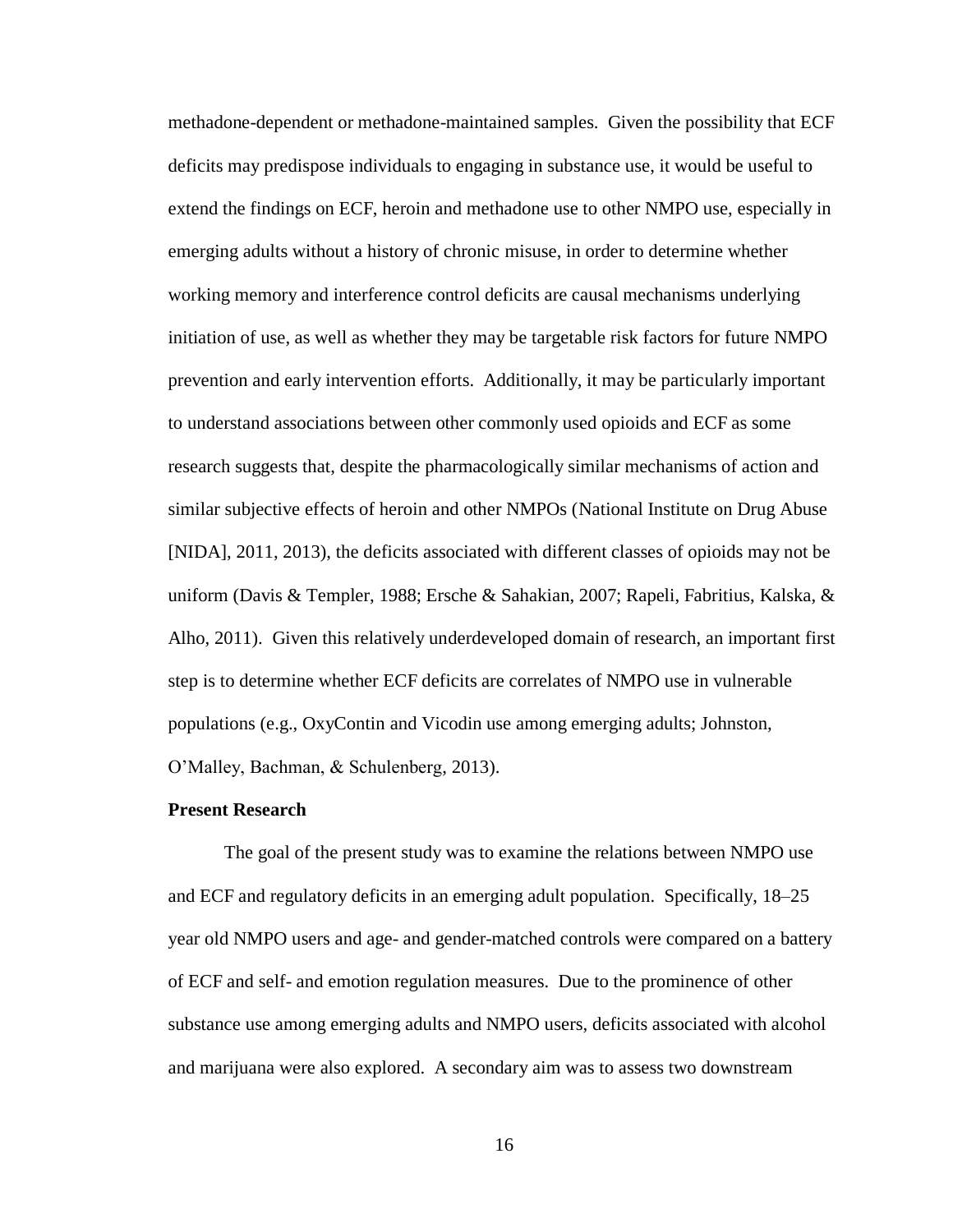consequences of diminished ECF, poor self-regulation and emotion dysregulation. Associations between working memory deficits, interference control deficits, impaired self-regulation, and emotion dysregulation were examined. The hypotheses were as follows: (a) NMPO-users would show deficits across the four domains of investigation relative to nonuser controls, (b) NMPO, alcohol, and marijuana use would be associated with deficits, and (c) all four ECF domains would be significantly associated with one another and with regulatory ability.

### **Method**

### **Participants**

Participants were 54 undergraduate students from the University of Memphis (*n =* 27 per group), ages 18-25, recruited as part of a larger study on college student NMPO use. Participants were recruited using the University of Memphis Sona System (an online psychology research sign-up system), through in-class screenings, and by flyers posted on the university's campus. Eligibility criteria for each group was as follows: *Nonmedical prescription opioid users*: nonmedical use of prescription opioids one or more times in the past year; *Non-user control:* no past year drug use, consumption of alcohol on one or less days in a typical week in the past 30 days, and one or less past month binge episodes. Exclusion criteria for all groups included reported history of bipolar disorder diagnosis, reported history of psychotic symptoms or psychotic disorder, reported history of a significant head injury (e.g., that included loss of consciousness or a concussion diagnosis with lasting effects), and current, medically-appropriate routine use of psychiatric medication other than antidepressants. Because participants were asked to abstain from using substances on the day of their study appointment, individuals who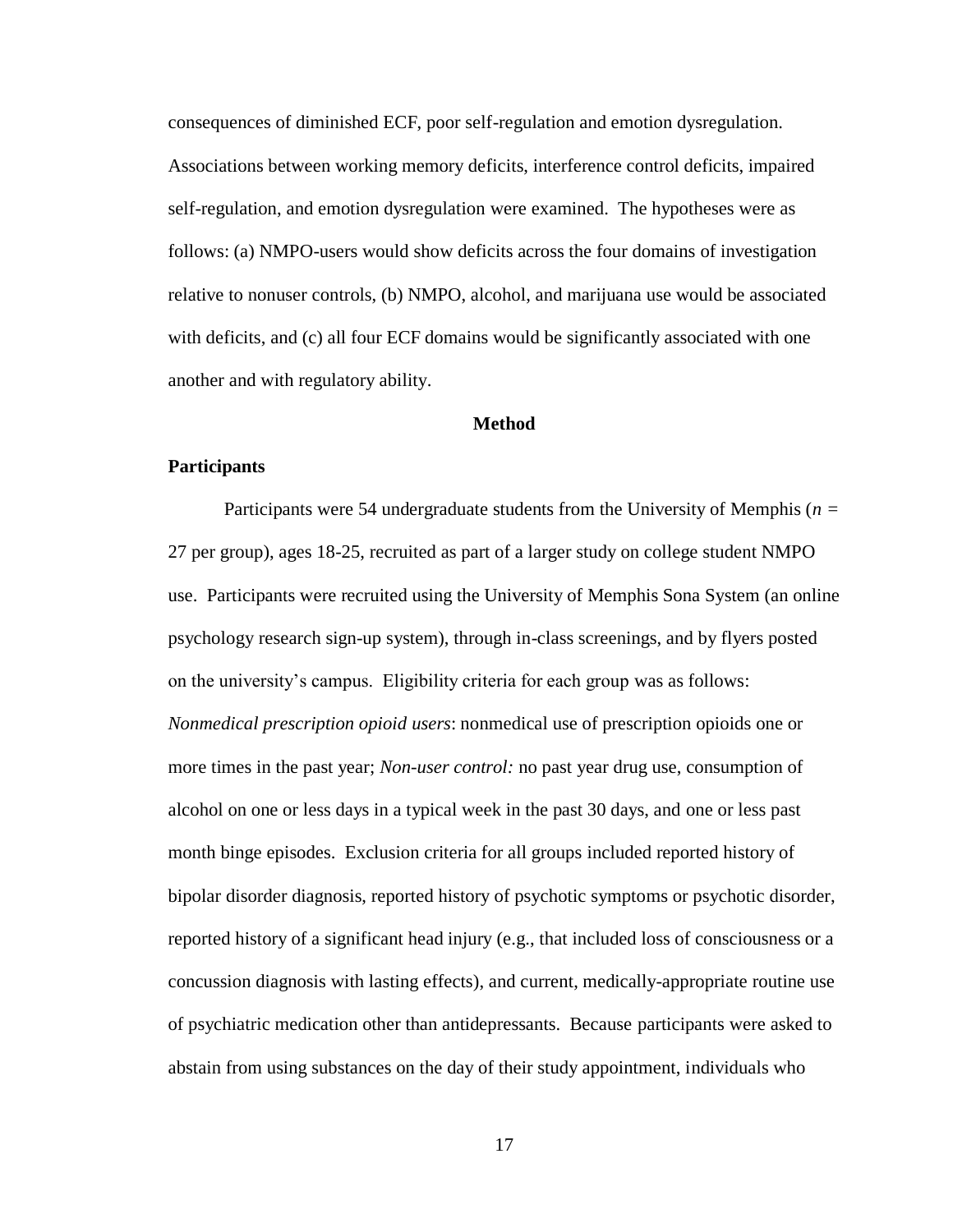were maintained on methadone or who received another opioid replacement therapy and individuals who reported current (past month) alcohol or opioid withdrawal symptoms were also excluded from the study. To further diminish the likelihood of recruiting individuals with past month withdrawal symptoms, those who reported use of opioids on 25 days or more out of the past 30, and those who report daily binge episodes, were excluded. Eligible participants were matched on age and gender.

### **Measures**

All self-report measures are included in Appendices  $A - C$ .

**Substance use.** Past-month alcohol use was assessed using a self-report, computerized version of the Daily Drinking Questionnaire (DDQ; Collins, Parks, & Marlatt, 1985). This measure provides an estimate of typical drinks per week in the past month. The DDQ has been widely used with college students and is highly correlated with self-monitoring and other self-report measures of drinking (Kivlahan et al., 1990). Participants also reported their number of binge episodes in the past month.

Past-month and past-year substance use, age of initiation of NMPO use, and *Diagnostic and Statistical Manual of Mental Disorders* (5th ed.; *DSM–5*; American Psychiatric Association, 2013) substance use disorder (SUD) and alcohol use disorder (AUD) symptoms were assessed as part of a longer clinical interview. Specifically, participants reported on days of use of marijuana, cocaine, designer drugs, hallucinogens, methamphetamine, and synthetic drugs (e.g., K2, spice), as well as on days of nonmedical prescription opioid, anxiolytic, stimulant, and sleep medication use in the past month and past year. To assess *DSM–5* SUD and AUD symptoms, questions were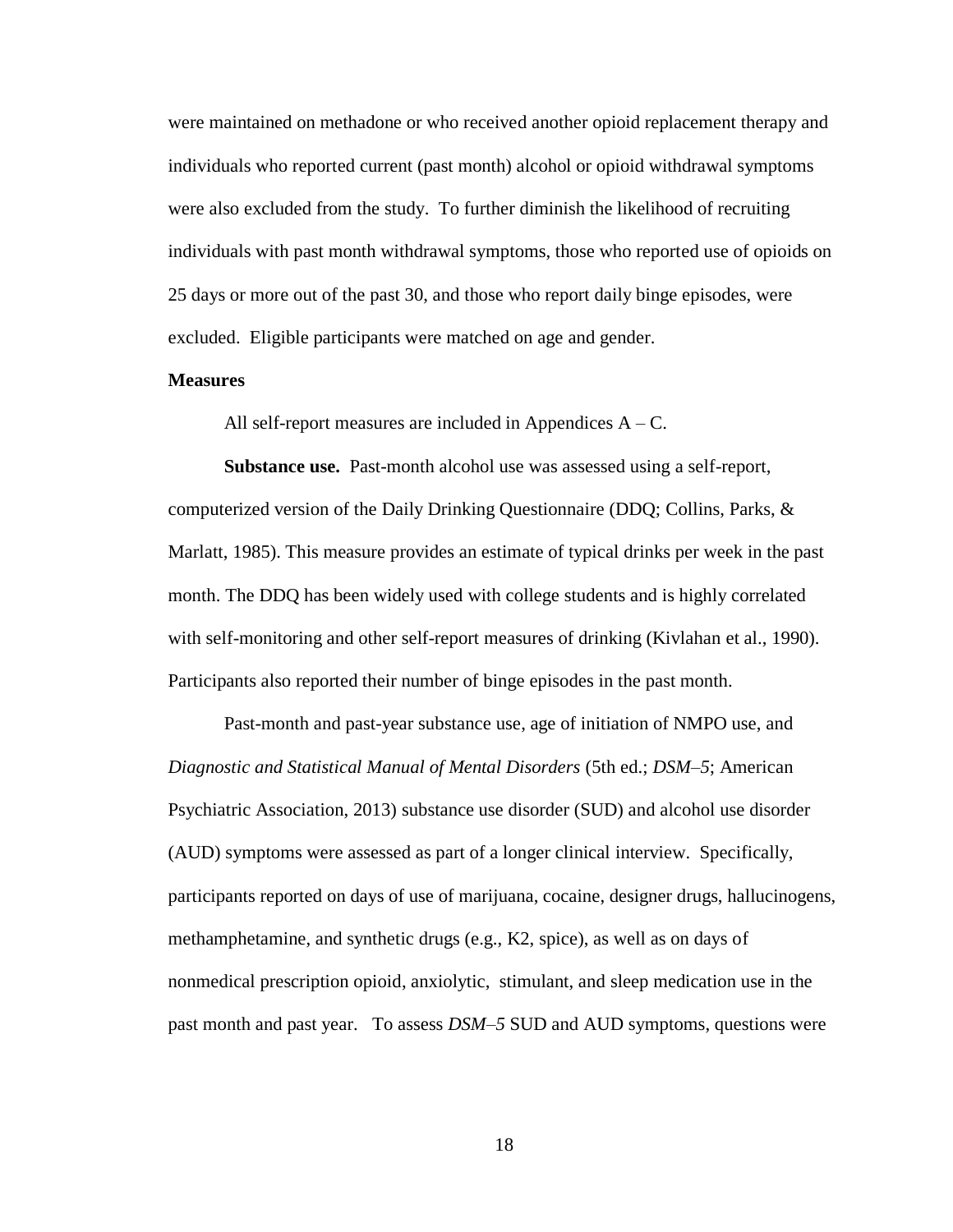drawn from the Structured Clinical Interview for DSM-IV Axis I Disorders substance use modules and were adapted to fit the updated criteria for *DSM–5*.

Clinical interviews were conducted by trained graduate-level clinical psychology students. Self-reported substance use by college students is generally accurate (Hagman, Clifford, Noel, Davis, & Cramond, 2007), and accuracy is improved when, as in the current proposal, participants are assured of confidentiality and no negative consequences, and when intoxication has been ruled out objectively (Tucker, Vuchinich, & Murphy, 2002).

**Working memory.** Working memory (WM) was assessed using a computerized auditory digit span task (DS) from the PEBL battery. Participants first heard a series of three single digits were asked to type the series as it was spoken. After two successive series of digits (one "trial"), the number of digits presented increased by one. The task ended when two consecutive series were misidentified or after 10 trials were completed. Participants were then asked to repeat the task; however, this time, they were asked to type the series of digits in the reversed order. Stimuli were presented 1000 ms apart, with 1500 ms inter-trial intervals. DS is a reliable estimate of WM (Blackburn & Benton, 1957), and the forward and backward recall tasks are functionally identical to the sequenced recall (and sequenced recall reversed) of digits-auditory training elements used by Bickel and colleagues (2011) that resulted in decreased devaluation of delayed rewards post-training in a sample of stimulant users. Recall tasks of this nature are significantly correlated with each other as well as with other measures of WM (St Clair-Thompson & Gathercole, 2006).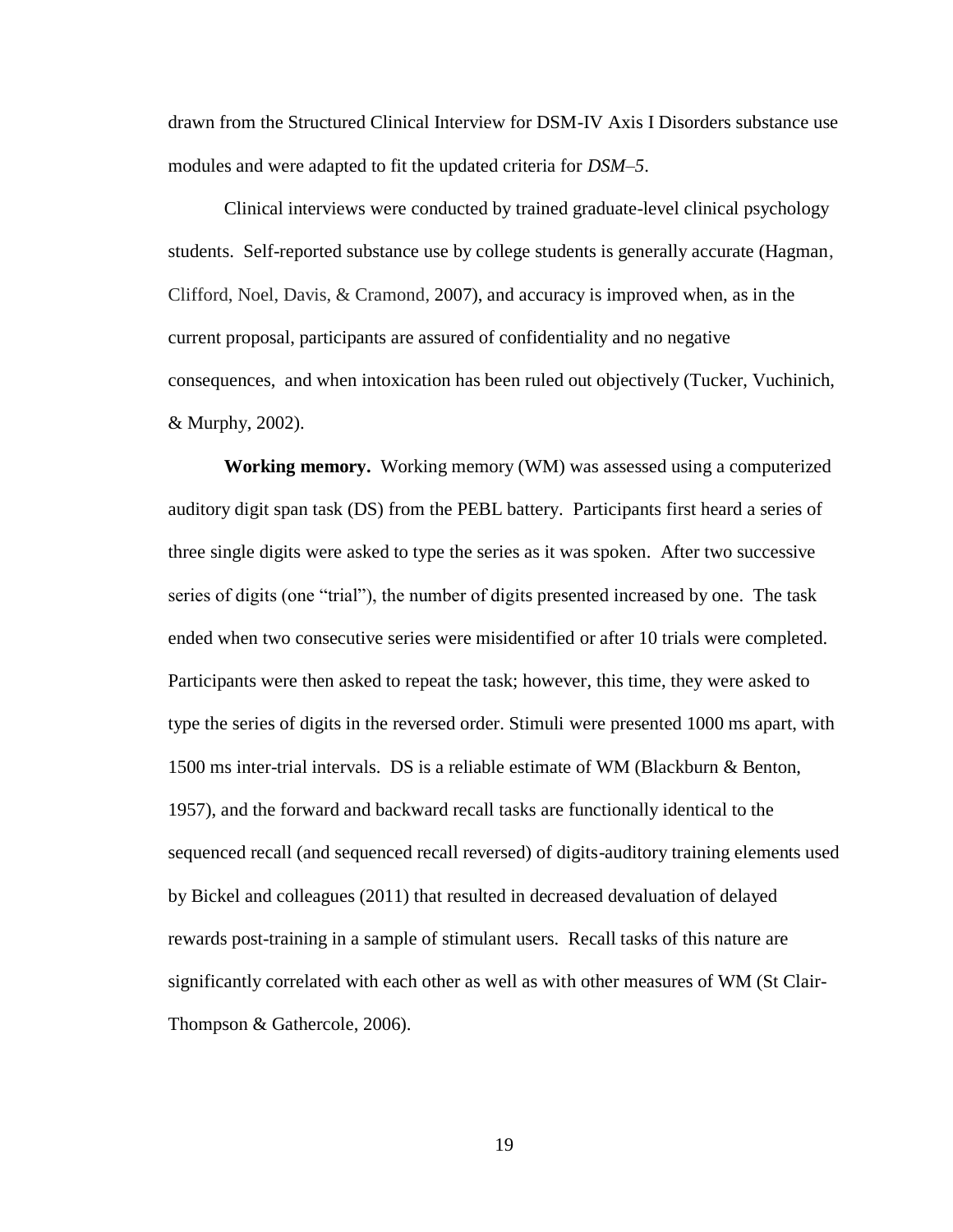**Cognitive disinhibition.** Cognitive disinhibition was assessed using the Color– Word Stroop Test (Stroop, 1935) from the PEBL battery. As mentioned earlier, in the Stroop Test, participants are presented with a single color word or non-color word, one at a time, and are asked to identify the color of the text that each word appears in. Stimuli are either congruent (the color word and the text color are the same; e.g., "green" in green text), incongruent (the color word and the text color are different; e.g., "blue" in green text), or control stimuli (a non-color word; e.g., "and" in green text). Participants were instructed to respond using keys 1 through 4 on the keyboard, corresponding to red, blue, green, and yellow. They were allowed time to acclimate to the keyboard and corresponding colors and were then presented with instructions to determine the color that written words appear in. Following a set of practice trials which included all three types of stimuli, participants were presented with 168 non-blocked stimuli (56 congruent, 56 incongruent, and 56 control). A short break was allowed midway through the test trials. During both practice and test trials, participants were reminded on screen to respond as quickly and accurately as possible. If a participant did not respond to a given stimulus within 2000 ms, the words "too slow" were presented on the screen and subsequently the next stimulus was presented. Performance on the Stroop Test was quantified as (a) the difference in reaction times (RT) between incongruent and control trials (interference score; IS) and (b) mean response time across incongruent trials. The Stroop Test is a widely used measure of cognitive inhibitory control and in a confirmatory factor analysis of ECF conducted by Miyake and colleagues (2000), the Stroop Test was shown to load on the same factor as other prototypic measures of inhibitory control (see also, St Clair-Thompson & Gathercole, 2006). Prior studies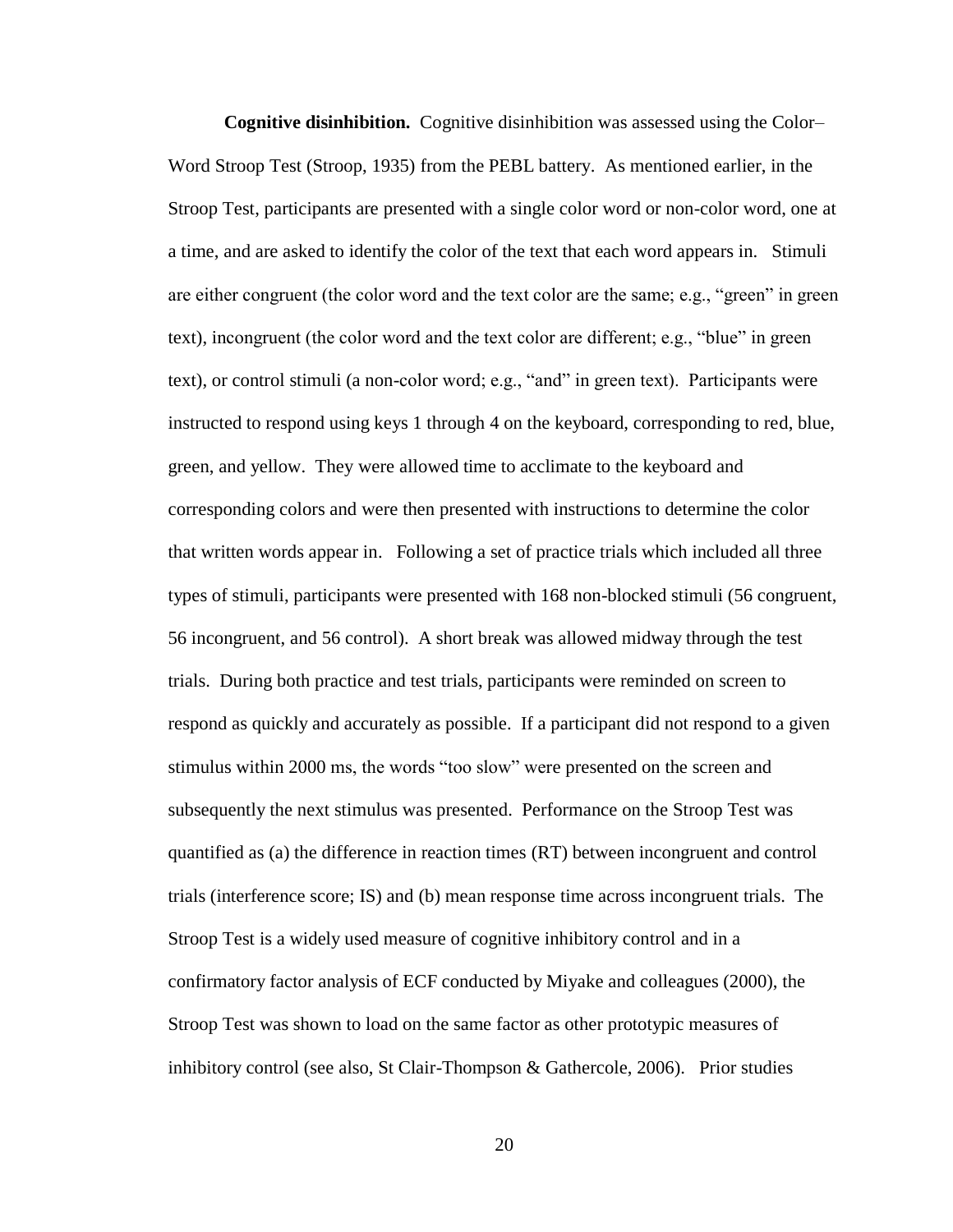indicate acceptable test–retest reliability of the Stroop Test (Siegrist, 1997; Strauss, Allen, Jorgensen, & Cramer, 2005; Wöstmann et al., 2013). As mentioned earlier, behaviorally measurable deficits on the Stroop Test are commonly found among adult opioid users (Fishbein et al., 2007; Mintzer & Stitzer, 2002; Prosser et al., 2006; Verdejo-Garcia et al., 2007) and emerging adult substance users (Gruber et al., 2011; Randall et al., 2004).

**Self-regulation.** The Self-Regulation Questionnaire – Short (SSRQ; Carey, Neal, & Collins, 2004) is a 31-item measure of one's ability to engage in goal-directed behavior and to withstand immediate temptation in service of achieving temporally distal but desired outcomes. Participants are asked to indicate how well each item describes them, with response options ranging from 1 (*strongly disagree*) to 5 (*strongly agree*). Items are summed to compute a single total score. Items include "I usually keep track of my progress toward my goals" and "I usually think before I act." The SSRQ is highly positively correlated with its longer parent measure (Carey et al., 2004). It is positively correlated with future time perspective and it is negatively correlated with presenthedonistic time perspective (Carey et al., 2007) and substance-related self-regulatory failures (Carey et al., 2004) among emerging adults. Additionally, in a study of undergraduate student binge drinkers, self-regulation as measured by the SSRQ predicted reductions in drinks per drinking day and in peak BAC and interacted with treatment condition to predict reductions in drinks per week, 1-month post intervention (Carey et al., 2007). The internal consistency of the SSRQ in this sample was excellent ( $\alpha = .81$ ).

**Emotion dysregulation.** The Difficulties in Emotion Regulation Scale (DERS; Gratz & Roemer, 2004) is a 36-item multidimensional self-report assessment of deficits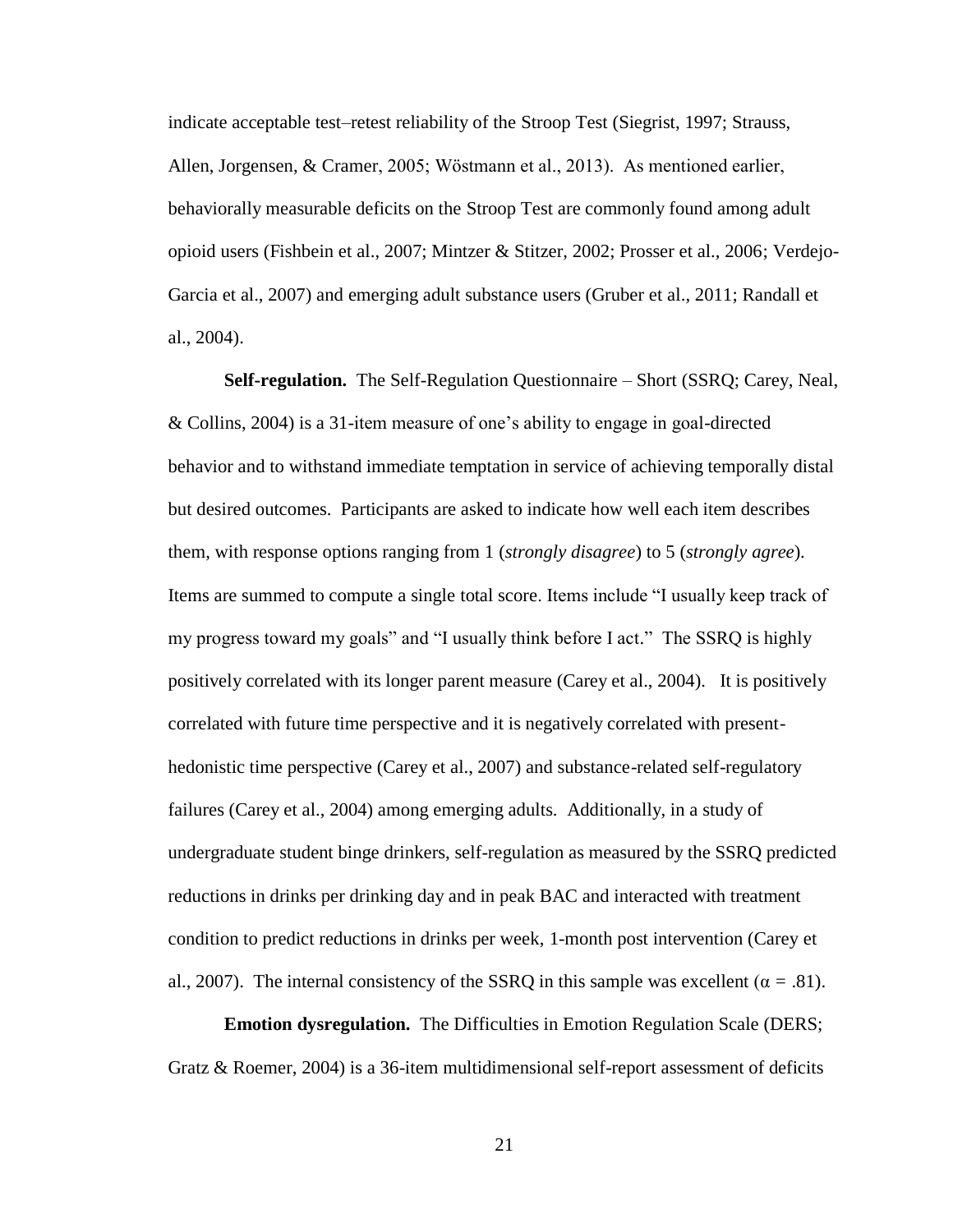in the following domains: awareness, understanding, and acceptance of one's emotions; engagement in goal-directed activity and impulse control in the context of negative emotions; and access to strategies perceived as instrumental to regulating one's emotions. Participants are asked to indicate how often frequently each item describes them, with response options ranging from of 1 (*almost never*) to 5 (*almost always*). The DERS yields a total score as well as scores on six subscales: nonacceptance of emotional responses; difficulties engaging in goal-directed behavior; impulse control difficulties; lack of emotional awareness; limited access to emotion regulation strategies; and lack of emotional clarity. Higher DERS scores (indicating greater emotion dysregulation) have been found among various clinical populations with disorders characterized by emotion dysregulation (Fox, Axelrod, Paliwal, Sleeper, & Sinha, 2007; Neumann, van Lier, Gratz, & Koot, 2010; Williams, Grisham, Erskine, & Cassedy, 2012). The internal consistency of the DERS in this sample was excellent ( $\alpha = .93$ ), and the internal consistency of the DERS subscales in this study ranged from good to excellent (αs *=* .81 - .92).

### **Procedure**

Students who met inclusion criteria as per the screener completed by all students using the University of Memphis Sona System, or those who meet inclusion criteria as indicated on those screeners distributed in class, were contacted to further determine eligibility status. Other interested university students were instructed via flyers to contact the lab by phone or email and similarly contacted to determine eligibility status. Determination of eligibility status included a short questionnaire regarding inclusion and exclusion criteria. Eligible and interested individuals were scheduled for an appointment and were asked to abstain from using substances on the day of their study appointment.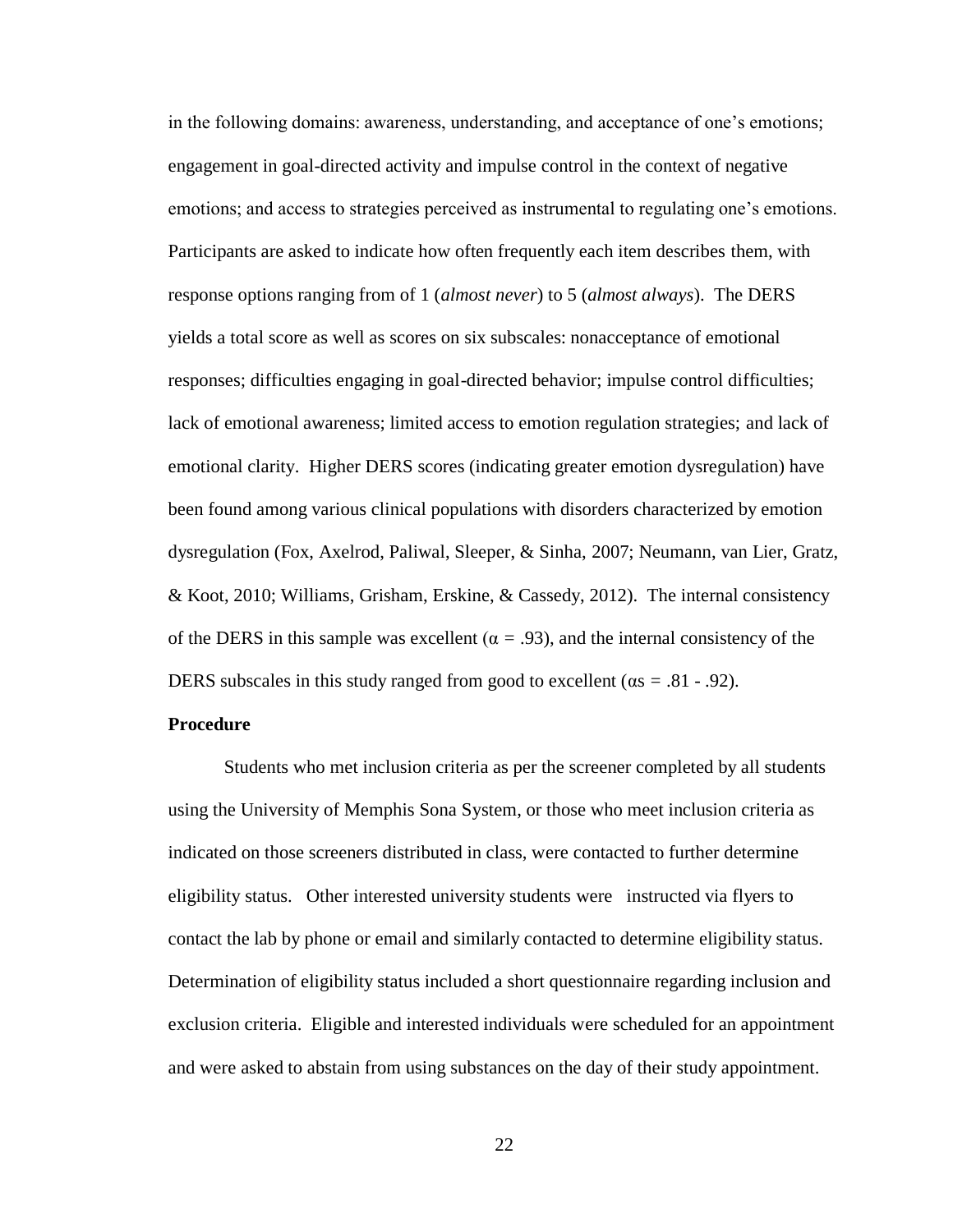Upon arrival for the appointment, participants were provided with a written consent form and were verbally informed of the study's purpose, risks, benefits, compensation, and all other pertinent study details prior to beginning the assessment battery. Participants were breathalyzed prior to starting the assessment battery to rule out acute alcohol intoxication at the time of their appointment. (Participants were informed of this procedure during the recruitment phone call and were reminded during the consent process.) No participant evidenced a blood alcohol content above zero. The measures included in the present study took approximately 20 min to complete, and the entire session lasted approximately 1.5 hours. All measures were completed in private rooms on lab computers. ECF tasks were administered first, using the Psychology Experiment Building Language (PEBL) test battery (version 0.8; [http://pebl.sourceforge.net\)](http://pebl.sourceforge.net/), a resource which provides free computer-administered tests available for download online. Administration of the ECF tasks was counterbalanced. Self-report measures were administered subsequently, followed by a brief clinical assessment. Upon completion, students were awarded 2 hours of credit for participation or a payment of \$20 for participation.

#### **Analytic Plan**

### **Power**

For the present study, a power analysis based on earlier literature in this domain was challenging due to the wide range of ECF deficits that can be measured, the heterogeneity in tasks and versions of these tasks that can be administered to measure any specific deficit, and the multiple outcome measures any one task can yield. Acknowledging these challenges, the present power analysis was based on the effect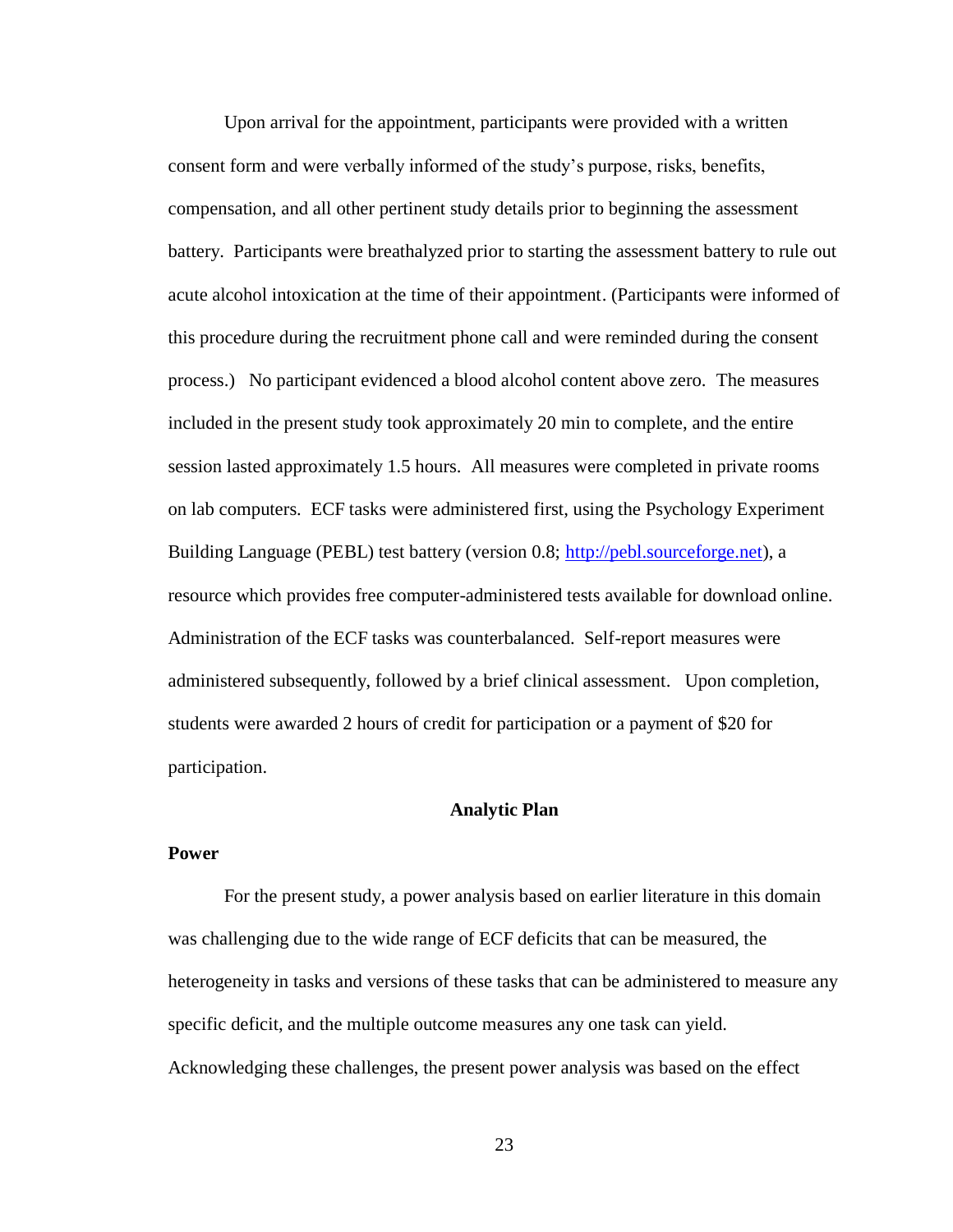sizes obtained by Fishbein and colleagues (2007). In examining working memory and interference control among primarily heroin users and demographically-matched controls, Fishbein and colleagues found small (Cohen's  $d = 0.26$ ) to medium ( $d = 0.65$ ) effect sizes across multiple outcome measures  $(M<sub>ES</sub>=.39)$ . Therefore the present power analysis was based on an estimated effect size of .39 for all contrasts between NMPO users and controls. Ideally, this study would have had an *n* of 63 per group for a power of .70 (one-tailed α = .05). Acknowledging that with an *n* of only 27 per group this study may have been underpowered to detect small  $(d = 0.20)$  to medium  $(d = 0.50)$  effects, it should be noted that the findings of the present study will provide effect size estimates that can be used to design future, more adequately-powered studies.

#### **Data Analysis**

All data analysis was performed using SPSS v.19.0 (IBM Corp., Armonk, NY, USA). Prior to analyses, data was checked for outliers, skewness, and kurtosis. Three participants' data from the ECF tasks were omitted from the ECF analyses due to a computer malfunction during the administration of these tasks. Stroop Test trials in which participants failed to respond within 2000ms or responded incorrectly were also excluded from analyses. Nonparametric tests (i.e., Spearman's rho correlation coefficients) were used to evaluate the magnitude and direction of the relations between ECF, regulatory, and substance use measures due to observation of a large number of outliers and non-normal distributions. However, to satisfy statistical assumptions appropriate to the NMPO user and matched control group analyses (i.e., independent samples *t*-tests for measures of self- and emotion regulation and mixed model ANOVAs for ECF measures), outliers were corrected for DS backward and the DERS impulse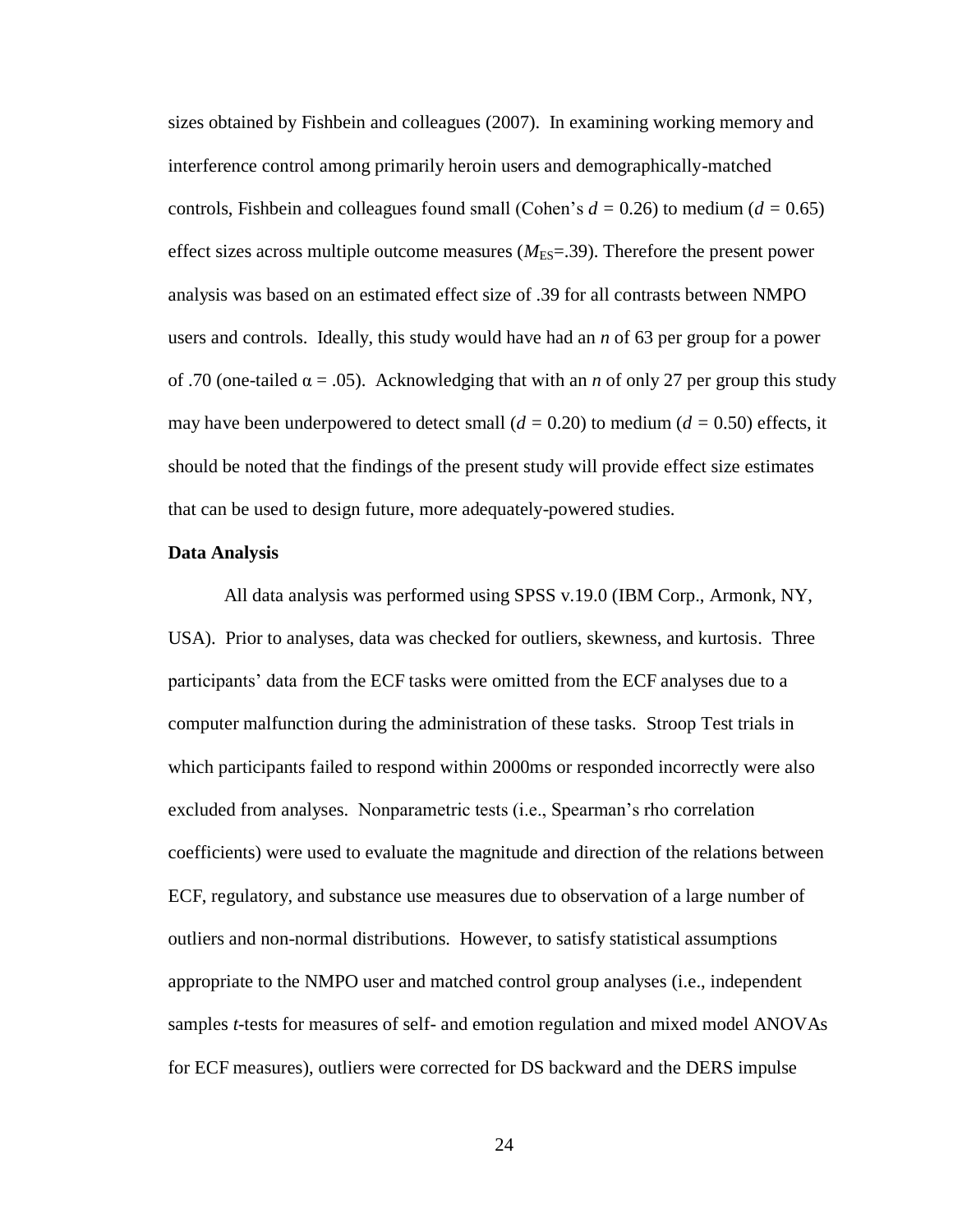subscale, and the DERS nonacceptance, impulse, and clarity subscales and IS were logtransformed prior to those tests, as per the recommendations outlined by Tabachnick and Fidell (2012). Preliminary analyses revealed no statistically significant group differences on gender, age, ethnicity or WRAT score. There was also no significant group difference on number of Stroop Test errors made; thus these variables were not included as covariates in the group analyses.

### **Results**

#### **Descriptive Statistics**

Descriptive statistics for demographic information and dependent measures are presented in Table 1, and descriptive statistics for substance use variables are presented in Table 2. Past-month NMPO use was endorsed by 63.0% of the NMPO-using group, but this use was infrequent  $(Mdn = 1.00, IQR = 0.00 - 2.00)$ . Annual days of NMPO use were higher ( $Mdn = 15.00$ ,  $IQR = 3.00 - 40.00$ ), but endorsement of opioid SUD symptoms was low ( $Mdn = 1.00$ ,  $IQR = 0.00 - 2.50$ ). Age of initiation of NMPO use was typically 17 years ( $Mdn = 17.00$ ,  $IQR = 16.00 - 18.00$ ). Among this group, drinking was common (typical drinks per week:  $Mdn = 6.00$ ,  $IQR = 3.00 - 12.50$ ). Binge drinking was endorsed by 63.0% of users but was relatively infrequent (past-month binge episodes:  $Mdn = 2.00$ ,  $IQR = 0.00 - 4.75$ , and endorsement of AUD symptoms was low as well (*Mdn* = 1.50, *IQR* = 1.00 – 3.75). Age of initiation of alcohol use was typically 16 years  $(Mdn = 16.00, IQR = 14.00 - 17.00).$ 

Other past-month drug use was common among NMPO users. Marijuana use was most prevalent, with 77.8% of NMPO users reporting past-month use. Additionally, 37.0% used prescription sedatives, 25.9% used prescription stimulants, 14.8% used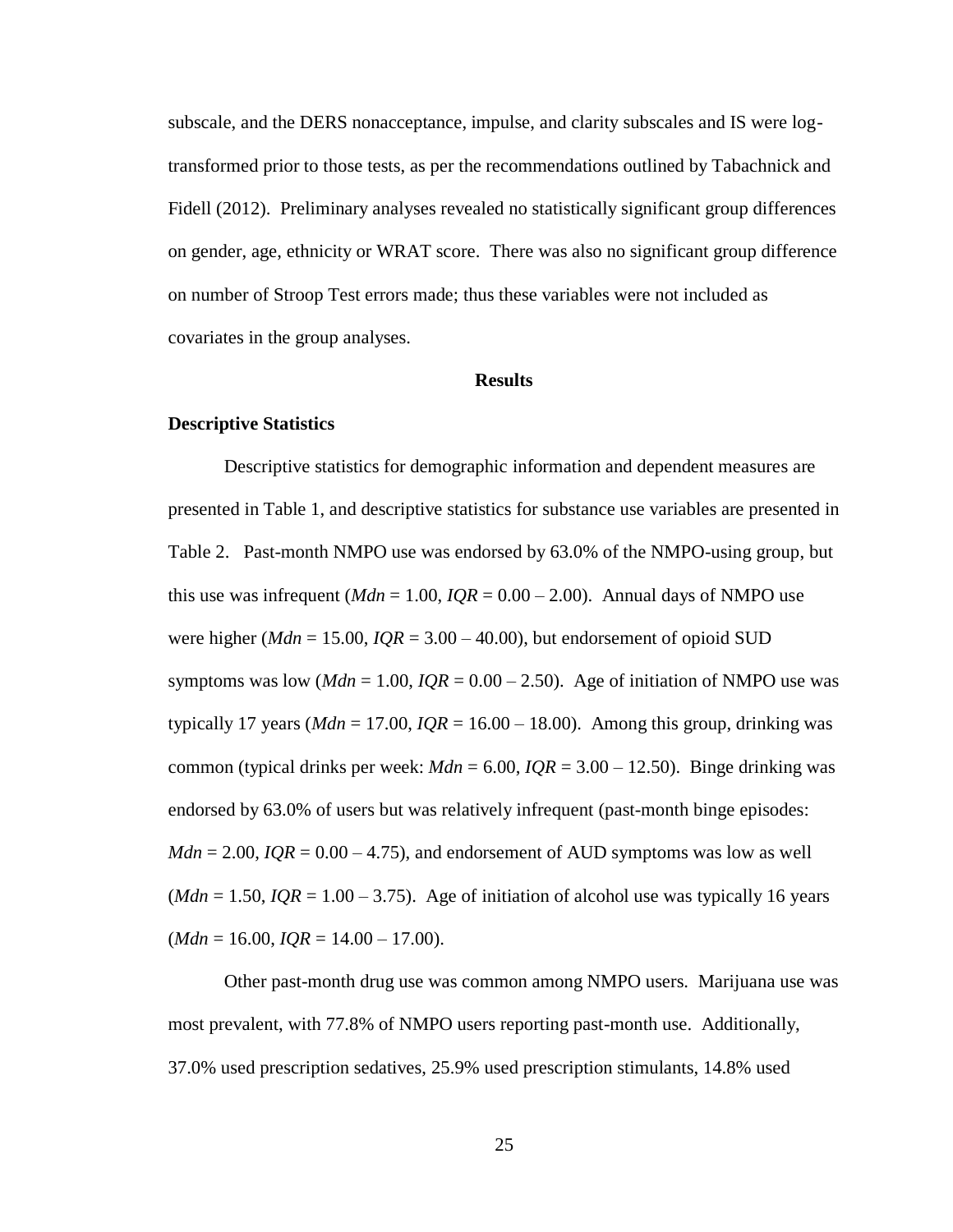cocaine, 11.1 % used hallucinogens, and 7.4% used designer drugs in the past month. No NMPO users reported past-month heroin, methamphetamine, or prescription sleep drug use. Age of drug use initiation (NMPO or other) was typically 16 years (*Mdn* = 16.00,  $IQR = 16.00 - 18.00$ , and 74.1% of the sample reported marijuana as the first drug they used.

### **Group Differences on ECF and Measures of Self- and Emotion Regulation**

A series of mixed-model ANOVAs, with group as the between subjects factor and order as the within subjects factor, were conducted to compare NMPO users and controls on the ECF tasks. These analyses revealed no main effect of group, order, or group by order interaction on DS forward, DS backward, incongruent RT, or IS. However, independent samples *t*-tests revealed that NMPO users reported inferior regulatory control on the SSRQ total score (*t* [52] = 4.16,  $p < .001$ ; M<sub>users</sub> = 113.70, *SD*<sub>users</sub> = 10.53;  $M_{\text{controls}} = 128.30, SD_{\text{controls}} = 14.87$ , DERS total score (*t* [52] = -2.50, *p* = .016;  $M_{\text{users}} =$ 78.78,  $SD_{users} = 17.38$ ;  $M_{controls} = 65.96$ ,  $SD_{controls} = 20.24$ ), and DERS clarity subscale (*t*  $[52] = -3.90, p < .001; M<sub>users</sub> = 13.11, SD<sub>users</sub> = 4.89; M<sub>controls</sub> = 8.93, SD<sub>controls</sub> = 3.17).$ Group differences on the DERS impulse subscale approached significance in the same direction (*t* [52] = -1.92, *p* = .060;  $M_{\text{users}}$  12.22,  $SD_{\text{users}}$  5.47;  $M_{\text{controls}}$  = 9.78,  $SD_{\text{controls}}$  = 4.02). Significant and nonsignificant trend-level group differences are depicted in Figures 2, 3, 4, and 5.

# **Associations among NMPO, Alcohol, and Marijuana Use Variables among NMPO Users**

Greater past-month NMPO use was moderately associated with younger age of NMPO use initiation ( $r_{s} = .397$ ,  $p = .041$ ) and greater past-year marijuana use ( $r_{s} = .454$ ,  $p$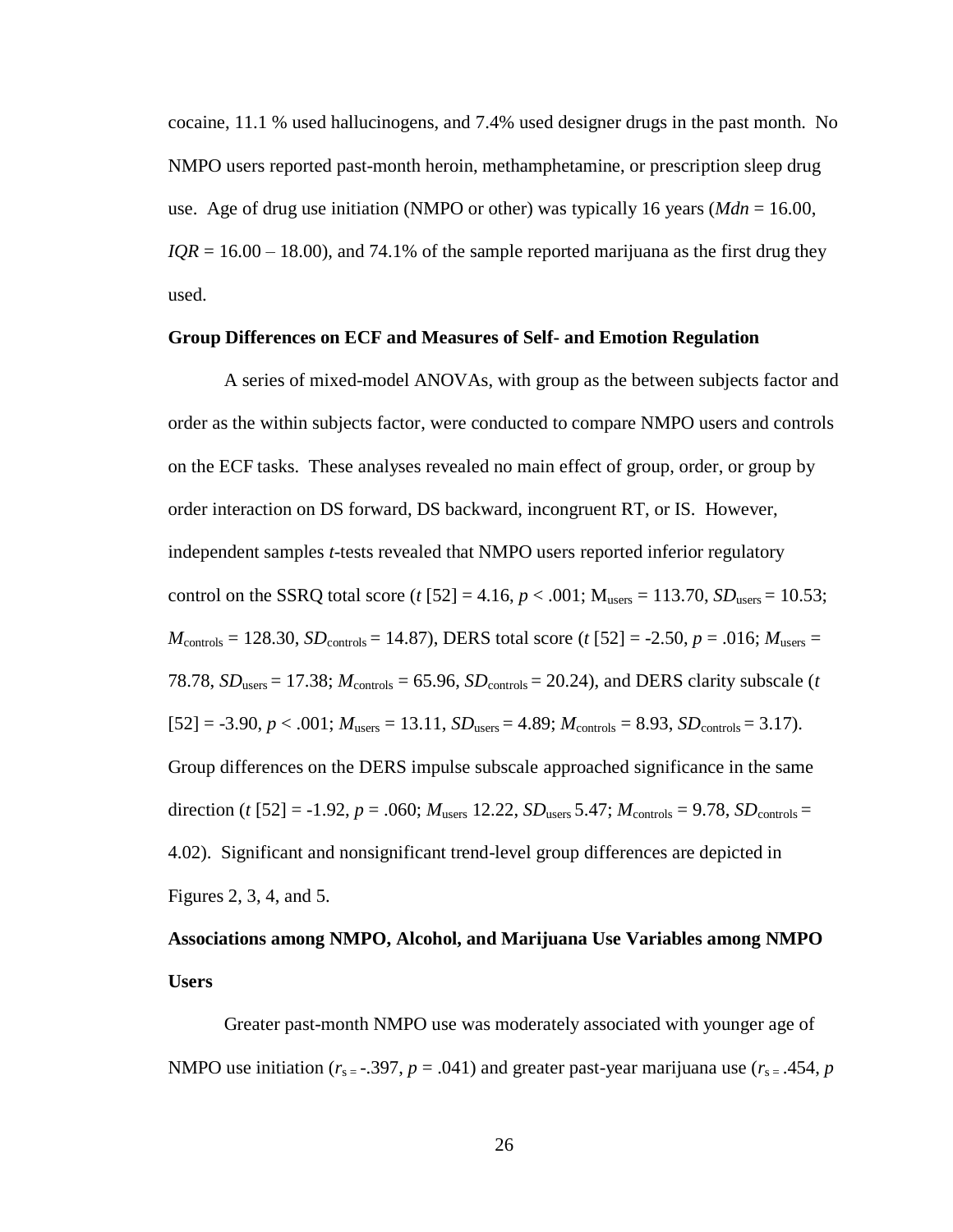= .017), and greater past-year NMPO use was moderately associated with younger age of (any) drug use initiation ( $r_{s} = -430$ ,  $p = .025$ ) and more opioid SUD symptoms ( $r_{s} = .662$ ,  $p = .025$ ) < .001). Opioid SUD symptoms also evidenced a non-significant trend level association with age of drug use initiation in the expected direction  $(r_{s} = -0.345, p = .091)$ . Younger age of NMPO use initiation evidenced a moderate association with past-year marijuana use  $(r_{s} = -0.442, p = .021)$  and a moderate nonsignificant trend-level association with pastmonth marijuana use  $(r_{s} = -.331, p = .092)$ .

## **Associations among ECF and Self- and Emotion Regulation among the Full Sample**

Significant correlations in the expected directions were observed for several of the performance scores on the ECF tasks. These correlations are presented in table 3. DS forward evidenced moderate associations with DS backward (*p* = .025) and incongruent RT ( $p = .017$ ), and incongruent RT evidenced a large association with IS ( $p < .001$ ). ECF was also associated with outcomes on the self-report measures of regulatory function; greater emotion dysregulation on the DERS goals subscale evidenced a small association with poorer performance on the DS backward (*p* = .045) and a moderate association with slower incongruent RT on the Stroop Test  $(p = .013)$ . The association between DERS goals and IS also approached significance in the expected direction ( $p =$ .057). Greater dysregulation on the DERS impulse scale evidenced a moderate association with slower incongruent RTs  $(p = .018)$ . A small non-significant trend-level association was observed among the DERS strategy subscale and IS in the expected direction  $(p = .053)$ . Correlations between the SSRQ total score and DERS total score and subscale scores were in the expected direction and moderate in magnitude ( $p$ 's  $\leq$ .013) with two exceptions; SSRQ total score evidenced a small association with the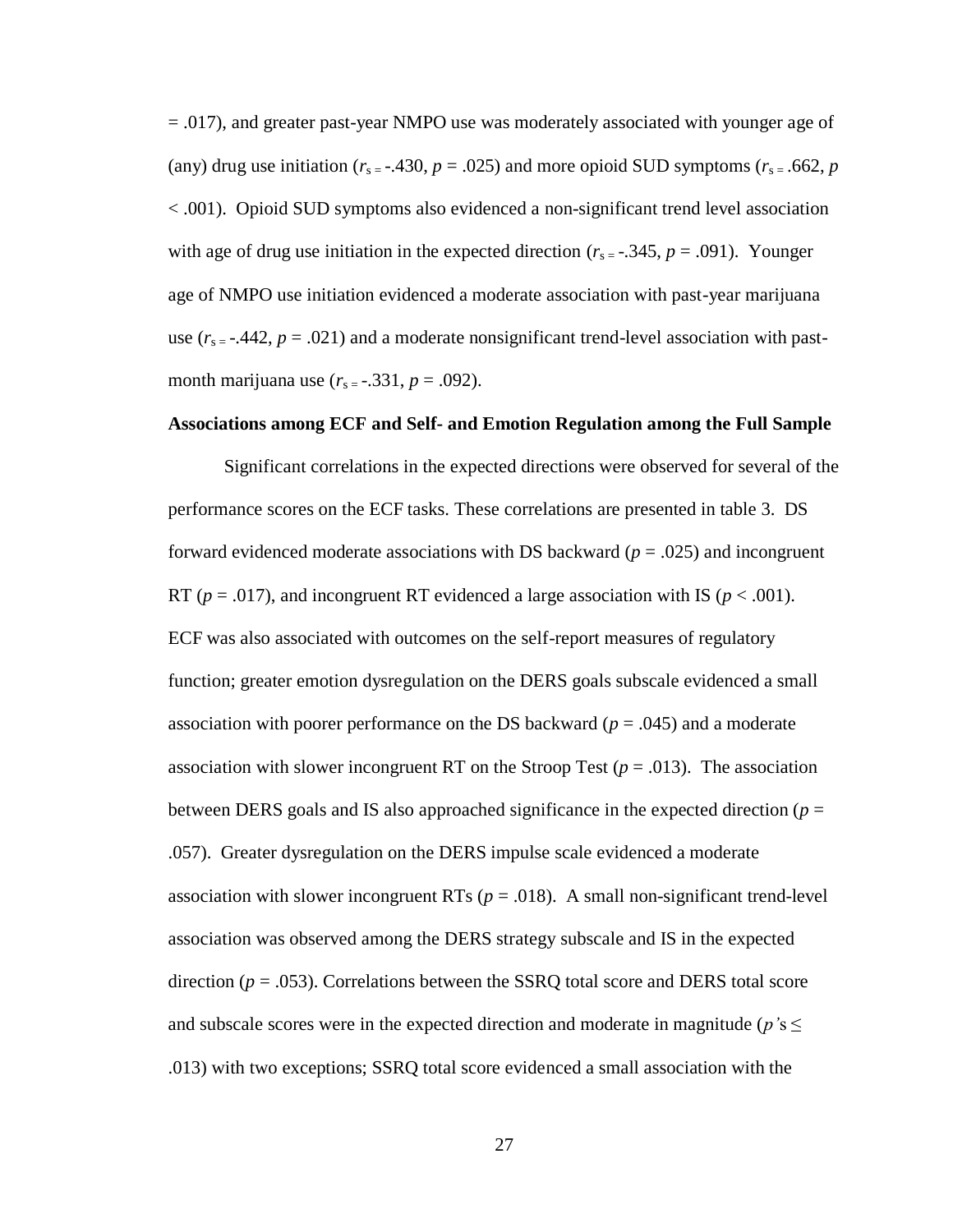DERS nonacceptance subscale ( $p = .031$ ) and a small non-significant trend level association with the DERS goals subscale  $(p = .054)$ .

# **Associations among ECF and Self- and Emotion Regulation and Substance Use Variables among NMPO Users**

Significant correlations in the expected directions were also observed for several of the substance use variables and ECF and self- and emotion regulation. These correlations are presented in tables 4 and 5. A moderate non-significant trend-level association was observed for past-month NMPO use and IS, such that with greater NMPO use, interference control was poorer  $(p = .083)$ . A moderate non-significant trend-level association was also observed in the expected direction for opioid SUD symptoms and the DERS impulse subscale  $(p = .089)$ . AUD symptoms evidenced a nonsignificant trend-level association with DS backwards, such that greater severity was related to poorer working memory ( $p = .086$ ). Unexpectedly, typical drinks per week was *negatively* correlated with IS ( $p = .031$ ). ECF was not significantly related to marijuana use or severity, but higher scores on the DERS awareness subscale were moderately associated with greater past-year marijuana use as expected (*p* = .045). Surprisingly, greater past-year marijuana use was moderately associated with *lower* scores on the DERS goals subscale (i.e., poorer ability to engage in goal-directed behavior when upset;  $p = .037$ ).

### **Discussion**

#### **Overall Findings and Group Differences**

The present study examined the association between ECF and self- and emotion regulation deficits and NMPO use in emerging adults. NMPO users in this sample used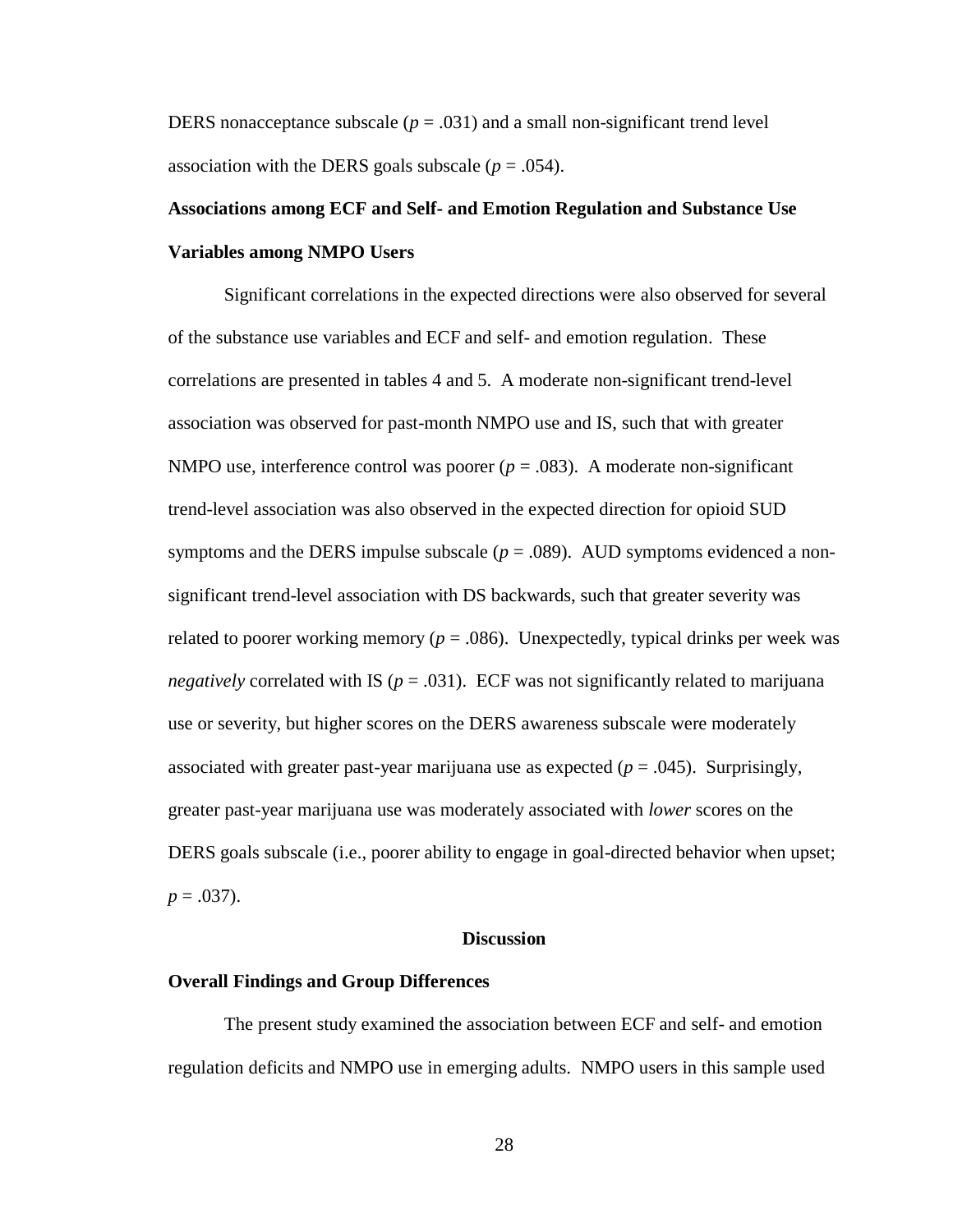an average of 15 times in the past year and endorsed regular alcohol use and substantial marijuana use; in fact, frequency and severity of marijuana use well exceeded that of NMPO use despite selection criteria based on NMPO use. As indicated by their SSRQ and DERS scores, NMPO users reported poorer self-regulation ability and greater emotion dysregulation compared with gender- and age-matched controls. Further, DERS subscale elevations indicated that NMPO users have deficits in engaging in goal-directed activity and controlling impulses in the face of distress relative to their non-using peers. The findings of relative regulatory deficits among NMPO users is consistent with a large literature supporting the relation between substance use and impaired self-regulation (Baumeister et al., 2007; Bickel et al., 2012; Bickel & Marsch, 2001; Muraven et al., 2000; Vuchinich & Simpson, 1998) and emotion dysregulation ( Fox et al., 2007, 2008; Kassel et al., 2000; Simons et al., 2005; Simons & Carey, 2006; Wong et al., 2013), and they extend this literature to emerging adult NMPO users, an important but understudied group.

NMPO users and matched controls did not differ on two measures of ECF, the auditory digit span task, which measures working memory, and the Color-Word Stroop Test, which measures interference control, a widely-studied type of cognitive inhibitory control. These results were surprising given that adult opioid users typically perform poorly relative to controls on working memory tasks (Darke, Sims, McDonald, & Wickes, 2000; Fishbein et al., 2007; Ornstein et al., 2000) and show "profound impairment" (Ersche & Sahakian, 2007, p. 322) on the Stroop Test irrespective of the type of opioid abused. In considering the lack of these hypothesized finings, it is important to note that the study was underpowered. Other potential explanations include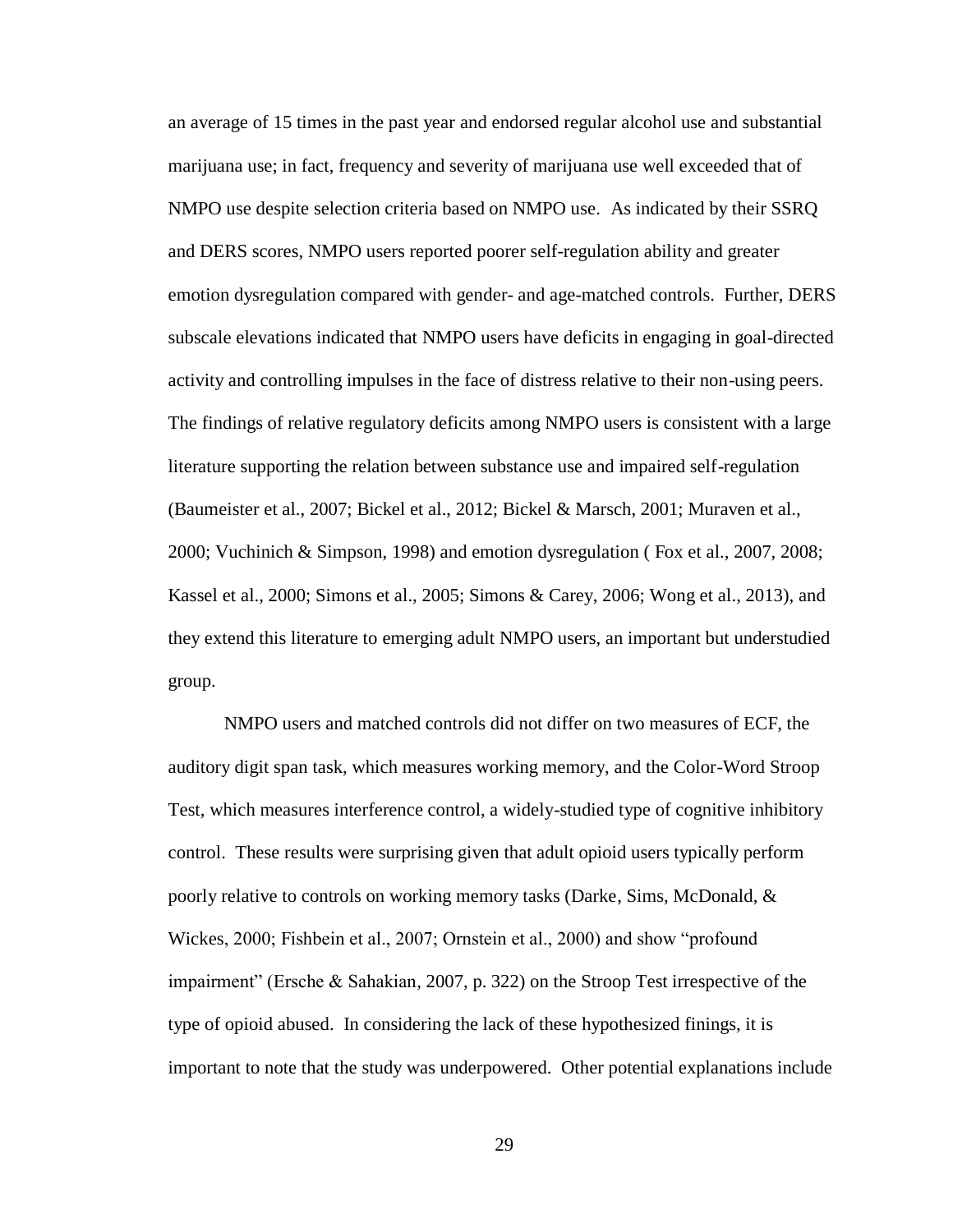the possibility that the behavioral tasks administered were not sensitive enough to detect relative deficits, or that ECF deficits exist in different domains (e.g., behavioral inhibition, visuospatial working memory) that were not assessed by the auditory digit span and Stroop Test. Potentially, ECF is impaired in NMPO users, but deficits are hard or impossible to detect at the behavioral level and may only be seen at the level of fMRI (i.e., at a neural level of analysis). Indeed, authors elsewhere have reported differences in the neural activity of marijuana users during ECF tasks, even in the absence of behavioral deficits (Smith et al., 2010; Solowij & Pesa, 2011). Alternatively, NMPO use may not be associated with ECF deficits at all; however this explanation represents a significant departure from the extensive literature reviewed earlier. It may be the case that ECF deficits are not predisposing risk factors for NMPO use in emerging adulthood, but rather they are consequences of long-term, heavy use. If ECF deficits are more consequence than cause, then the lack of deficits observed here may be because this sample did not consist of severe or experienced enough users. A final possibility is that ECF deficits do have an etiological role in NMPO use but are more relevant in differentiating nonusers or infrequent users from severe users. In this study, NMPO users were assessed early in their use trajectories (NMPO users were 20 years old on average and typically reported initiating NMPO use at age 17) and endorsed use at fairly low levels; thus this group may have consisted of individuals whose long-term outcomes will ultimately vary greatly in terms of severity. Nonetheless, without longitudinal data available, it is impossible to determine their future severity levels, or to know how heterogeneous or homogenous the NMPO group was. Future, longitudinal studies will be crucial to elucidating these possibilities.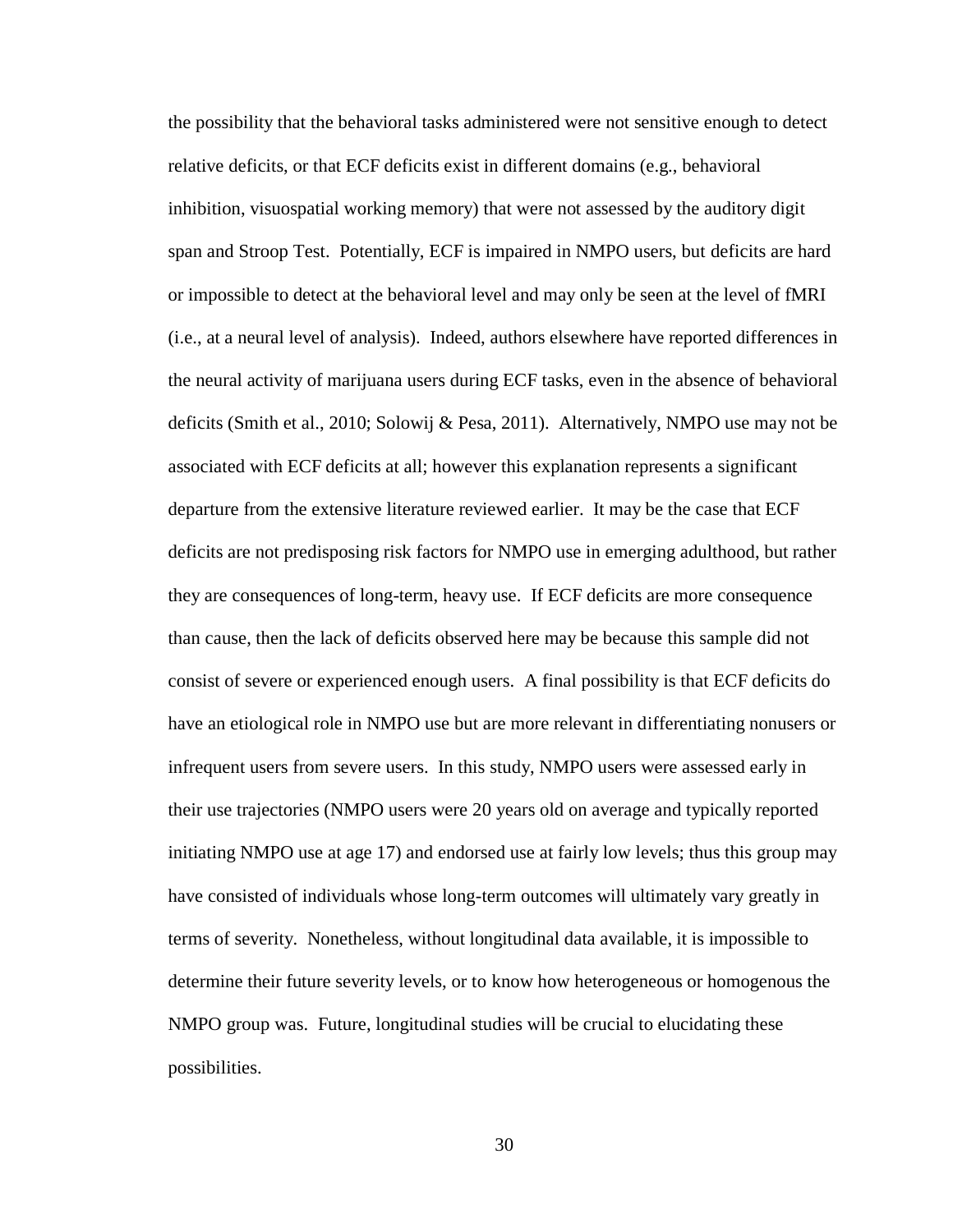# **Associations among ECF and Self- and Emotion Regulation and Substance Use Variables**

Although ECF deficits did not differentiate NMPO users from matched controls, among NMPO users, the association between NMPO use and IS approached significance. Specifically, individuals with higher levels of past-month NMPO use showed poorer interference control on the Stroop Test. These results are consistent with research indicating deficits of this nature in heroin users (Fishbein et al., 2007) and methadone maintenance patients (Mintzer & Stitzer, 2002; Prosser et al., 2006), and they suggest that even among relatively low frequency-low severity opioid users, impaired interference control is associated with greater NMPO use. The association between AUD symptoms and performance on the backwards portion of the digit span also approached significance, indicating a relationship between greater alcohol use severity and poorer working memory. Parada and colleagues (2012) observed similar impairment on the backward digit span among young adult binge drinkers relative to nonbinge drinkers; however it is notable that severity of alcohol use was much greater among the binge drinkers in that study compared to the substance users in the present one.

Substance use was associated with emotion dysregulation in this study as well. For instance, the association between greater *DSM*–5 opioid SUD symptoms and greater difficulty controlling impulses in the face of distress approached significance. Similarly, this subscale has been shown to differentiate more severe drinkers (alcohol-dependent) from social drinkers (Fox et al., 2008). Another finding was that greater past-month marijuana use was significantly associated with greater difficulty engaging in goal-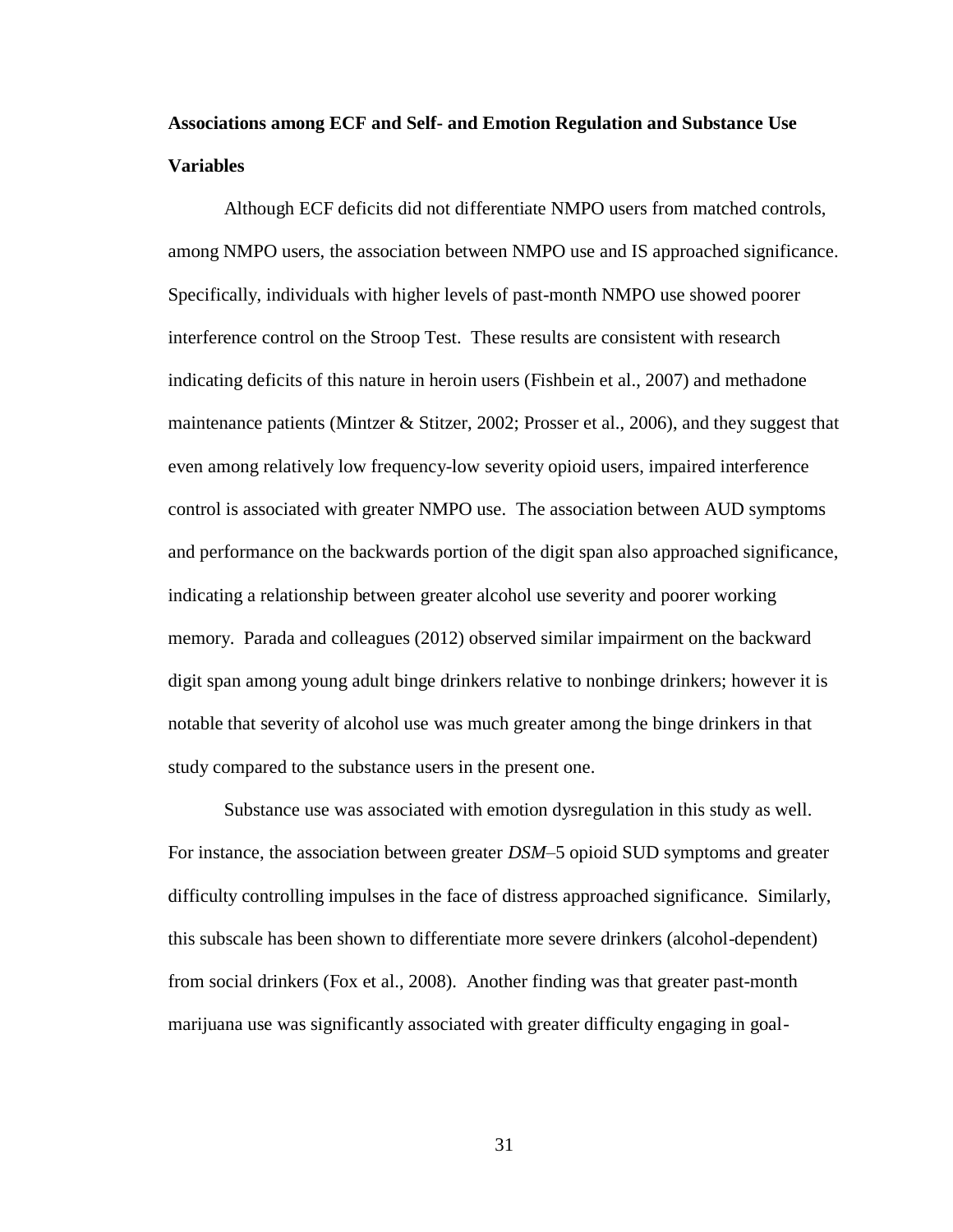directed activity when distressed; thus NMPO users who engage in comorbid use of marijuana, especially at a high frequency, may represent a subgroup at elevated risk.

Alcohol use was not associated with ECF. The lack of a relation between alcohol variables and ECF may be due to low rates of binge drinking in this sample; the most robust relations between alcohol use and ECF are related to drinking patterns characterized by binge and withdrawal cycles (Stephens & Duka, 2006), and in this sample, the average number of past-month binge episodes was only (approximately) three. Alcohol use was also not associated with regulatory deficits. A large literature suggests that emerging adult alcohol use (quantity and frequency of drinking) is heavily influenced by demographic and social-contextual variables such as gender, ethnicity, and peer influence (Borsari & Carey, 2001; Borsari, Murphy, & Barnett, 2007). Greater severity of use (alcohol problems) is associated with impulsivity, affect lability, low mood and stress (Ham & Hope, 2003); thus it was expected in this study that *DSM* 5– AUD symptoms would be related to regulatory deficits. However, symptom rates were fairly low (approximately two symptoms were endorsed on average), and restricted variability may have undermined this author's ability to detect an association. Similarly, marijuana use was not associated with ECF. The lack of a relationship between marijuana use and ECF is consistent with a number of other studies of emerging adults that suggest that ECF deficits are not observable at a behavioral level of analysis (Cousijn et al., 2013; Ehrenreich et al., 1999; Smith et al., 2010). Instead, as mentioned earlier, differences are often observed at the neural level when measured with fMRI (Smith et al., 2010; Solowij & Pesa, 2011).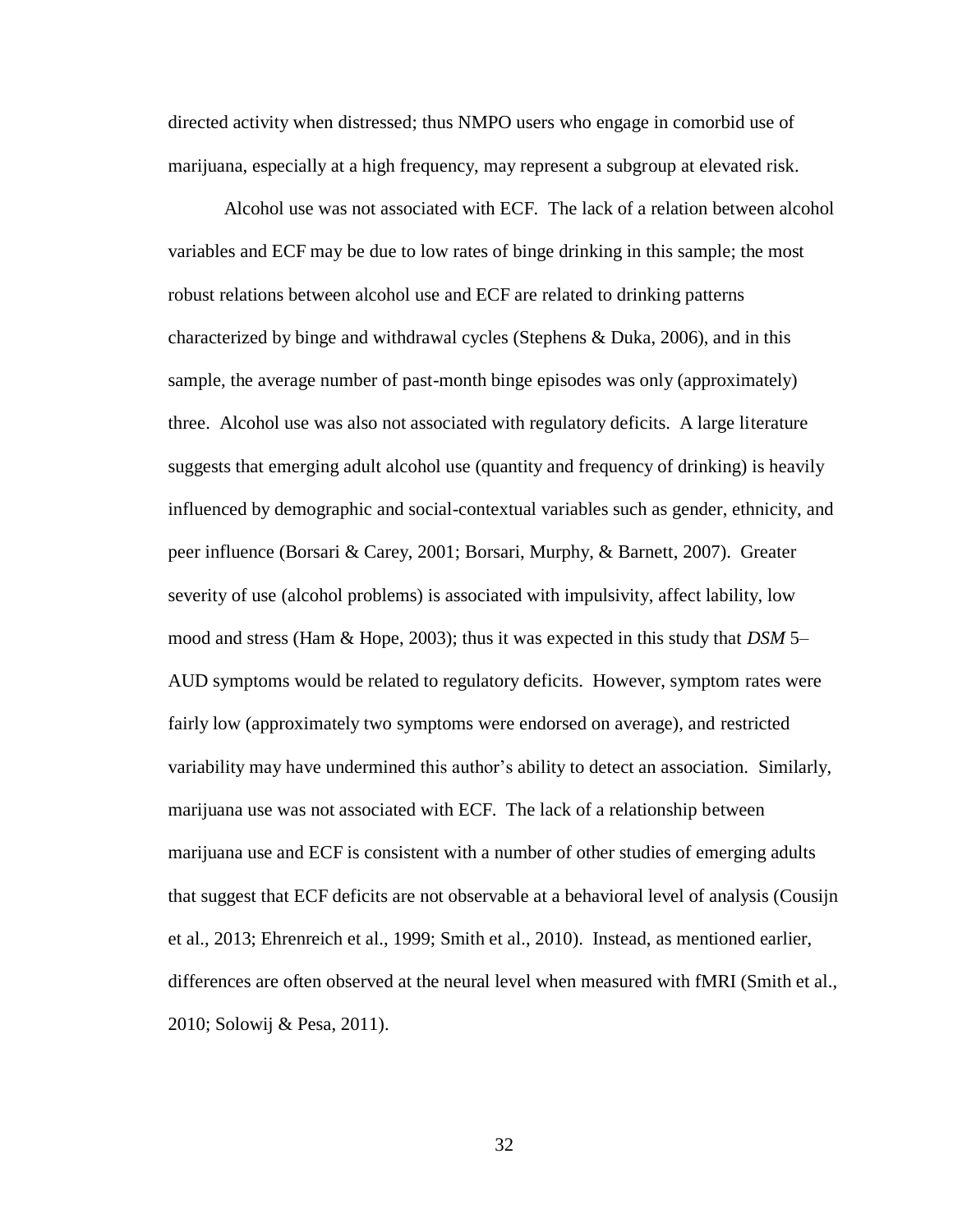### **Associations among ECF and Self- and Emotion Regulation among the Full Sample**

A number of significant associations were found for the ECF and self- and emotion regulation measures in the full sample. Moderate associations were observed for outcome scores on the digit span and Stroop Test, and these findings provide support for the unity and diversity of executive cognitive functions consistent with the latent structure proposed by Miyake and colleagues (2000). Moderate associations were also found for the SSRQ and the DERS and the majority of its subscales; better ability to selfregulate one's behavior and resist temptation was associated with better emotion regulation as expected. However, self-reported self-regulatory ability was not associated with performance any of the ECF measures. Although it is unusual that ECF would not demonstrate associations with self-regulatory ability, one possibility is that contextual factors (e.g., deprivation or distress) may moderate this relationship, and because the SSRQ assesses overarching rather than context-specific self-regulation, associations were not detected. That impulse control and engagement in goal-directed behavior *when upset* were associated with ECF may provide support for this hypothesis.

Greater difficulty engaging in goal-directed behavior in the face of distress was associated with poorer performance on the backward digit span and slower incongruent reaction times on the Stroop Test. A similar pattern was observed for goal-directed behavior and interference score and approached significance. These results suggest that ECF is implicated particularly in the ability to regulate goal-directed activities when upset, and that several different facets of ECF are employed in service of this type of emotion regulation. The ability to control one's impulses during periods of poor affect demonstrated relations uniquely with interference control, as deficits of this type of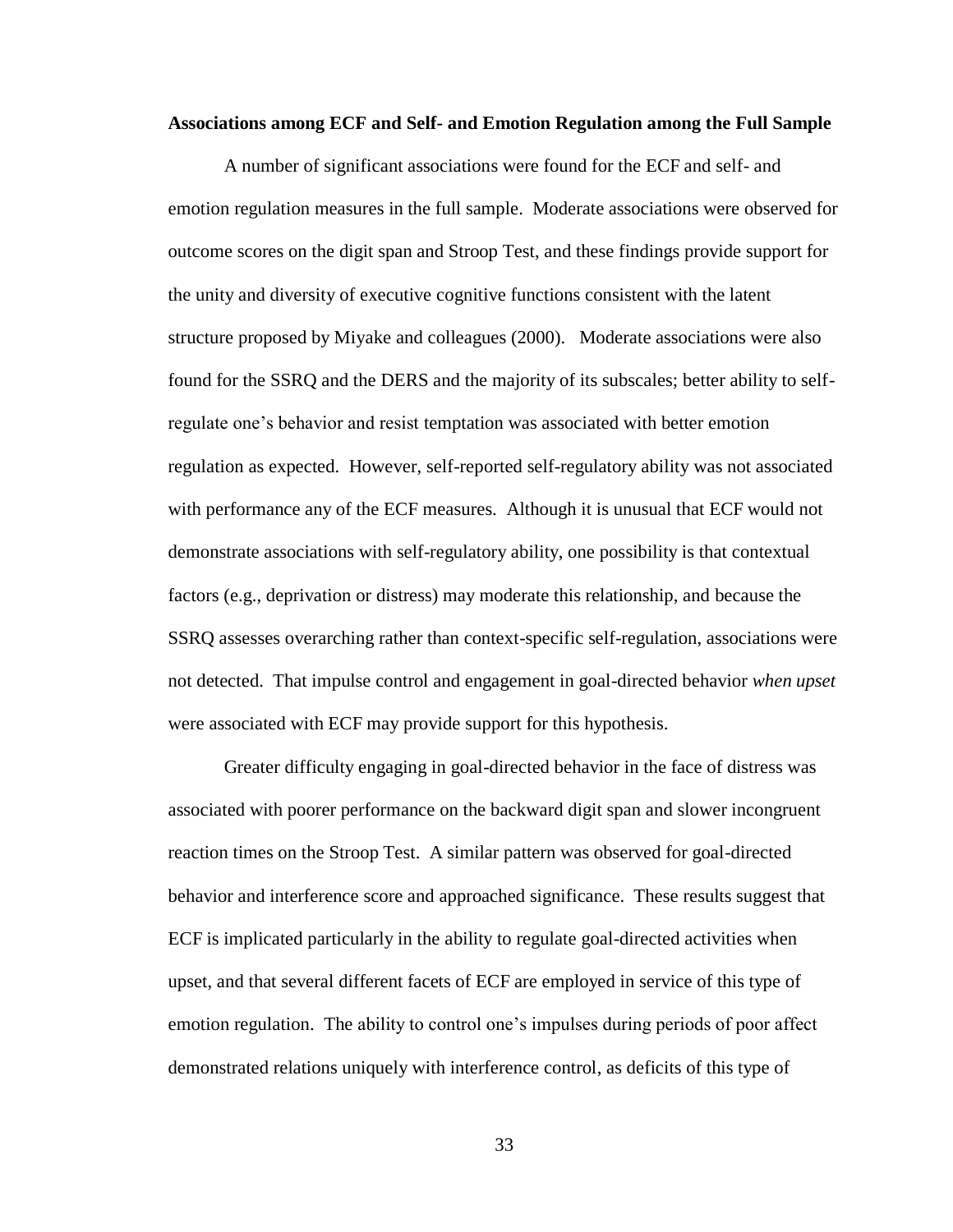emotion regulation were associated with slower incongruent reaction times on the Stroop Test but not with measures of working memory. Interestingly, the goals and impulsivity subscales of the DERS are the only two that concern behavior subsequent to emotional experiences rather than reactions to one's emotional experiences (Gratz & Roemer, 2004). These findings suggest that interference control may be particularly relevant to regulating behavior when distressed rather than making appraisals of emotion. Differentiating the goals and impulsivity subscales is the unique relationship between goals and working memory; intact working memory may then be crucial to the ability to shift to and initiate purposeful action after disengaging from an emotional experience.

### **Limitations**

Several limitations of this study should be noted. As mentioned earlier, the small sample size of this study may have prevented the detection of significant associations. Although studies with severe opioid users suggest moderate magnitude ECF deficits, any deficits in low frequency-low severity or early-trajectory users may be small and require large samples to detect. Future research is needed to replicate these findings in larger samples of low severity users. The extension of this work to other, larger samples with low severity of use is particularly important given that much of the research on ECF is conducted among severe users, likely due to the fact that they more readily present for treatment (e.g., at methadone maintenance clinics). Given preliminary findings that even low-severity users evidence deficits, it is important that this population does not remain overlooked. A second limitation of our sample was the considerable amount of polysubstance use among NMPO users. The use of multiple substances makes it difficult to draw clear conclusions about the uniqueness of these deficits to NMPO use in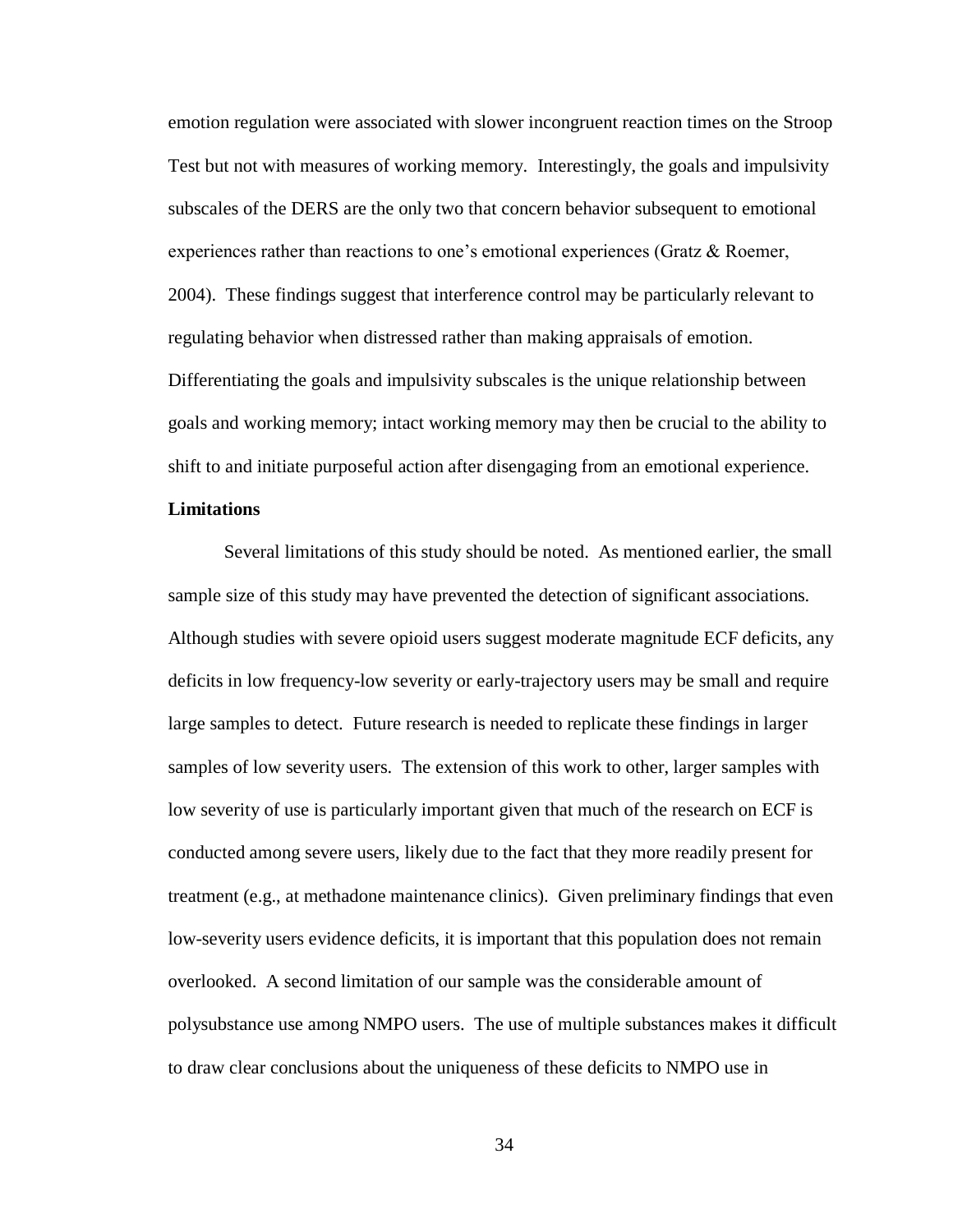particular rather than to substance use more broadly. However, it is notable that the overwhelming majority of NMPO users (and even light users) use alcohol, marijuana, and other drugs in addition to opioids (Catalano et al., 2011); thus recruiting a group of individuals who used no substances other than opioids would likely have significantly limited the generalizability of the results of this study and would inaccurately reflect the reality of the majority of NMPO users. Another limitation is the use of self-report measures of self-regulation and emotion dysregulation. Although self-report is commonly used to assess these constructs, especially emotion dysregulation, real-time psychological assessment approaches such as experience sampling methods (ESM) or ecological momentary assessment (EMA) might provide nuanced insights into the relations between regulatory failures and substance use (e.g., Gottfredson & Hussong, 2013). Another methodological limitation is the limited assessment of ECF. Only two domains of ECF were assessed, working memory and cognitive inhibition (particularly, interference control). Further, these domains were assessed by only two tasks, the auditory digit span and the Color-Word Stroop Test. Future research might extend the present findings by utilizing a more extensive battery. The use of other measures might also illuminate whether other ECF domains are related to specific emotion regulation difficulties beyond the relations identified here. Finally, the present study was crosssectional; thus cause, consequence, and mere association of ECF, regulatory deficits, and substance use cannot be disentangled. Some studies have found ECF deficits to precede substance use (Giancola  $\&$  Tarter, 1999), others find that ECF deficits result from substance use (Stephens & Duka, 2008), and still others suggest that some deficits may be due to withdrawal or overdose history rather than substance use itself (Ersche  $\&$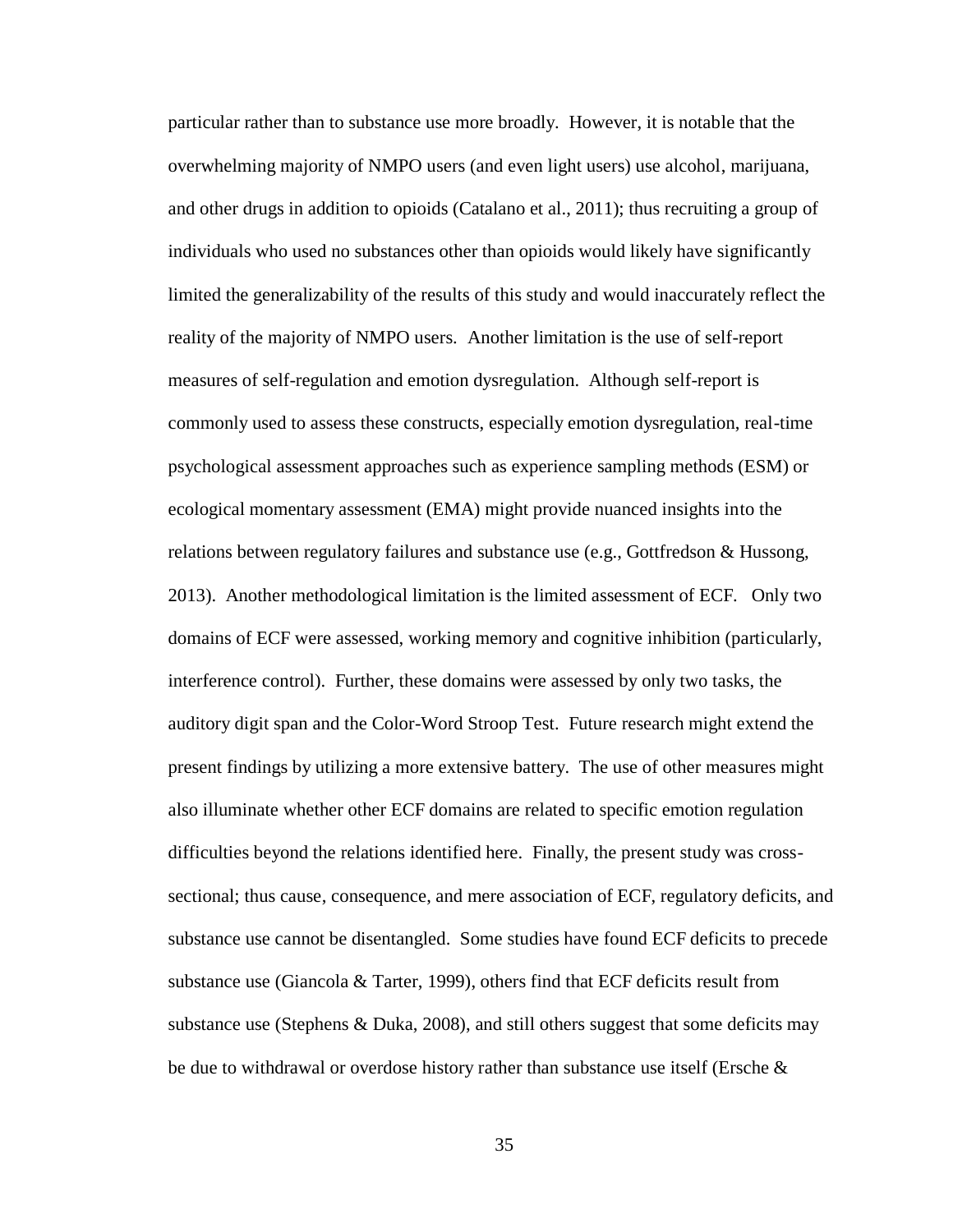Sahakian, 2007). Prospective studies are needed to clarify the nature of the relationship among NMPO users.

# **Conclusion**

Despite these limitations, the results of the present study provide preliminary support for the association between NMPO use and ECF and regulatory deficits among emerging adults. Specifically, self- and emotion regulation appear to be diminished in NMPO users relative to healthy controls. Among NMPO users, interference control deficits appear to vary with frequency of NMPO use, whereas working memory capacity appears to vary with alcohol use severity, and emotion dysregulation is associated with NMPO use severity and marijuana use. Across substance users and controls, difficulties in the ability to regulate behavior in the face of distress was found to be associated with interference control deficits, whereas responding to one's emotional responses was independent of ECF. Additionally, engaging in goal-directed behavior when upset appears to entail working memory, whereas impulse control when upset does not. These findings represent an initial step toward identifying targets for future NMPO prevention and early intervention efforts. Future research should attempt to further illuminate the role of these deficits in nonmedical prescription opioid use in emerging adult populations.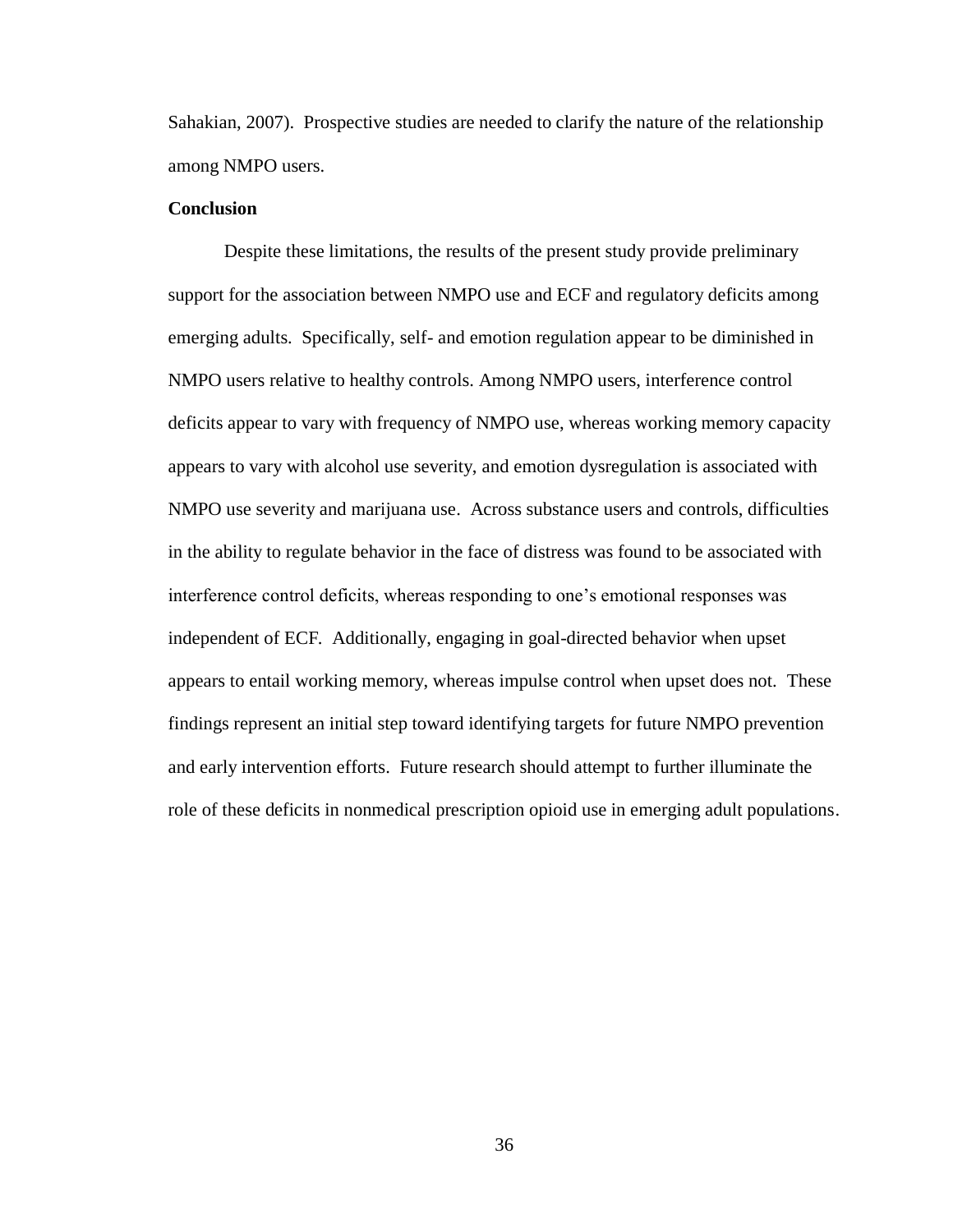### **References**

- Allman, J. M., Hakeem, A., Erwin, J. M., Nimchinsky, E., & Hof, P. (2001). The anterior cingulate cortex. *Annals of the New York Academy of Sciences*, *935*, 107-117.
- Arnett, J. J. (2005). The developmental context of substance use in emerging adulthood. *J. Drug Issues*, *35*, 235-254. doi: 10.1177/002204260503500202
- Arnett, J. J. (2006). Emerging adulthood: Understanding the new way of coming of age. In J. Arnett & J. Tanner (Eds.) *Emerging adults in America: Coming of age in the 21st century* (pp. 3-19). Washington, DC: American Psychological Association.
- Arria, A. M., Caldeira, K. M., Vincent, K. B., Winick, E. R., Baron, R. A., & O'Grady, K. E. (2013). Discontinuous college enrollment: Associations with substance use and mental health. *Psychiatric Services*, *64*, 165-172.
- Axelrod, S. R., Perepletchikova, F., Holtzman, K., & Sinha, R. (2011). Emotion regulation and substance use frequency in women with substance dependence and borderline personality disorder receiving dialectical behavior therapy. *The American Journal of Drug and Alcohol Abuse, 37*, 37-42. doi:10.3109/00952990.2010.535582
- Baddeley, A. (1992). Working memory. *Science*, *255*, 556-559.
- Baker, T. B., Piper, M. E., McCarthy, D. E., Majeskie, M. R., & Fiore, M. C. (2004). Addiction motivation reformulated: An affective processing model of negative reinforcement. *Psychological Review, 111*, 33-51. doi:10.1037/0033- 295X.111.1.33
- Baumeister, R. F., & Heatherton, T. F. (1996). Self-regulation failure: An overview. *Psychological Inquiry*, *7*, 1-15.
- Baumeister, R.F., Schmeichel, B. J., & Vohs, K.D. (2007). Self-Regulation and the Executive Function: The Self as Controlling Agent. In A. W. Kruglanski & E. T. Higgins (Eds.), *Social psychology: Handbook of basic principles* (2<sup>nd</sup> ed.). Retrieved from http://assets.csom.umn.edu/assets/71708.pdf
- Bechara, A. (2005). Decision making, impulse control and loss of willpower to resist drugs: a neurocognitive perspective. *Nature Neuroscience, 8*, 1458-1463. doi: 10.1038/nn1584
- Bechara, A., & Martin, E. M. (2004). Impaired decision making related to working memory deficits in individuals with substance addictions. *Neuropsychology*, *18*, 152.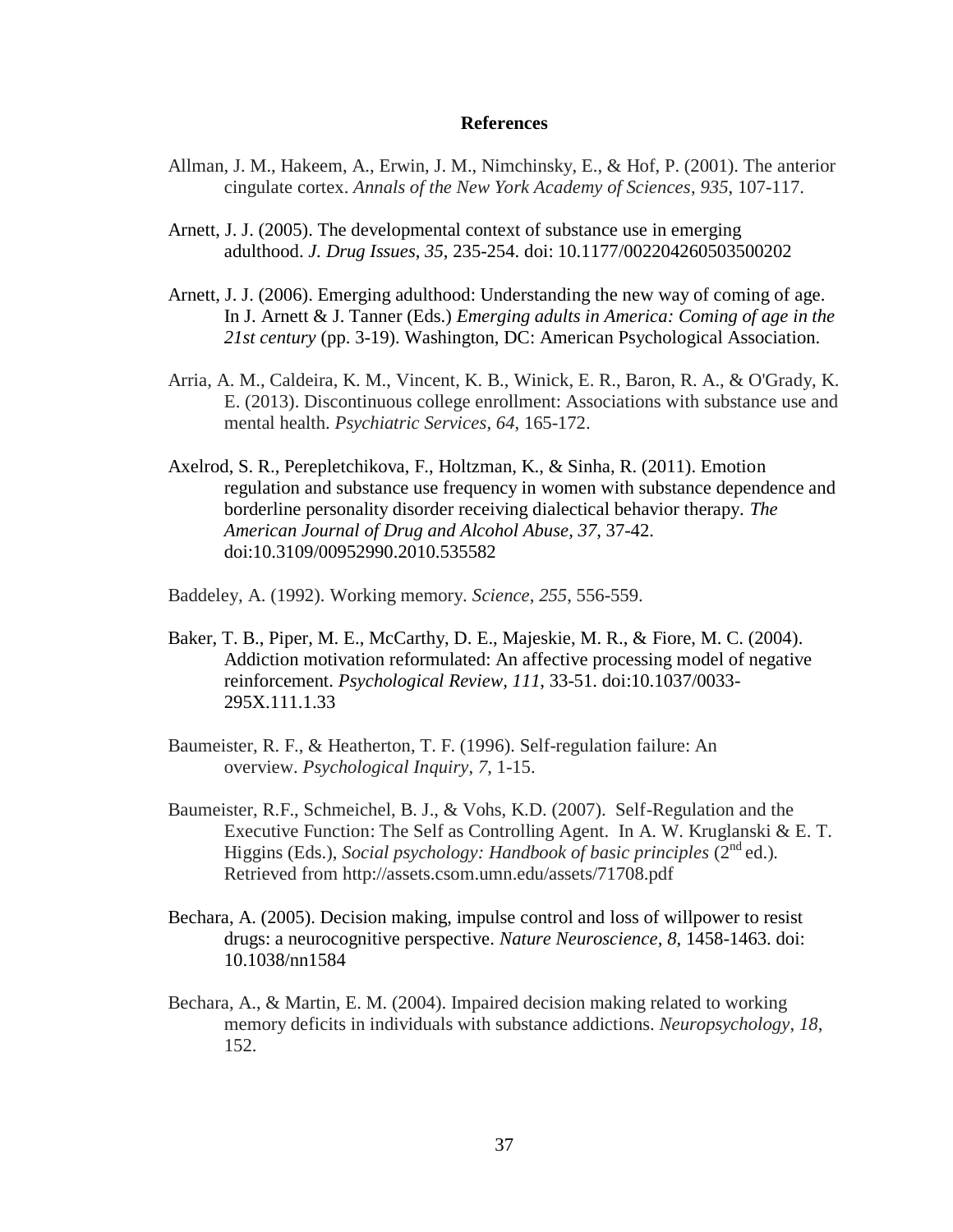- Berg, E. A. (1948). A simple objective technique for measuring flexibility in thinking. *The Journal of General Psychology*, *39*, 15-22.
- Best, J. R., & Miller, P. H. (2010). A developmental perspective on executive function. *Child Development*, *81*, 1641-1660
- Bickel, W. K., Jarmolowicz, D. P., Mueller, E. T., Koffarnus, M. N., & Gatchalian, K. M. (2012). Excessive discounting of delayed reinforcers as a trans-disease process contributing to addiction and other disease-related vulnerabilities: emerging evidence. *Pharmacology & Therapeutics*, *134*, 287-297.
- Bickel, W. K., & Marsch, L. A. (2001). Toward a behavioral economic understanding of drug dependence: delay discounting processes. *Addiction*, *96*, 73-86.
- Bickel, W. K., Yi, R., Landes, R. D., Hill, P. F., & Baxter, C. (2011). Remember the future: working memory training decreases delay discounting among stimulant addicts. *Biological Psychiatry*, *69*, 260-265.
- Blackburn, H. L., & Benton, A. L. (1957). Revised administration and scoring of the digit span test. *Journal of Consulting Psychology*, *21*, 139.
- Bowden, S. C., Fowler, K. S., Bell, R. C., Whelan, G., Clifford, C. C., Ritter, A. J., & Long, C. M. (1998). The reliability and internal validity of the Wisconsin Card Sorting Test. *Neuropsychological Rehabilitation*, *8*, 243-254.
- Borsari, B., & Carey, K. B. (2001). Peer influences on college drinking: A review of the research. *Journal of Substance Abuse*, *13*, 391-424.
- Borsari, B., Murphy, J. G., & Barnett, N. P. (2007). Predictors of alcohol use during the first year of college: Implications for prevention. *Addictive Behaviors*, *32*, 2062- 2086.
- Bush, G., Luu, P., & Posner, M. I. (2000). Cognitive and emotional influences in anterior cingulate cortex. *Trends in Cognitive Sciences*, *4*, 215-222.
- Carey, K. B., Henson, J. M., Carey, M. P., & Maisto, S. A. (2007). Which heavy drinking college students benefit from a brief motivational intervention? *Journal of Consulting and Clinical Psychology*, *75*, 663.
- Carey, K. B., Neal, D. J., & Collins, S. E. (2004). A psychometric analysis of the selfregulation questionnaire. *Addictive Behaviors*, *29*, 253-260.
- Catalano, R. F., White, H. R., Fleming, C. B., & Haggerty, K. P. (2011). Is nonmedical prescription opiate use a unique form of illicit drug use?. *Addictive Behaviors*, *36*, 79-86.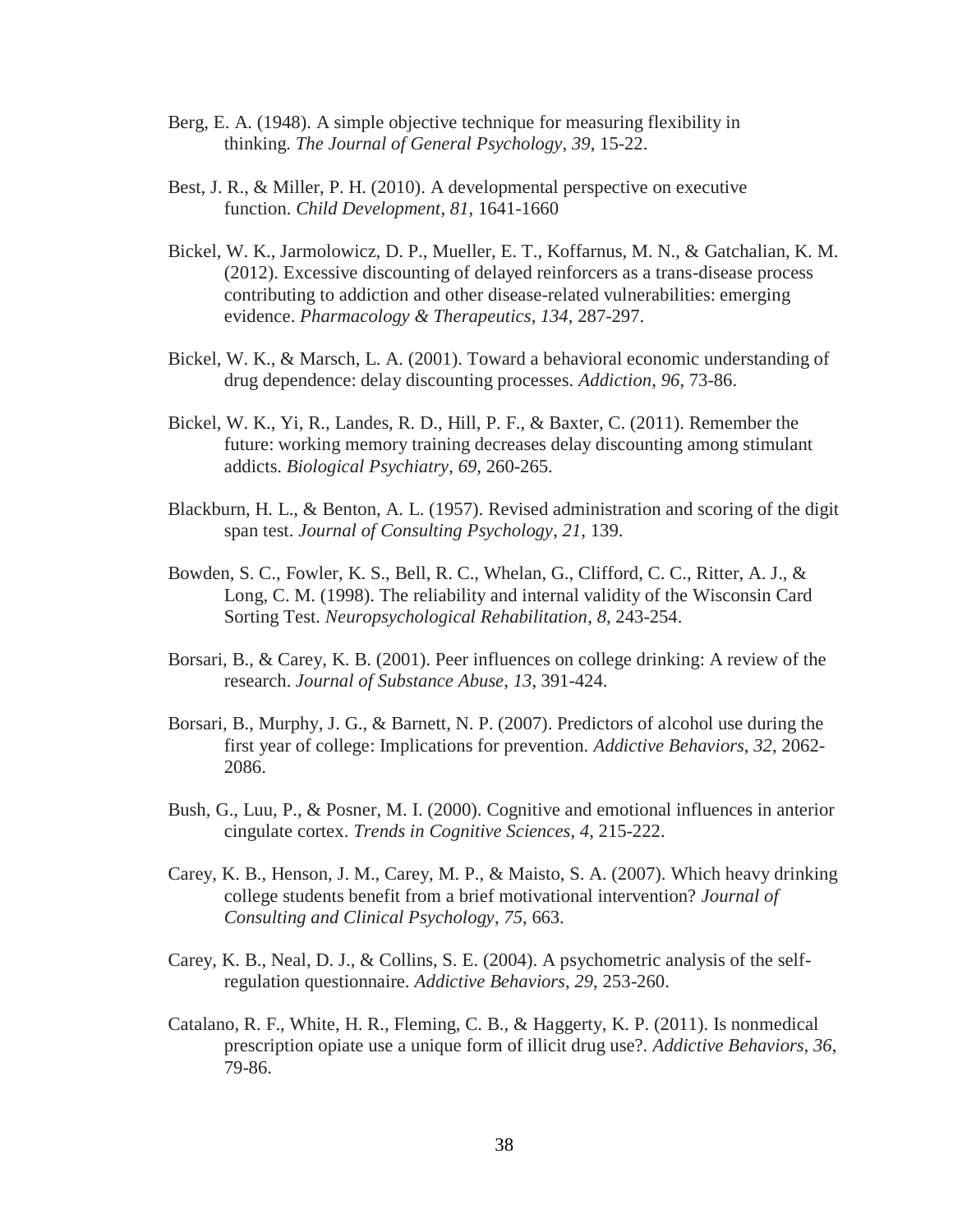- Cicero, T. J., Ellis, M. S., Surratt, H. L., & Kurtz, S. P. (2014). The changing face of heroin use in the United States: A retrospective analysis of the past 50 years. *JAMA Psychiatry, 7*, 821-826. doi:10.1001/jamapsychiatry.2014.366
- Clark, D. B., Thatcher, D. L., & Tapert, S. F. (2008). Alcohol, psychological dysregulation, and adolescent brain development. *Alcoholism: Clinical and Experimental Research*, *32*, 375-385.
- Collins, R. L., Parks, G. A., & Marlatt, G. A. (1985). Social determinants of alcohol consumption: The effects of social interaction and model status on the selfadministration of alcohol. *Journal of Consulting and Clinical Psychology*, 53, 189.
- Cousijn, J., Watson, P., Koenders, L., Vingerhoets, W. A. M., Goudriaan, A. E., & Wiers, R. W. (2013). Cannabis dependence, cognitive control and attentional bias for cannabis words. *Addictive Behaviors*, *38*, 2825-2832.
- Darke, S., Sims, J., McDonald, S., & Wickes, W. (2000). Cognitive impairment among methadone maintenance patients. *Addiction*, *95*, 687-695.
- Davis, D. D., & Templer, D. I. (1988). Neurobehavioral functioning in children exposed to narcotics in utero. *Addictive Behaviors*, *13*, 275-283.
- Davis, P. E., Liddiard, H., & McMillan, T. M. (2002). Neuropsychological deficits and opiate abuse. *Drug and Alcohol Dependence*, *67*, 105-108.
- Dennhardt, A. A., & Murphy, J. G. (2013). Prevention and Treatment of College Student Drug Use: A Review of the Literature. *Addictive Behaviors*, *38*, 2607-2618.
- Ehrenreich, H., Rinn, T., Kunert, H. J., Moeller, M. R., Poser, W., Schilling, L., ... & Hoehe, M. R. (1999). Specific attentional dysfunction in adults following early start of cannabis use. *Psychopharmacology*, *142*, 295-301.
- Ersche, K.D. (2011) The neuropsychology of stimulant and opiate dependence: Neuroimaging and neuropsychological studies. In M.R. Delgado, E. A. Phelps, & T.W. Robbins (Eds.), *Decision making, affect, and learning: Attention and performance XXIII* ,Vol. 23, (pp. 469-504). New York, NY: Oxford University Press.
- Ersche K.D., Clark L., London M., Robbins T.W., Sahakian B.J. (2006). Profile of executive and memory function associated with amphetamine and opiate dependence. *Neuropsychopharmacology, 31*, 1036-47
- Ersche, K. D., & Sahakian, B. J. (2007). The neuropsychology of amphetamine and opiate dependence: implications for treatment. *Neuropsychology Review*, *17*, 317- 336.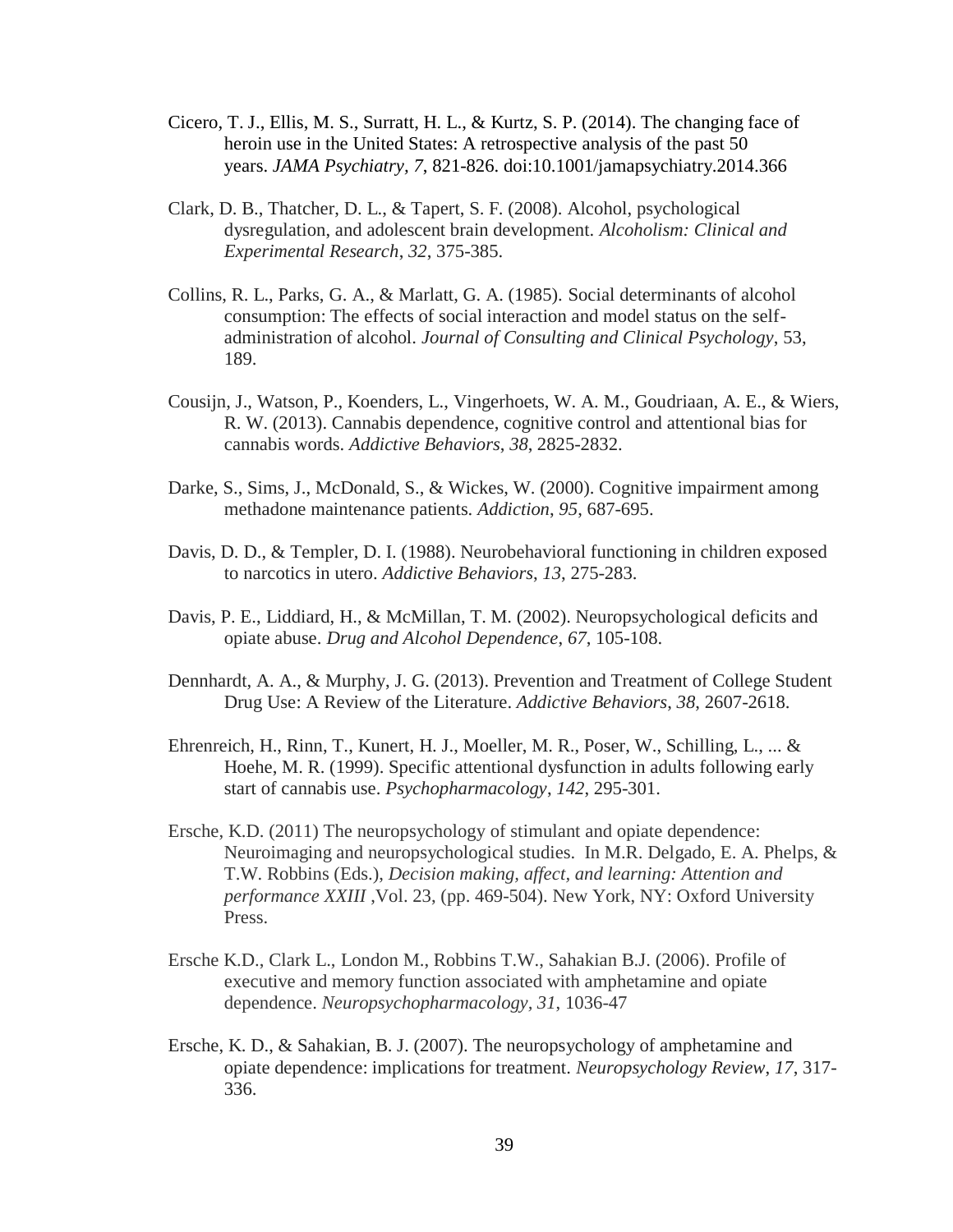- Eslinger P.J., & Grattan L. M. (1993). Frontal lobe and frontal-striatal substrates for different forms of human cognitive flexibility. *Neuropsychologia*, *31*, 17-28.
- Fishbein, D. H., Krupitsky, E., Flannery, B. A., Langevin, D. J., Bobashev, G., Verbitskaya, E., ... & Tsoy, M. (2007). Neurocognitive characterizations of Russian heroin addicts without a significant history of other drug use. *Drug and Alcohol Dependence*, *90*, 25-38.
- Fox, H. C., Axelrod, S. R., Paliwal, P. P., Sleeper, J. J., & Sinha, R. R. (2007). Difficulties in emotion regulation and impulse control during cocaine abstinence. *Drug Alcohol Dependence, 89*, 298-301. doi:10.1016/j.drugalcdep.2006.12.026
- Fox, H. C., Hong, K. A., & Sinha, R. R. (2008). Difficulties in emotion regulation and impulse control in recently abstinent alcoholics compared with social drinkers*. Addictive Behaviors, 33*, 388-394. doi:10.1016/j.addbeh.2007.10.002
- Franken, I. H. A., & Muris, P. (2006). Gray's impulsivity dimension: A distinction between reward sensitivity versus rash impulsiveness. *Personality and Individual Differences, 40*, 1337-1347. doi:10.1016/j.paid.2005.11.016
- Friedman, N. P., & Miyake, A. (2004). The relations among inhibition and interference control functions: a latent-variable analysis. *Journal of Experimental Psychology: General*, *133*, 101.
- Garavan, H., & Stout, J. C. (2005). Neurocognitive insights into substance abuse. *Trends in Cognitive Sciences*, *9*, 195-201.
- Giancola, P.R., & Moss, H.B. (1998). Executive cognitive functioning in alcohol use disorders. In M. Galanter (Ed.), *Recent developments in alcoholism: Vol. 14. The consequences of alcoholism* (pp. 227-251). New York: Plenum Press.
- Giancola, P. R., & Tarter, R. E. (1999). Executive cognitive functioning and risk for substance abuse. *Psychological Science*, *10*, 203-205.
- Gotlib, I. H., & Joormann, J. (2010). Cognition and depression: current status and future directions. *Annual Review of Clinical Psychology*, *6*, 285.
- Gottfredson, N. C., & Hussong, A. M. (2013). Drinking to dampen affect variability: Findings from a college student sample. *Journal of Studies on Alcohol and Drugs*, *74*, 576.
- Goudriaan, A. E., Grekin, E. R., & Sher, K. J. (2011). Decision making and response inhibition as predictors of heavy alcohol use: a prospective study. *Alcoholism:*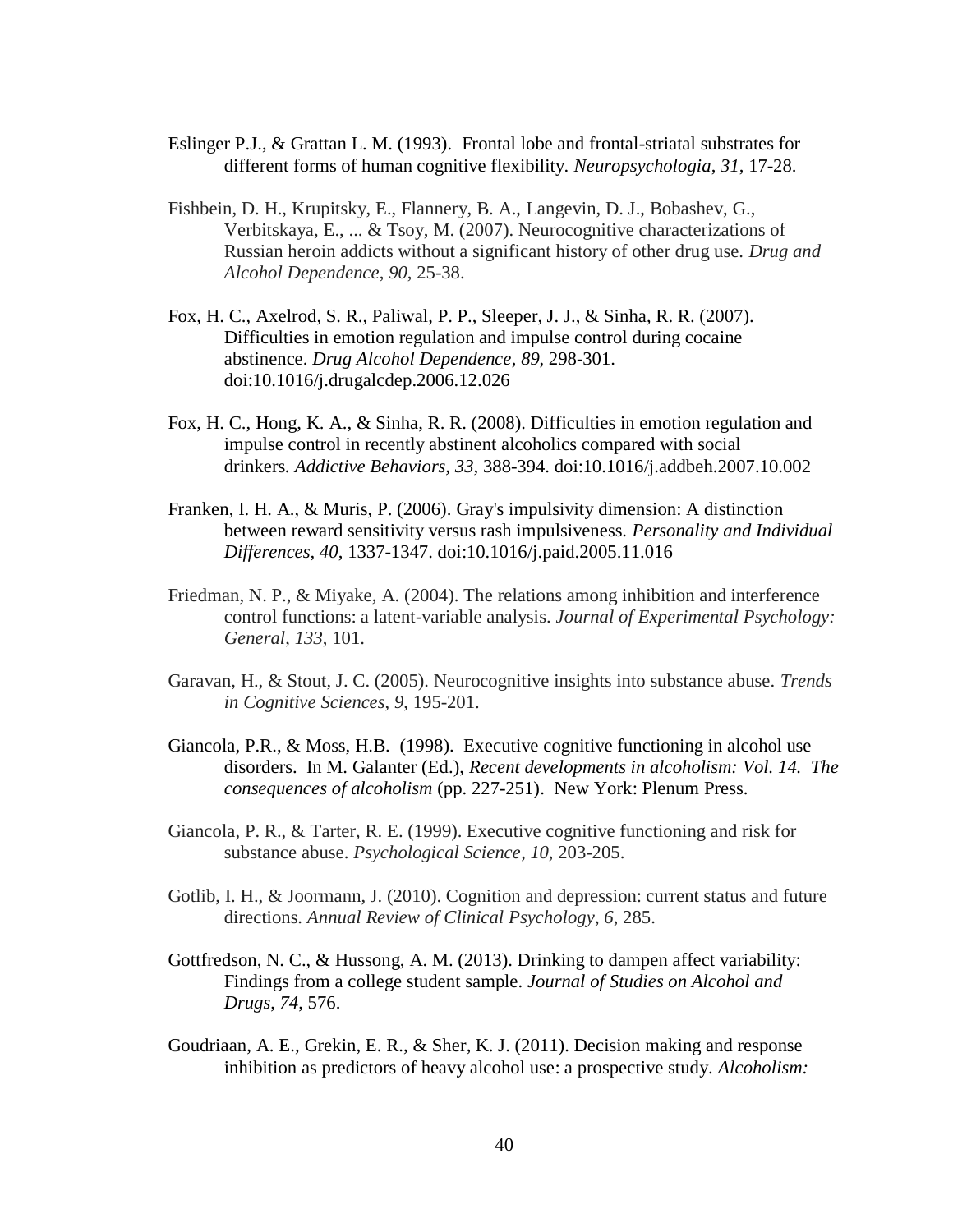*Clinical and Experimental Research, 35*, 1050-1057. doi:10.1111/j.1530- 0277.2011.01437.x

- Gratz, K. L., & Roemer, L. (2004). Multidimensional assessment of emotion regulation and dysregulation: Development, factor structure, and initial validation of the difficulties in emotion regulation scale*. Journal of Psychopathology and Behavioral Assessment, 26*, 41-54. doi:10.1023/B:JOBA.0000007455.08539.94
- Gross, J. J. (1998). The emerging field of emotion regulation: An integrative review. *Review of General Psychology, 2*, 271-299. doi:10.1037/1089- 2680.2.3.271
- Gruber, S. A., Sagar, K. A., Dahlgren, M. K., Racine, M., & Lukas, S. E. (2011). Age of Onset of Marijuana Use and Executive Function. *Psychology of Addictive Behaviors*. Advance online publication. doi: 10.1037/a0026269
- Gunn, R. L., & Finn, P. R. (2013). Impulsivity partially mediates the association between reduced working memory capacity and alcohol problems. *Alcohol*, *47*, 3-8.
- Hagman, B. T., Clifford, P. R., Noel, N. E., Davis, C. M., & Cramond, A. J. (2007). The utility of collateral informants in substance use research involving college students. *Addictive Behaviors*, *32*, 2317-2323.
- Ham, L. S., & Hope, D. A. (2003). College students and problematic drinking: A review of the literature. *Clinical Psychology Review*, *23*, 719-759.
- Hester, R., & Garavan, H. (2005). Working memory and executive function: The influence of content and load on the control of attention. *Memory & Cognition*, *33*, 221-233.
- Hunter, S. J., Hinkle, C., & Edidin, J. P. (2012). The neurobiology of executive functions. In S. J. Hunter & E. P Sparrow (Eds.) *Executive Function and Dysfunction: Identification, Assessment and Treatment* (pp.37-64). Cambridge University Press.
- Johnston, L. D., O'Malley, P. M., Bachman, J. G., & Schulenberg, J. E., (2013). *Monitoring the Future national survey results on drug use, 1975*–*2012: Volume 2, College students and adults ages 19*–50. Ann Arbor: Institute for Social Research, The University of Michigan.
- Kashdan, T. B., Ferssizidis, P., Collins, R. L., & Muraven, M. (2010). Emotion differentiation as resilience against excessive alcohol use: An ecological momentary assessment in underage social drinkers. *Psychological Science, 21*, 1341-1347. doi:10.1177/0956797610379863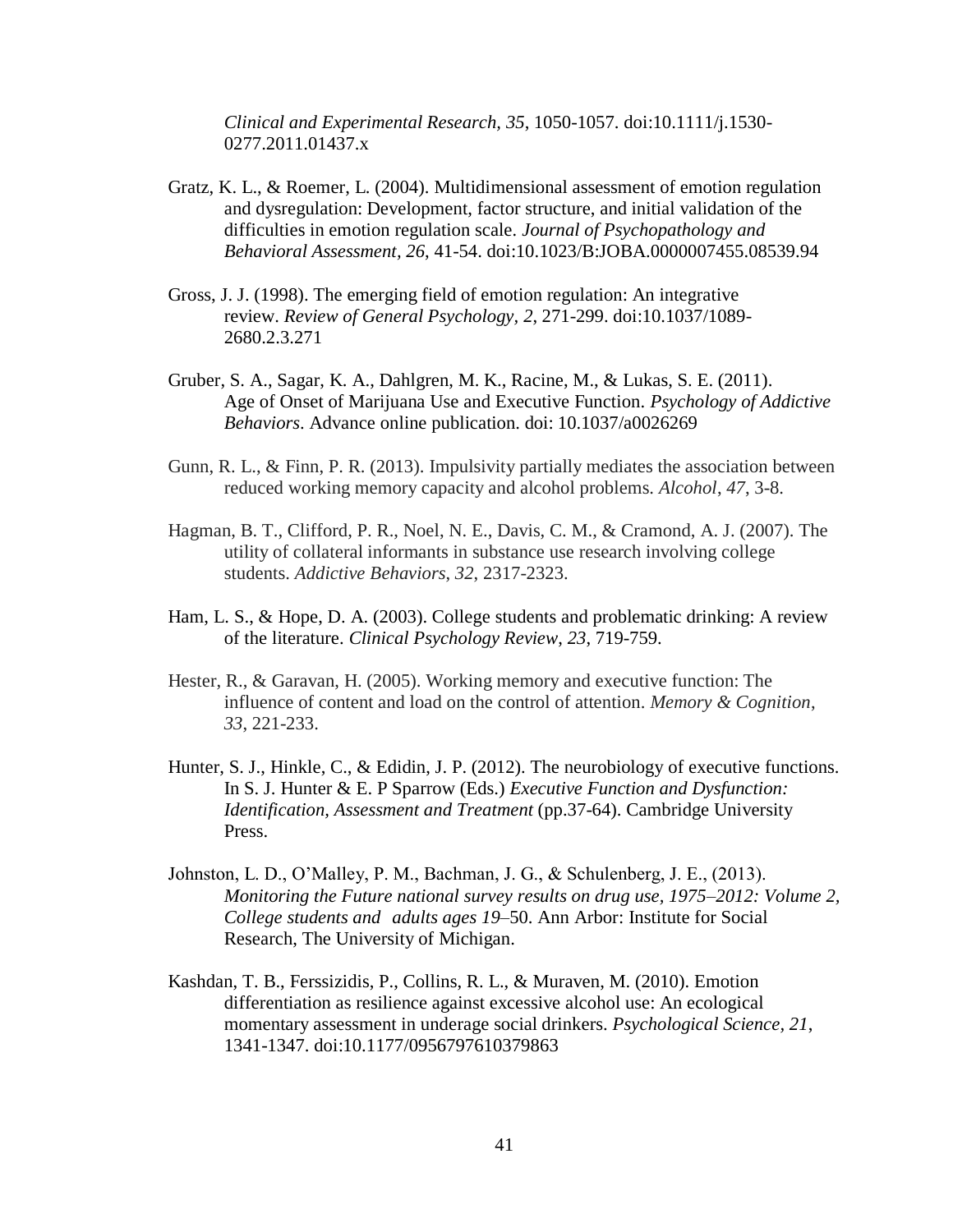- Kassel, J. D., Jackson, S. I., & Unrod, M. (2000). Generalized expectancies for negative mood regulation and problem drinking among college students. *Journal of Studies on Alcohol, 61*, 332-340.
- Khantzian, E. J. (1985). The self-medication hypothesis of addictive disorders: Focus on heroin and cocaine dependence. *American Journal of Psychiatry, 142*, 1259- 1264.
- Khantzian, E. J. (1997). The self-medication hypothesis of substance use disorders: A reconsideration and recent applications*. Harvard Review of Psychiatry, 4*, 231- 244. doi:10.3109/10673229709030550
- Kivlahan, D. R., Marlatt, G. A., Fromme, K., Coppel, D. B. & Williams, E. (1990). Secondary prevention with college drinkers: Evaluation of an alcohol skills training program. *Journal of Consulting and Clinical Psychology, 58*, 805-810.
- Kollins, S. H. (2003). Delay discounting is associated with substance use in college students. *Addictive Behaviors*, 28, 1167–1173.
- Kuehn, B. M. (2014). Driven by prescription drug abuse, heroin use increases among suburban and rural whites. *JAMA Psychiatry. 312*, 118-119. doi:10.1001/jama.2014.7404.
- Lehto, J. E., Juujärvi, P., Kooistra, L., & Pulkkinen, L. (2003). Dimensions of executive functioning: Evidence from children. *British Journal of Developmental Psychology*, *21*, 59-80.
- MacLeod, C.M. (2007). The concept of inhibition in cognition. In D.S. Gorfein & C. M. MacLeod (Eds.), *Inhibition in cognition* (pp. 3-23). Washington, DC: American Psychological Association.
- McCabe, S. E., Cranford, J. A., & Boyd, C. J. (2006a). The relationship between pastyear drinking behaviors and nonmedical use of prescription drugs: Prevalence of co-occurrence in a national sample. *Drug and Alcohol Dependence*, *84*, 281-288.
- McCabe, S. E., Cranford, J. A., Morales, M., & Young, A. (2006b). Simultaneous and concurrent polydrug use of alcohol and prescription drugs: prevalence, correlates, and consequences. *Journal of Studies on Alcohol*, *67*, 529.
- McCabe, S. E., West, B. T., & Wechsler, H. (2007). Alcohol-use disorders and nonmedical use of prescription drugs among US college students. *Journal of Studies on Alcohol and Drugs*, *68*, 543.
- Mintzer, M. Z., & Stitzer, M. L. (2002). Cognitive impairment in methadone maintenance patients. *Drug and Alcohol Dependence*, *67*, 41-51.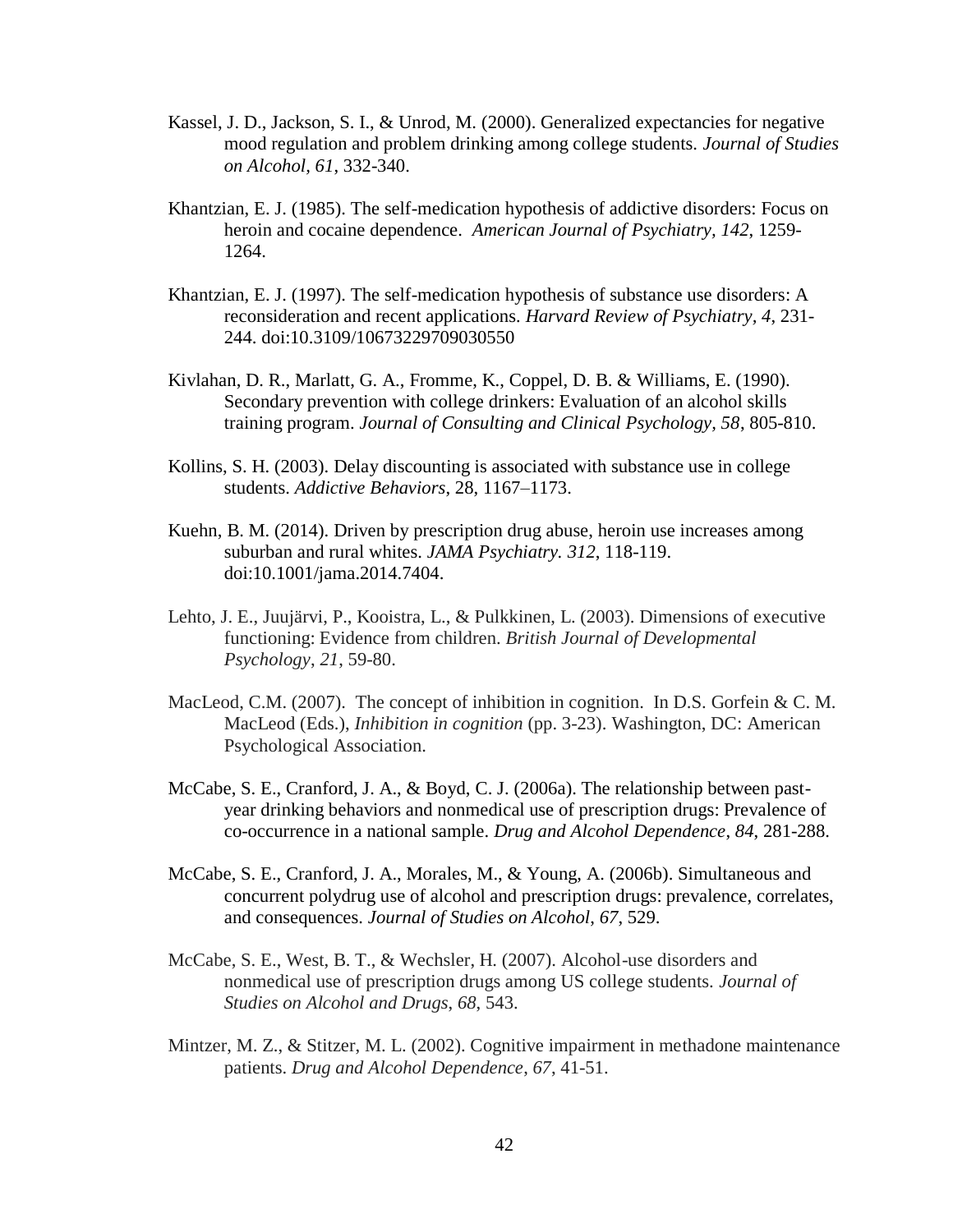- Miyake, A., Friedman, N. P., Emerson, M. J., Witzki, A. H., Howerter, A., & Wager, T. D. (2000). The unity and diversity of executive functions and their contributions to complex "frontal lobe" tasks: A latent variable analysis. *Cognitive Psychology*, *41*, 49-100.
- Monsell, S. (2003). Task switching. *Trends in Cognitive Sciences*, *7*, 134-140.
- Muraven, M., & Baumeister, R. F. (2000). Self-regulation and depletion of limited resources: Does self-control resemble a muscle?. *Psychological Bulletin*, *126*, 247.
- Muraven, M., Collins, R. L., & Neinhaus, K. (2002). Self-control and alcohol restraint: an initial application of the self-control strength model. *Psychology of Addictive Behaviors*, *16*, 113.
- Mustaine, E. E., & Tewksbury, R. (2005). Southern college students' cheating behaviors: An examination of problem behavior correlates. *Deviant Behavior*, *26*, 439-461.
- National Institute on Drug Abuse. (2011). *Facts on opioids*. Retrieved from [http://teens.drugabuse.gov/sites/default/files/peerx/pdf/PEERx\\_Toolkit\\_FactSheet](http://teens.drugabuse.gov/sites/default/files/peerx/pdf/PEERx_Toolkit_FactSheets_Opioids.pdf) [s\\_Opioids.pdf](http://teens.drugabuse.gov/sites/default/files/peerx/pdf/PEERx_Toolkit_FactSheets_Opioids.pdf)
- National Institute on Drug Abuse. (2013). *Drug Facts: Heroin*. Retrieved from [http://www.drugabuse.gov/sites/default/files/drugfacts\\_heroin\\_final\\_0.pdf](http://www.drugabuse.gov/sites/default/files/drugfacts_heroin_final_0.pdf)
- Nelson, M. C., Lust, K., Story, M., & Ehlinger, E. (2009). Alcohol use, eating patterns, and weight behaviors in a university population. *American Journal of Health Behavior*, *33*, 227-237.
- Neumann, A., van Lier, P. A. C., Gratz, K. L., & Koot, H. M. (2010). Multidimensional assessment of emotion regulation difficulties in adolescents using the Difficulties in Emotion Regulation Scale. *Assessment, 17*, 138-149. doi:10.1177/1073191109349579
- Nigg, J. T. (2000). On inhibition/disinhibition in developmental psychopathology: views from cognitive and personality psychology and a working inhibition taxonomy. *Psychological Bulletin*, *126*, 220.
- Nyhus, E., & Barceló, F. (2009). The Wisconsin Card Sorting Test and the cognitive assessment of prefrontal executive functions: A critical update. *Brain and Cognition*, *71*, 437-451.
- Ornstein, T. J., Iddon, J. L., Baldacchino, A. M., Sahakian, B. J., London, M., Everitt, B. J., & Robbins, T. W. (2000). Profiles of cognitive dysfunction in chronic amphetamine and heroin abusers. *Neuropsychopharmacology*, *23*, 113-126.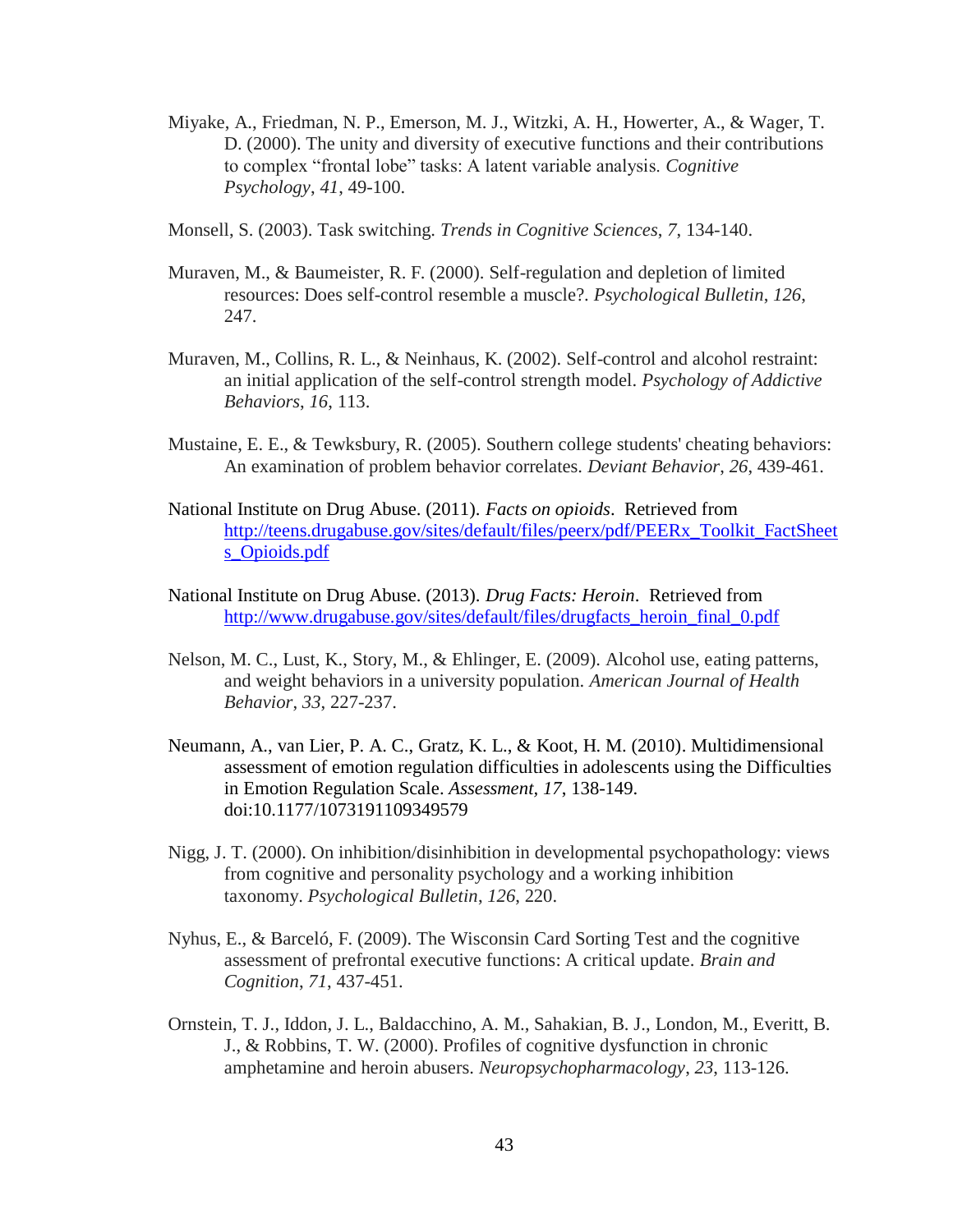- Parada, M., Corral, M., Mota, N., Crego, A., Rodríguez Holguín, S., & Cadaveira, F. (2012). Executive functioning and alcohol binge drinking in university students. *Addictive Behaviors*, *37*, 167-172.
- Prosser, J., Cohen, L. J., Steinfeld, M., Eisenberg, D., London, E. D., & Galynker, I. I. (2006). Neuropsychological functioning in opiate-dependent subjects receiving and following methadone maintenance treatment. *Drug and Alcohol Dependence*, *84*, 240-247.
- Randall, D. C., Elsabagh, S. M., Hartley, D. E., & File, S. E. (2004). Does drinking have effects on mood and cognition in male and female students?. *Pharmacology Biochemistry and Behavior*, *78*, 629-638.
- Rapeli, P., Fabritius, C., Kalska, H., & Alho, H. (2011). Cognitive functioning in opioiddependent patients treated with buprenorphine, methadone, and other psychoactive medications: stability and correlates. *BMC Pharmacology and Toxicology*, *11*, 13.
- Rhodes, J. E., & Jason, L. A. (1990). A social stress model of substance abuse. *Journal of Consulting and Clinical Psychology,* 58, 395-401. doi:10.1037/0022- 006X.58.4.395
- Rhodes, W. A., Peters, R. J. J., Perrino, C. S., & Bryant, S. (2008). Substance use problems reported by historically black college students: Combined marijuana and alcohol use versus alcohol alone. *Journal of Psychoactive Drugs, 40*, 201- 205. doi:10.1080/02791072.2008.10400631
- Roebuck, M. C., French, M. T., & Dennis, M. L. (2004). Adolescent marijuana use and school attendance. *Economics of Education Review*, *23*, 133-141.
- Royall, D. R., Lauterbach, E. C., Cummings, J. L., Reeve, A., Rummans, T. A., Kaufer, D. I., ... & Coffey, C. E. (2002). Executive control function: A review of its promise and challenges for clinical research. A report from the Committee on Research of the American Neuropsychiatric Association. *The Journal of Neuropsychiatry and Clinical Neurosciences*, *14*, 377-405.
- Rubia, K., Smith, A. B., Woolley, J., Nosarti, C., Heyman, I., Taylor, E., & Brammer, M. (2006). Progressive increase of frontostriatal brain activation from childhood to adulthood during event‐related tasks of cognitive control. *Human Brain Mapping*, *27*, 973-993.
- Segalowitz, S. J., & Davies, P. L. (2004). Charting the maturation of the frontal lobe: an electrophysiological strategy. *Brain and Cognition*, *55*, 116-133.
- Shillington, A. M., & Clapp, J. D. (2006). Heavy alcohol use compared to alcohol and marijuana use: Do college students experience a difference in substance use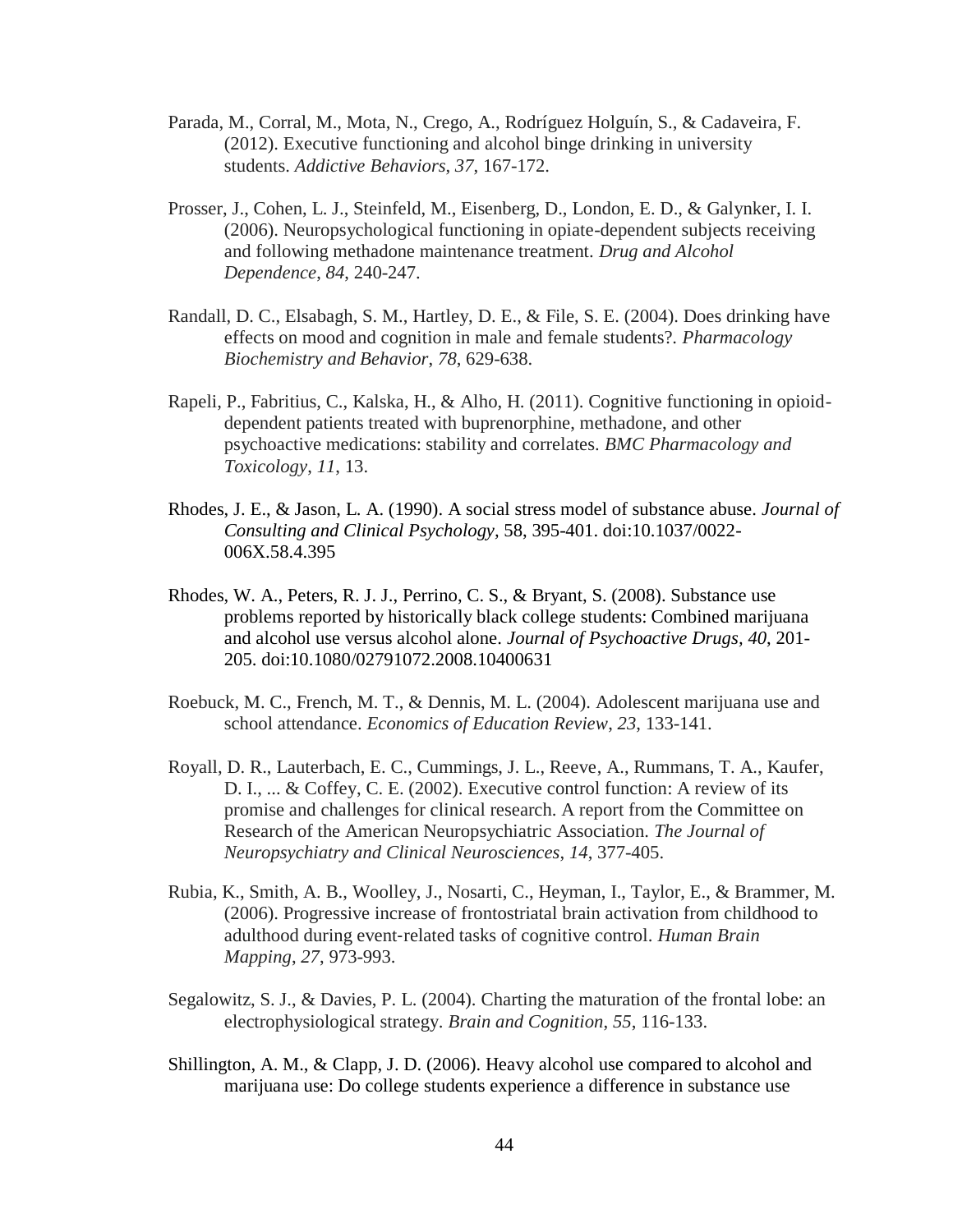problems? *Journal of Drug Education, 36*, 91-103. doi:10.2190/8PRJ-P8AJ-MXU3-H1MW

- Simons, J. S., & Carey, K. B. (2006). An affective and cognitive model of marijuana and alcohol problems. *Addictive Behaviors, 31*, 1578-1592. doi:10.1016/j.addbeh.2005.12.004
- Simons, J. S., Gaher, R. M., Correia, C. J., Hansen, C. L., & Christopher, M. S. (2005). An affective-motivational model of marijuana and alcohol problems among college students. *Psychology of Addictive Behaviors, 19*, 326-334. doi:10.1037/0893-164X.19.3.326
- Siegrist, M. (1997). Test-retest reliability of different versions of the Stroop test. *Journal of Psychology: Interdisciplinary and Applied, 131*. Doi: 10.1080/00223989709603516
- Singleton, R. A. (2007). Collegiate alcohol consumption and academic performance. *Journal of Studies on Alcohol and Drugs*, *68*, 548.
- Smith, A. M., Longo, C. A., Fried, P. A., Hogan, M. J., & Cameron, I. (2010). Effects of marijuana on visuospatial working memory: an fMRI study in young adults. *Psychopharmacology*, *210*, 429-438.
- Solowij, N., & Pesa, N. (2011). Cannabis and cognition: short- and long-term effects. In D. Castle, R. Murray & D. Cyril. D'Souza (Eds.), Marijuana and Madness (pp. 91- 102). Cambridge: Cambridge University Press.
- Spear, L. P. (2013). Adolescent neurodevelopment. *Journal of Adolescent Health*, *52*, S7- S13.
- St Clair-Thompson, H. L., & Gathercole, S. E. (2006). Executive functions and achievements in school: Shifting, updating, inhibition, and working memory. *The Quarterly Journal of Experimental Psychology*, *59*, 745-759.
- Stephens, D. N., & Duka, T. (2008). Cognitive and emotional consequences of binge drinking: role of amygdala and prefrontal cortex. *Philosophical Transactions of the Royal Society B: Biological Sciences*, *363*, 3169-3179.
- Strauss, G. P., Allen, D. N., Jorgensen, M. L., & Cramer, S. L. (2005). Test-Retest Reliability of Standard and Emotional Stroop Tasks An Investigation of Color-Word and Picture-Word Versions. *Assessment*, *12*, 330-337.
- Stroop, J. R. (1935). Studies of interference in serial verbal reactions. *Journal of Experimental Psychology*, *18*, 643.
- Substance Abuse and Mental Health Services Administration (2012a). Office of Applied Studies, Treatment Episode Data Set (TEDS). Table 2.1a: Admissions aged 12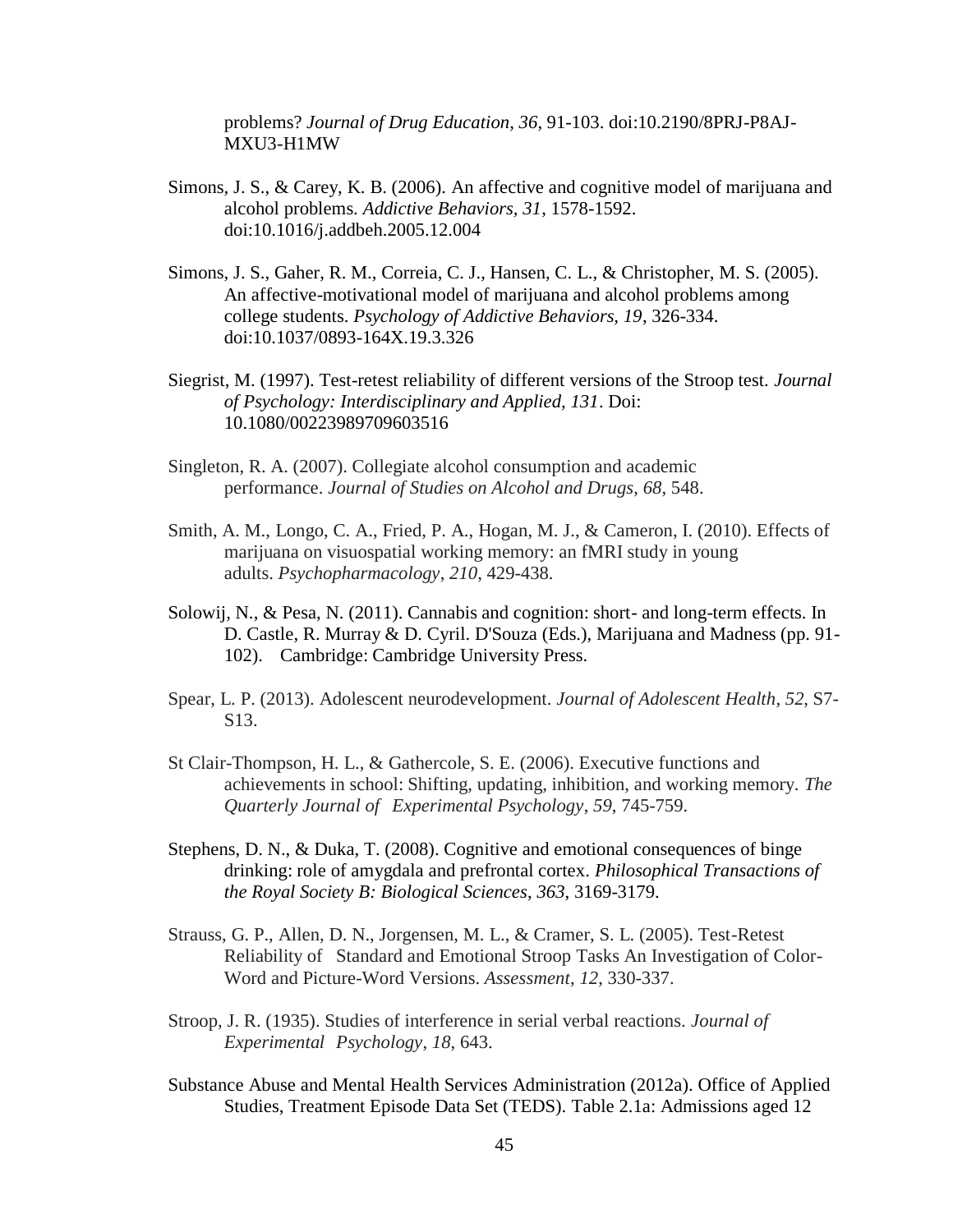and older, by gender and age at admission according to primary substance of abuse: 2010. *Treatment Episode Data Set (TEDS): 2000 - 2010. National Admissions to Substance Abuse Treatment Services.* Retrieved from <http://www.samhsa.gov/data/2k12/TEDS2010N/TEDS2010NTbl2.1a.htm>

- Substance Abuse and Mental Health Services Administration (2012b). *Results from the 2011 National Survey on Drug Use and Health: Summary of National Findings*, NSDUH Series H-44, HHS Publication No. (SMA) 12-4713. Rockville, MD: Substance and Mental Health Services Administration.
- Substance Abuse and Mental Health Services Administration (2013a). *Drug Abuse Warning Network, 2011: National Estimates of Drug-Related Emergency Department Visits*. HHS Publication No. (SMA) 13-4760, DAWN Series D-39. Rockville, MD: Substance Abuse and Mental Health Services Administration.
- Substance Abuse and Mental Health Services Administration (2013b). Office of Applied Studies, Treatment Episode Data Set (TEDS). Table 2.1a: Admissions aged 12 and older, by gender and age at admission according to primary substance of abuse: 2011.*Treatment Episode Data Set (TEDS): 2001 - 2011. National Admissions to Substance Abuse Treatment Services.* Retrived from <http://www.samhsa.gov/data/2k13/TEDS2011/TEDS2011NTbl2.1a.htm>
- Substance Abuse and Mental Health Services Administration (2013c). *Results from the 2012 National Survey on Drug Use and Health: Summary of National Findings*, NSDUH Series H-46, HHS Publication No. (SMA) 13-4795. Rockville, MD: Substance Abuse and Mental Health Services Administration.
- Tabachnick, B. G., & Fidell, L. S. (2012). *Using multivariate statistics* (6<sup>th</sup> ed.). New York: Harper Collins.
- Tanner, J. L., & Arnett, J. J. (2009). The emergence of "emerging adulthood": The new life stage between adolescence and young adulthood. In A. Furlong (Ed.), *Handbook of youth and young adulthood: New perspectives and agendas* (pp. 39- 45). New York, NY: Routledge.
- Thush, C., Wiers, R. W., Ames, S. L., Grenard, J. L., Sussman, S., & Stacy, A. W. (2008). Interactions between implicit and explicit cognition and working memory capacity in the prediction of alcohol use in at-risk adolescents. *Drug and Alcohol Dependence*, *94*, 116-124.
- Tucker, J. A., Vuchinich, R. E., & Murphy, J. G. (2002). Assessment, treatment planning, and outcome evaluation for substance use disorders. In M. H. Anthony, & D. H. Barlow, (Eds.). *Handbook of Assessment and Treatment Planning* (pp. 415-452). New York: Guilford Press.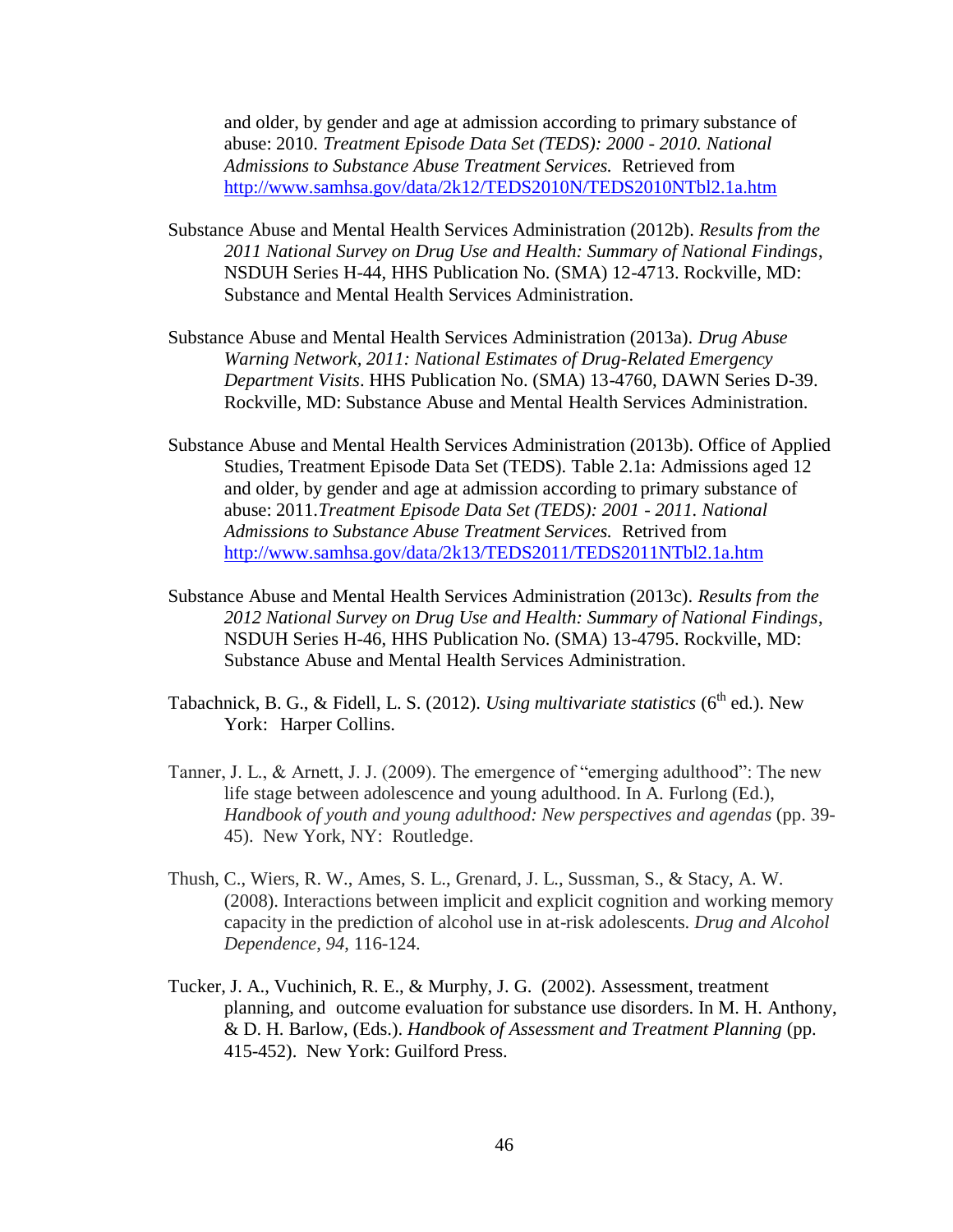- U.S. Census Bureau. (2011). *Age and sex composition: 2010*. (2010 Census Briefs Publication No. C2010BR-03). Retrieved from <http://www.census.gov/prod/cen2010/briefs/c2010br-03.pdf>
- Verdejo-García, A. J., Perales, J. C., & Pérez-García, M. (2007). Cognitive impulsivity in cocaine and heroin polysubstance abusers. *Addictive Behaviors*, *32*, 950-966.
- Vuchinich, R. E., & Simpson, C. A. (1998). Hyperbolic temporal discounting in social drinkers and problem drinkers. *Experimental and Clinical Psychopharmacology*, *6*, 292.
- Wand, G. (2008). The influence of stress on the transition from drug use to addiction. *Alcohol Research & Health, 31*, 119-139.
- Williams, A. D., Grisham, J. R., Erskine, A., & Cassedy, E. (2012). Deficits in emotion regulation associated with pathological gambling. *British Journal of Clinical Psychology*, *51*, 223-238. doi:10.1111/j.2044-8260.2011.02022.x
- Wills, T., & Filer, M. (1996). Stress–coping model of adolescent substance use. In T. H. Ollendick, & R. J. Prinz (Eds.), *Advances in clinical child psychology, Vol. 18* (pp. 91-132). New York, NY: Plenum Press. doi:10.1007/978-1-4613-0323- 7\_3
- Wong, C. F., Silva, K., Kecojevic, A., Schrager, S. M., Bloom, J. J., Iverson, E., & Lankenau, S. E. (2013). Coping and emotion regulation profiles as predictors of nonmedical prescription drug and illicit drug use among high-risk young adults. *Drug and Alcohol Dependence,132,* 165-171. doi:10.1016/j.drugalcdep.2013.01.024
- Wöstmann, N. M., Aichert, D. S., Costa, A., Rubia, K., Möller, H. J., & Ettinger, U. (2013). Reliability and plasticity of response inhibition and interference control. *Brain and Cognition*, *81*, 82-94.
- Zacny, J., Bigelow, G., Compton, P., Foley, K., Iguchi, M., & Sannerud, C. (2003). College on Problems of Drug Dependence taskforce on prescription opioid nonmedical use and abuse: position statement. *Drug and Alcohol Dependence*, *69*, 215-232.
- Zelazo P.D., & Cunningham W.A. (2007). Executive function: Mechanisms underlying emotion regulation. In J.J. Gross (Ed.), *Handbook of Emotion Regulation* (pp. 135–158). New York: Guilford.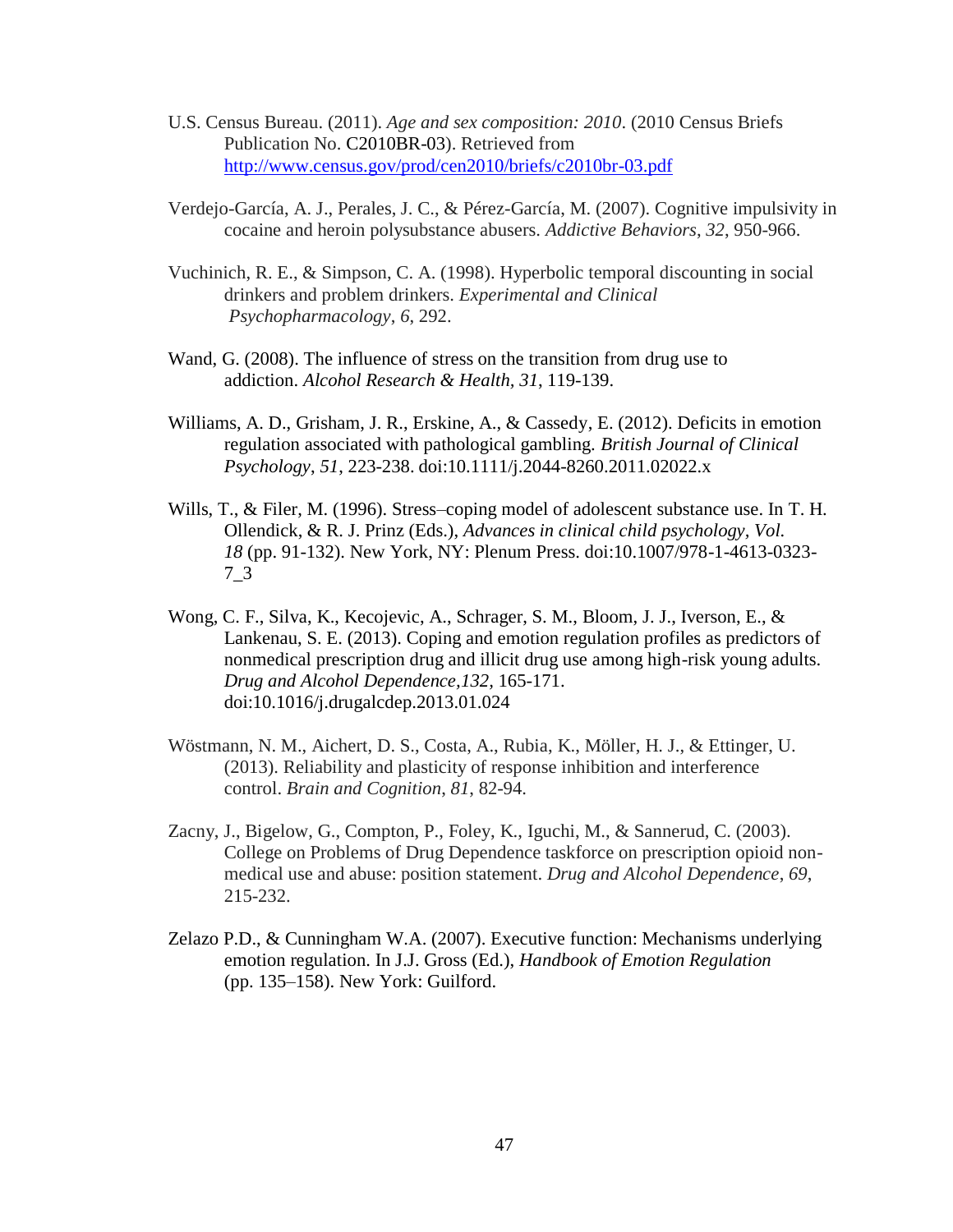# Appendix A

Table 1

*Means, Standard Deviations, and Percentages on Demographic and Dependent* 

*Measures*

|                         | <b>Full Sample</b> | <b>NMPO Users</b> | Controls        |
|-------------------------|--------------------|-------------------|-----------------|
| Gender (% Female)       | 57.4               | 59.3              | 55.6            |
| Age                     | 20.00(1.60)        | 20.04(1.61)       | 19.96(1.62)     |
| Ethnicity (% Caucasian) | 48.1               | 51.9              | 44.4            |
| DS forward              | 6.92(1.32)         | 7.22(1.28)        | 6.64(1.32)      |
| DS backward             | 5.73(1.44)         | 5.83(1.30)        | 5.64(1.58)      |
| Incongruent RT          | 857.65 (161.45)    | 841.68 (159.91)   | 872.97 (164.70) |
| <b>IS</b>               | 80.19 (63.46)      | 82.68 (67.25)     | 77.90 (61.10)   |
| SSRQ total*             | 121.00 (14.73)     | 113.70 (10.53)    | 128.30 (14.87)  |
| DERS total**            | 72.37 (19.77)      | 78.78 (17.38)     | 65.96 (20.24)   |

*Note.* Due to partial missing, *N*'s vary;  $N_{\text{full sample}} = 48 - 54$ ;  $N_{\text{NMPO users}} = 23 - 27$ ;  $N_{\text{controls}}$  $= 25-27$ . NMPO = nonmedical prescription opioid. DS = digit span. RT = reaction time. IS = Interference Score. SSRQ = Self-Regulation Questionnaire – Short; higher scores reflect greater self-regulation. DERS = Difficulties in Emotion Regulation Scale; higher scores reflect greater difficulties with emotion regulation.

\* Denotes significant group difference, *p* < .01

\*\* Denotes significant group difference, *p* < .001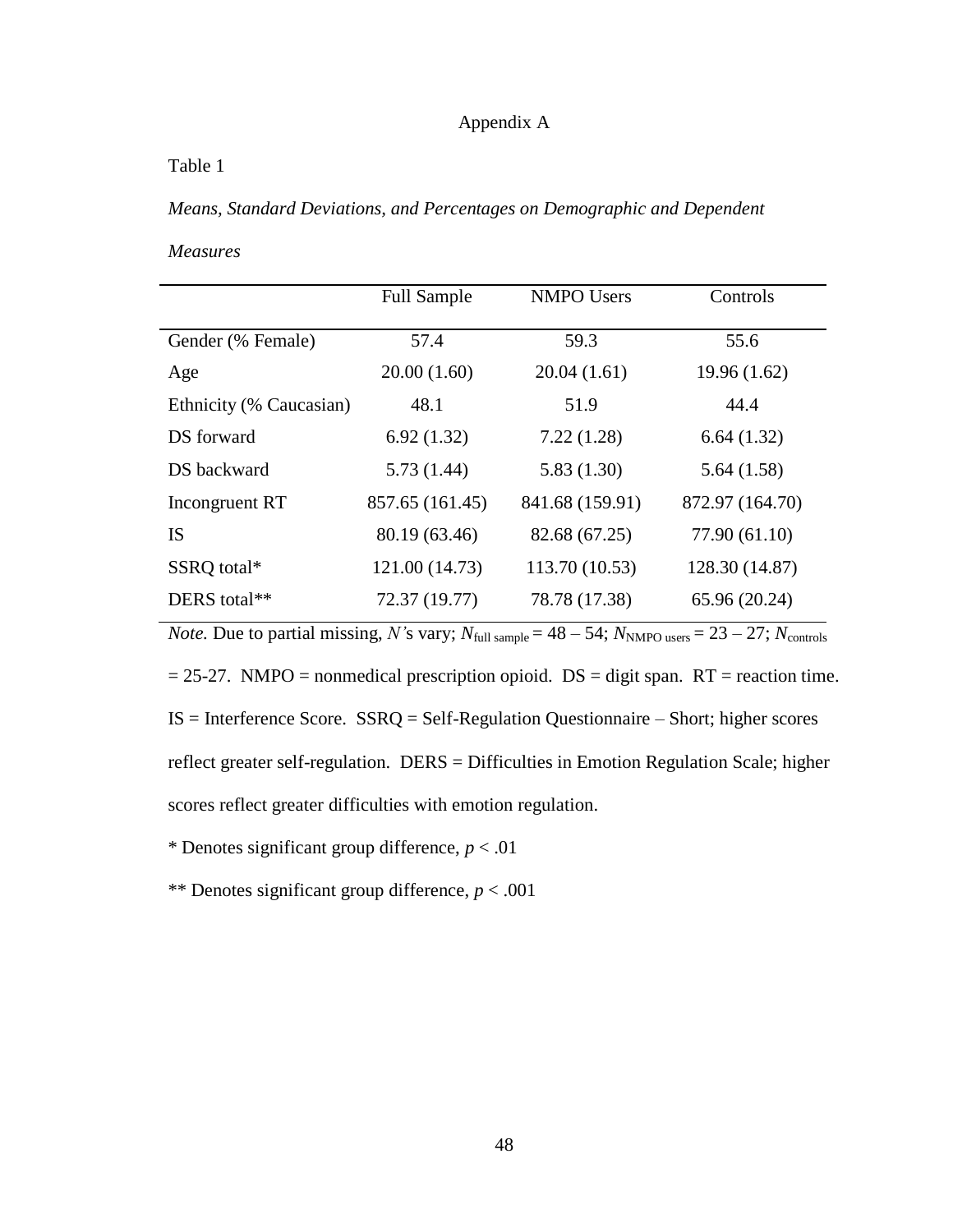# Table 2

|                                 | $Mdn$ ( $IQR$ )          |
|---------------------------------|--------------------------|
| Past-month NMPO use             | $1.00(.00 - 2.00)$       |
| Past-year NMPO use              | $15.00(3.00 - 40.00)$    |
| $DSM-5$ SUD symptoms – opioid   | $1.00(.00 - 2.50)$       |
| Age of NMPO use initiation      | $17.00(16.00 - 18.00)$   |
| Typical drinks per week         | $6.00(3.00 - 12.50)$     |
| Past-month binge episodes       | $2.00(0.00 - 4.75)$      |
| $DSM-5$ AUD symptoms            | $1.50(1.00 - 3.75)$      |
| Age of alcohol use initiation   | $16.00(14.00 - 17.00)$   |
| Past-month marijuana use        | $4.00(1.00 - 20.00)$     |
| Past-year marijuana use         | $100.00 (9.00 - 230.00)$ |
| $DSM-5$ SUD symptoms – cannabis | $3.50(1.00 - 6.00)$      |
| Age of drug use initiation      | $16.00(16.00 - 18.00)$   |

*Descriptive Statistics for Substance Use Variables for NMPO Users*

*Note. DSM–5* SUD symptoms – cannabis were only assessed among past year marijuana users. NMPO = nonmedical prescription opioid.  $SUB =$  substance use disorder.  $AUD =$ alcohol use disorder. Due to partial missing data,  $N$ 's vary;  $N = 18 - 27$ .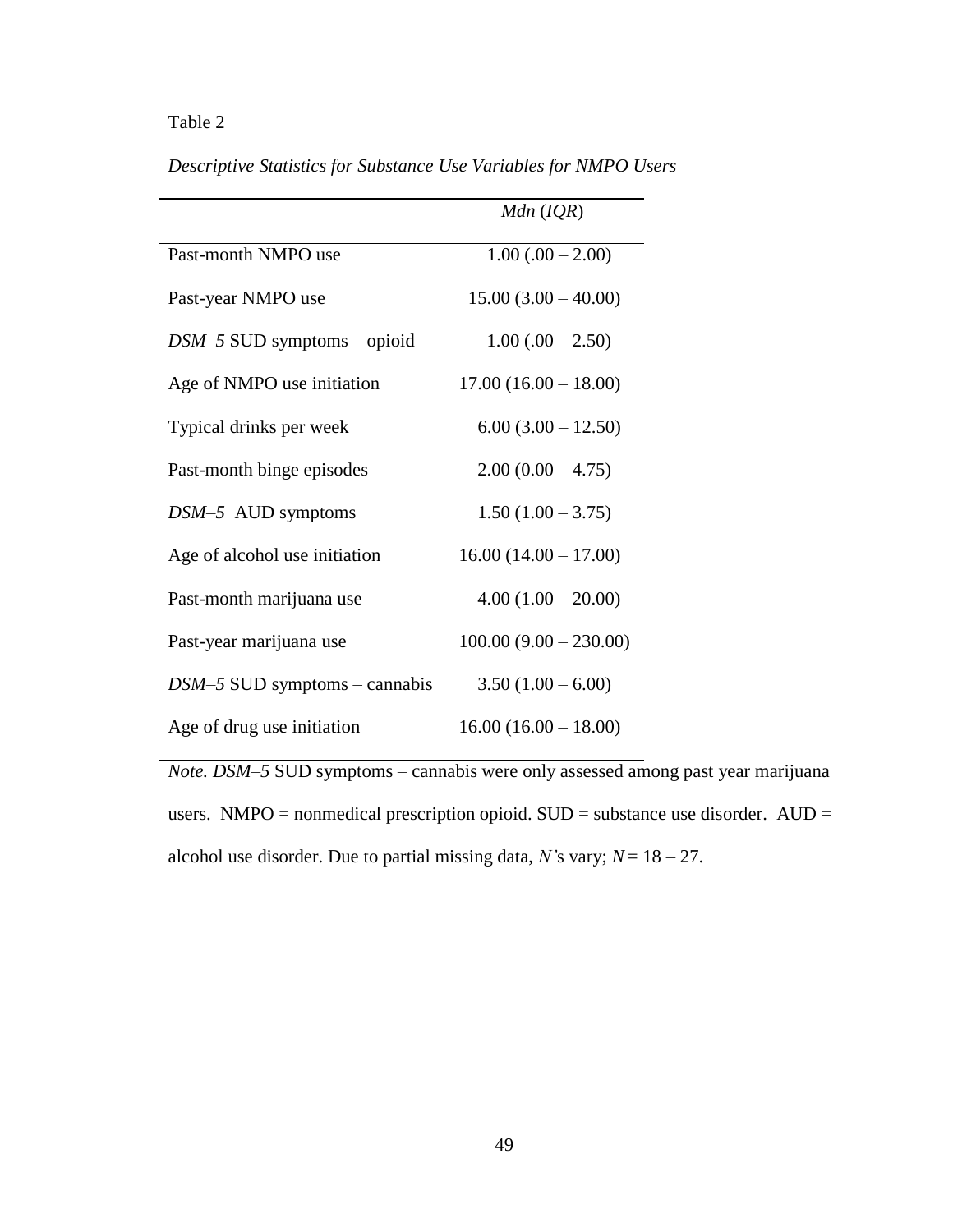# Table 3

| Variable            | 1        | 2       | 3       | 4       | 5        | 6 |
|---------------------|----------|---------|---------|---------|----------|---|
| $1. DS - forward$   |          |         |         |         |          |   |
| 2. DS – backward    | $.324*$  |         |         |         |          |   |
| 3. Incongruent RT   | $-.342*$ | $-.123$ |         |         |          |   |
| 4. IS               | $-.188$  | .128    | .513    |         |          |   |
| 5. SSRQ total score | .214     | .238    | $-.181$ | $-.189$ |          |   |
| 6. DERS total score | $-125$   | .030    | .195    | .226    | $-494**$ |   |

*Associations among ECF and Self-and Emotion Regulation among Full Sample*

*Note.*  $N = 48 - 54$ . Spearman's rho correlation coefficients are presented. DS = Digit Span.  $RT$  = reaction time. IS = Interference Score. SSRQ = Self-Regulation Questionnaire – Short; higher scores reflect greater self-regulation. DERS = Difficulties in Emotion Regulation Scale; higher scores reflect greater difficulties with emotion regulation.

\*  $p < .05.$  \*\*  $p < .001.$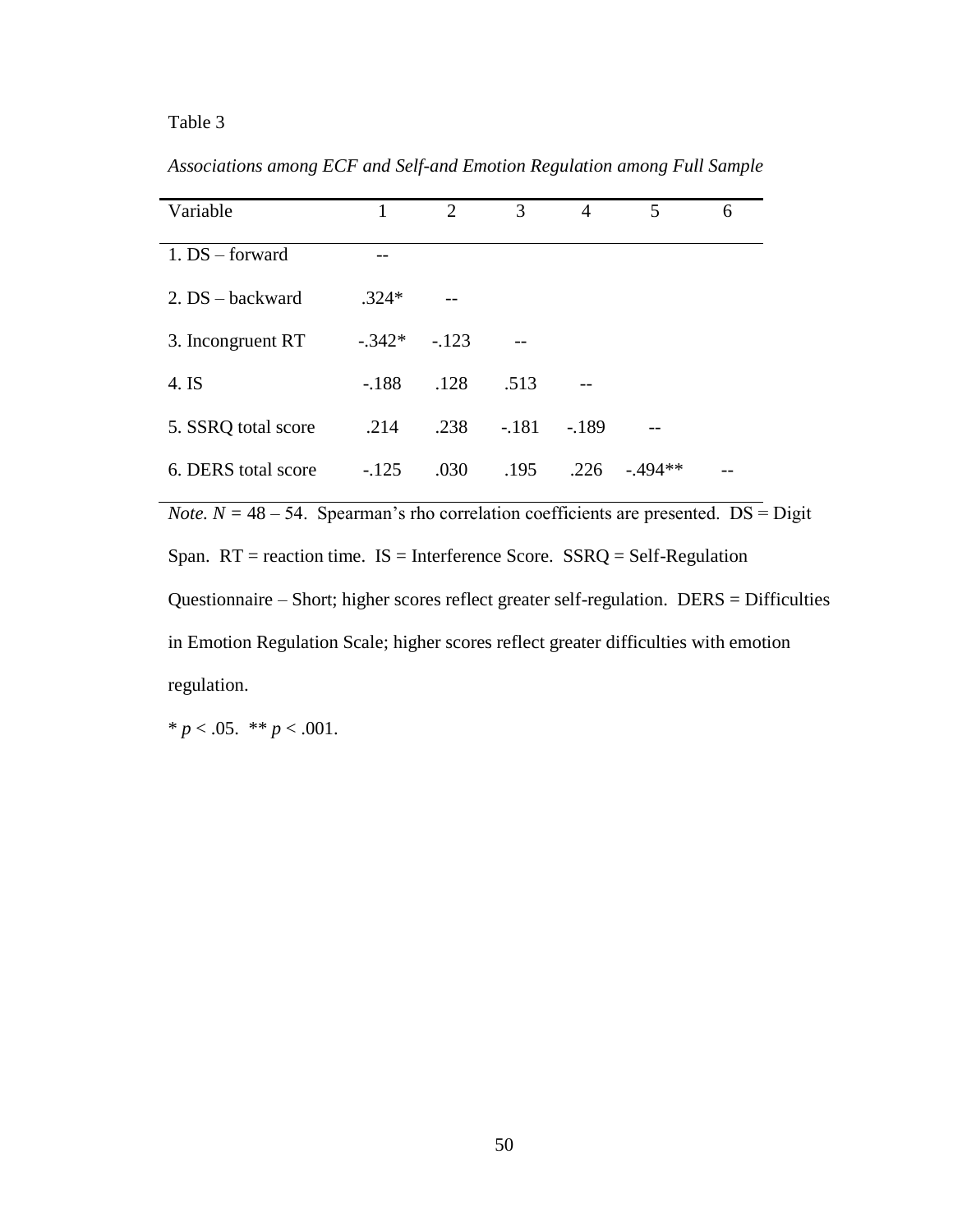# Table 4

|                                 | $DS$ – forward | $DS - backward$ | Incongruent RT | Interference score |
|---------------------------------|----------------|-----------------|----------------|--------------------|
| Past-month NMPO use             | .079           | .051            | $-.091$        | $.369+$            |
| Past-year NMPO use              | .033           | .092            | .049           | .344               |
| $DSM-5$ SUD symptoms – opioid   | .167           | $-.117$         | .004           | .100               |
| Typical drinks per week         | .083           | $-140$          | $-163$         | $-.451*$           |
| $DSM-5$ AUD symptoms            | .064           | $-.394+$        | .085           | .157               |
| Past-month marijuana use        | .111           | $-.057$         | $-168$         | $-.046$            |
| Past-year marijuana use         | .204           | $-.102$         | $-.129$        | .128               |
| $DSM-5$ SUD symptoms – cannabis | .318           | .107            | .126           | $-.042$            |

# *Associations among ECF Measures and Substance Use Variables among NMPO Users*

*Note.* Spearman's rho correlation coefficients are presented. NMPO = nonmedical prescription opioid. SUD = substance use

disorder. AUD = alcohol use disorder. DS = Digit Span. RT = reaction time.

 $\dagger p < .10.$   $\ast p < .05.$   $\ast \ast p < .01.$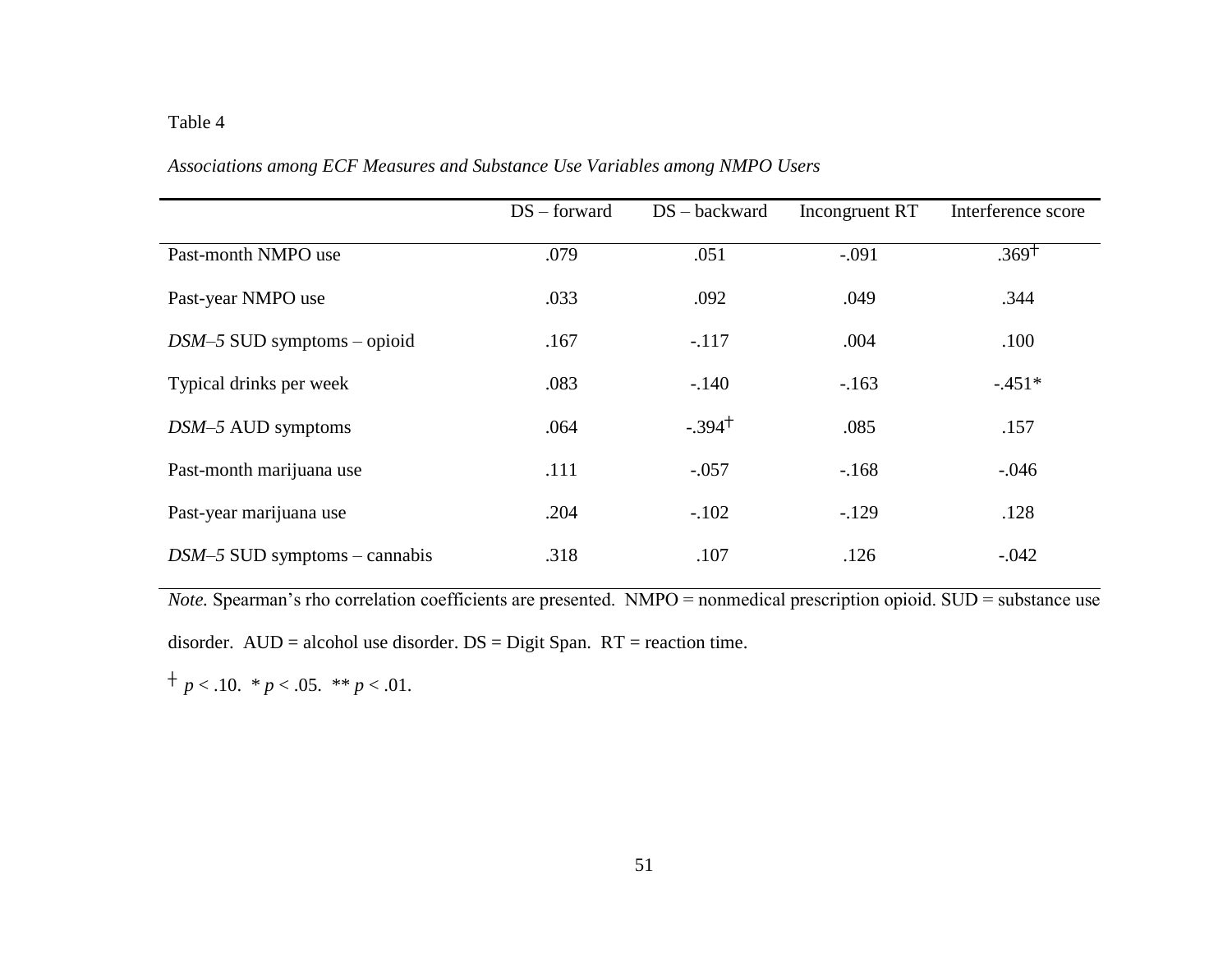|                                 | <b>SSRQ</b> | <b>DERS</b> | Imp     | Aware   | Goals    | Non     | <b>Strat</b> | Clar    |  |
|---------------------------------|-------------|-------------|---------|---------|----------|---------|--------------|---------|--|
| Past-month NMPO use             | .127        | $-.075$     | $-.060$ | .212    | $-173$   | $-.130$ | $-.171$      | $-.056$ |  |
| Past-year NMPO use              | .153        | .103        | .011    | .016    | .180     | .058    | $-.008$      | $-.008$ |  |
| $DSM-5$ SUD symptoms - opioid   | .201        | $-.351$     | $.347+$ | $-.025$ | .141     | .185    | .028         | $-.073$ |  |
| Typical drinks per week         | $-.140$     | .158        | .238    | $-.019$ | $-.087$  | .104    | .190         | .067    |  |
| $DSM-5$ AUD symptoms            | $-.249$     | .161        | .209    | .197    | $-.106$  | .177    | .047         | $-.056$ |  |
| Past-month marijuana use        | $-.048$     | $-.042$     | $-.289$ | .285    | $-373^+$ | $-.103$ | .109         | .120    |  |
| Past-year marijuana usE         | $-.090$     | $-106$      | $-.322$ | $.389*$ | $-.404*$ | $-.204$ | $-.073$      | .038    |  |
| $DSM-5$ SUD symptoms – cannabis | $-.274$     | $-.340$     | $-.333$ | .159    | $-.356$  | $-.211$ | $-.137$      | $-.195$ |  |

*Associations among Self- and Emotion Regulation and Substance Use Variables among NMPO Users*

*Note.* Spearman's rho correlation coefficients are presented. NMPO = nonmedical prescription opioid. SUD = substance use disorder. AUD = alcohol use. SSRQ = Self-Regulation Questionnaire – Short; higher scores reflect greater self-regulation. DERS = Difficulties in Emotion Regulation Scale; Imp = DERS impulse subscale; Aware = DERS awareness subscale; Goals = DERS goals subscale; Non = DERS nonacceptance subscale; Strat = DERS strategies subscale; Clar = DERS clarity subscale; higher scores reflect greater difficulties with emotion regulation.

 $+ p < .10.$  \*  $p < .05$ .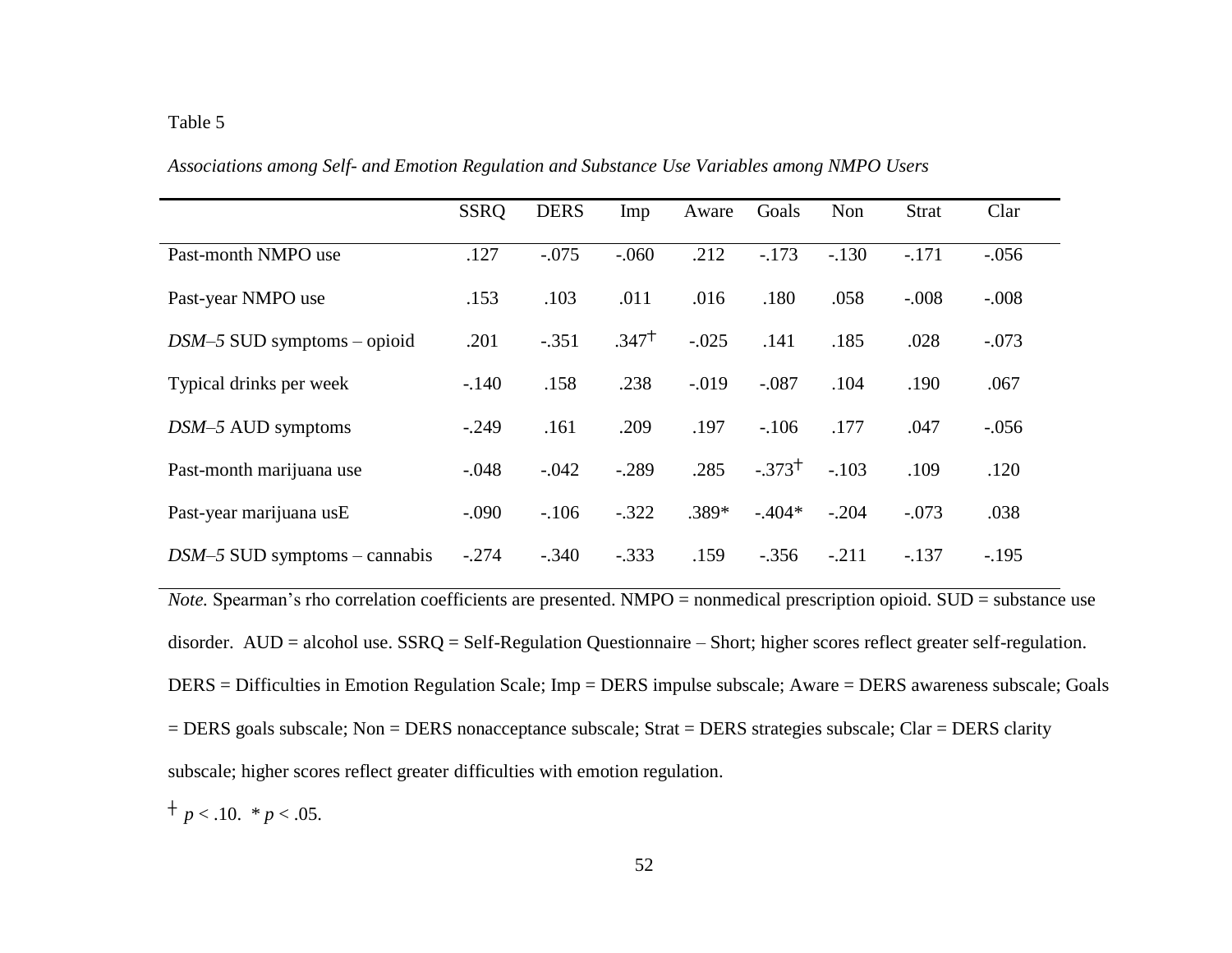

*Figure 1.* Relations between executive cognitive functioning deficits, impaired selfregulation and emotion dysregulation, and substance use



*Figure 2.* Mean Self-Regulation Questionnaire – Short total score values for nonmedical prescription opioid users and controls; higher scores reflect greater self-regulation. Error bars represent  $\pm 1$  standard error of the mean.  $N = 27$  per group. Groups significantly differ,  $t(52) = 4.16$ ,  $p < .001$ .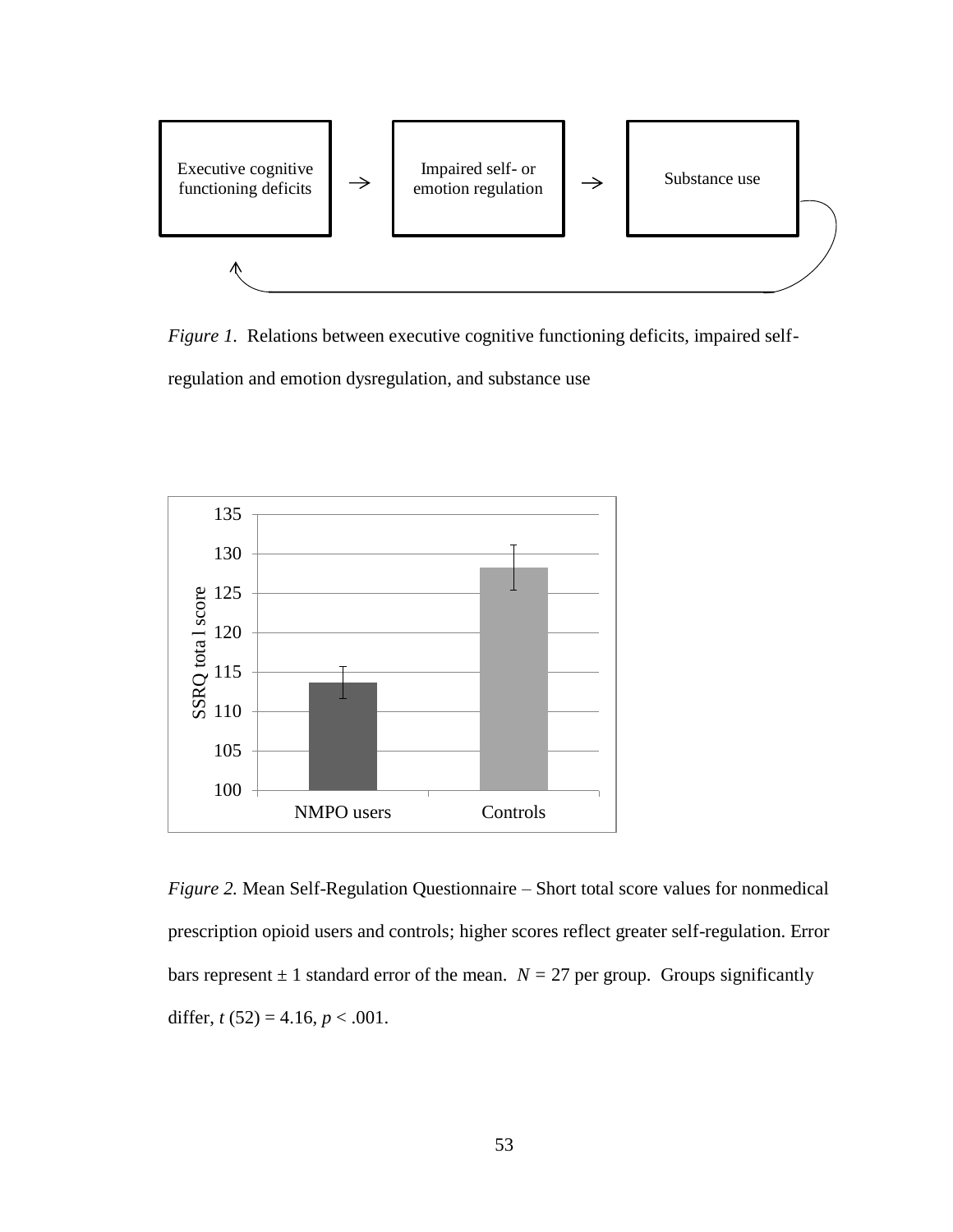

*Figure 3.* Mean Difficulties in Emotion Regulation Scale total score values for nonmedical prescription opioid users and controls; higher scores reflect greater difficulties with emotion regulation. Error bars represent  $\pm 1$  standard error of the mean.  $N = 27$  per group. Groups significantly differ,  $t(52) = -2.50$ ,  $p = .016$ .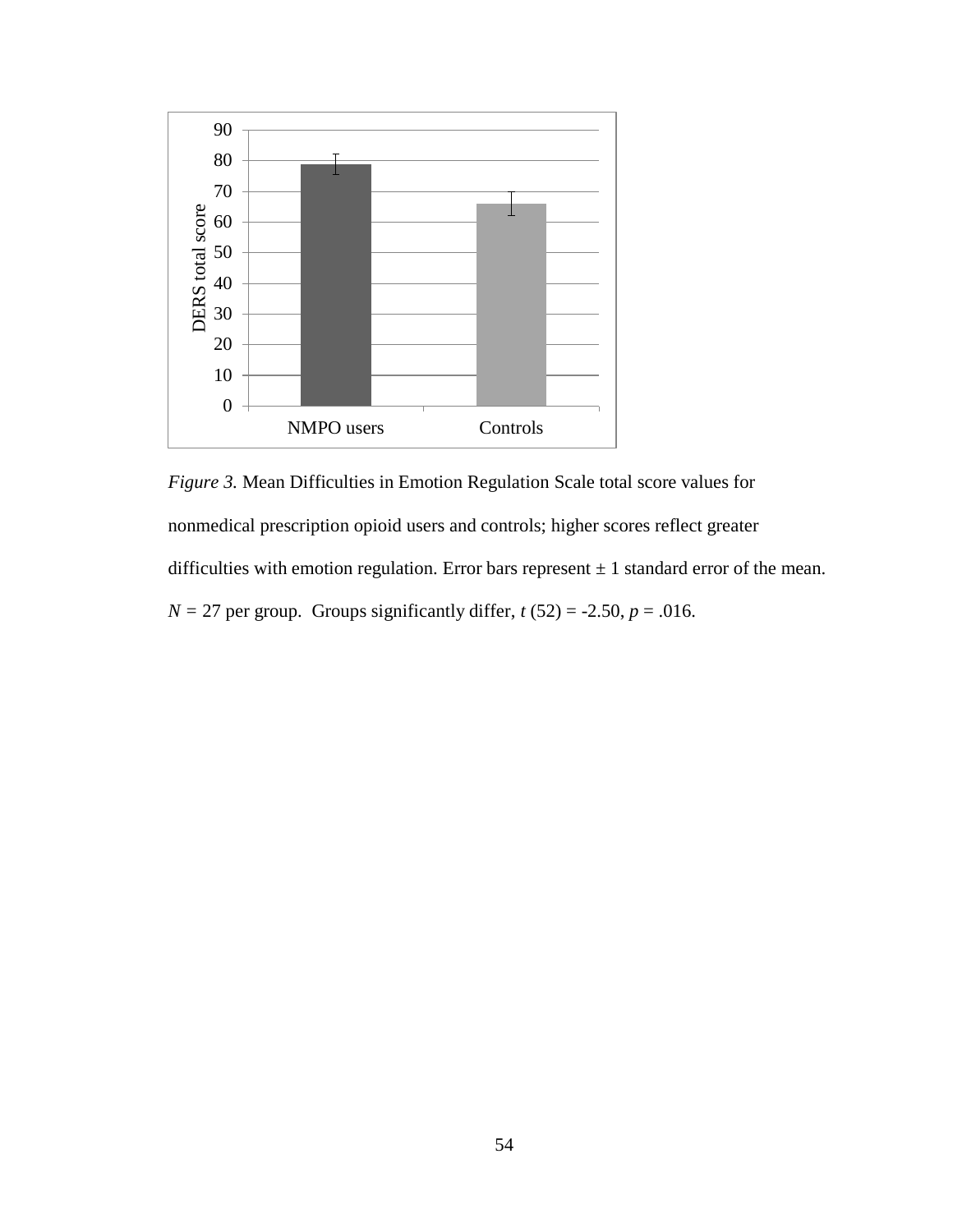

*Figure 4.* Mean Difficulties in Emotion Regulation clarity subscale score values for nonmedical prescription opioid users and controls; higher scores reflect greater difficulties with emotion regulation. Error bars represent  $\pm 1$  standard error of the mean.  $N = 27$  per group. Groups significantly differ,  $t(52) = -3.90$ ,  $p < .001$ .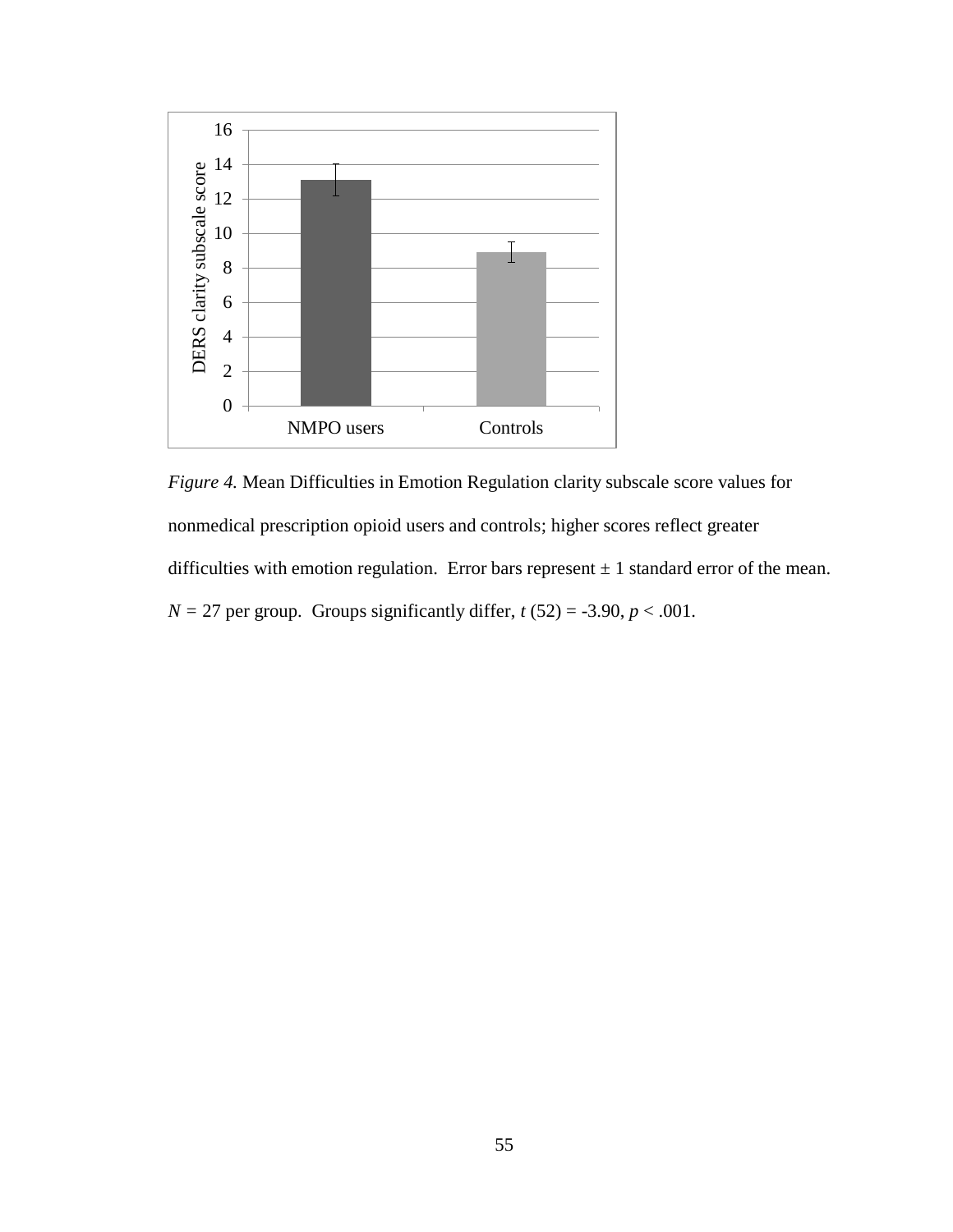

*Figure 5.* Mean Difficulties in Emotion Regulation impulse subscale score values for nonmedical prescription opioid users and controls; higher scores reflect greater difficulties with emotion regulation. Error bars represent  $\pm 1$  standard error of the mean.  $N = 27$  per group. Groups differences approach significance;  $t(52) = -1.92$ ,  $p = .060$ .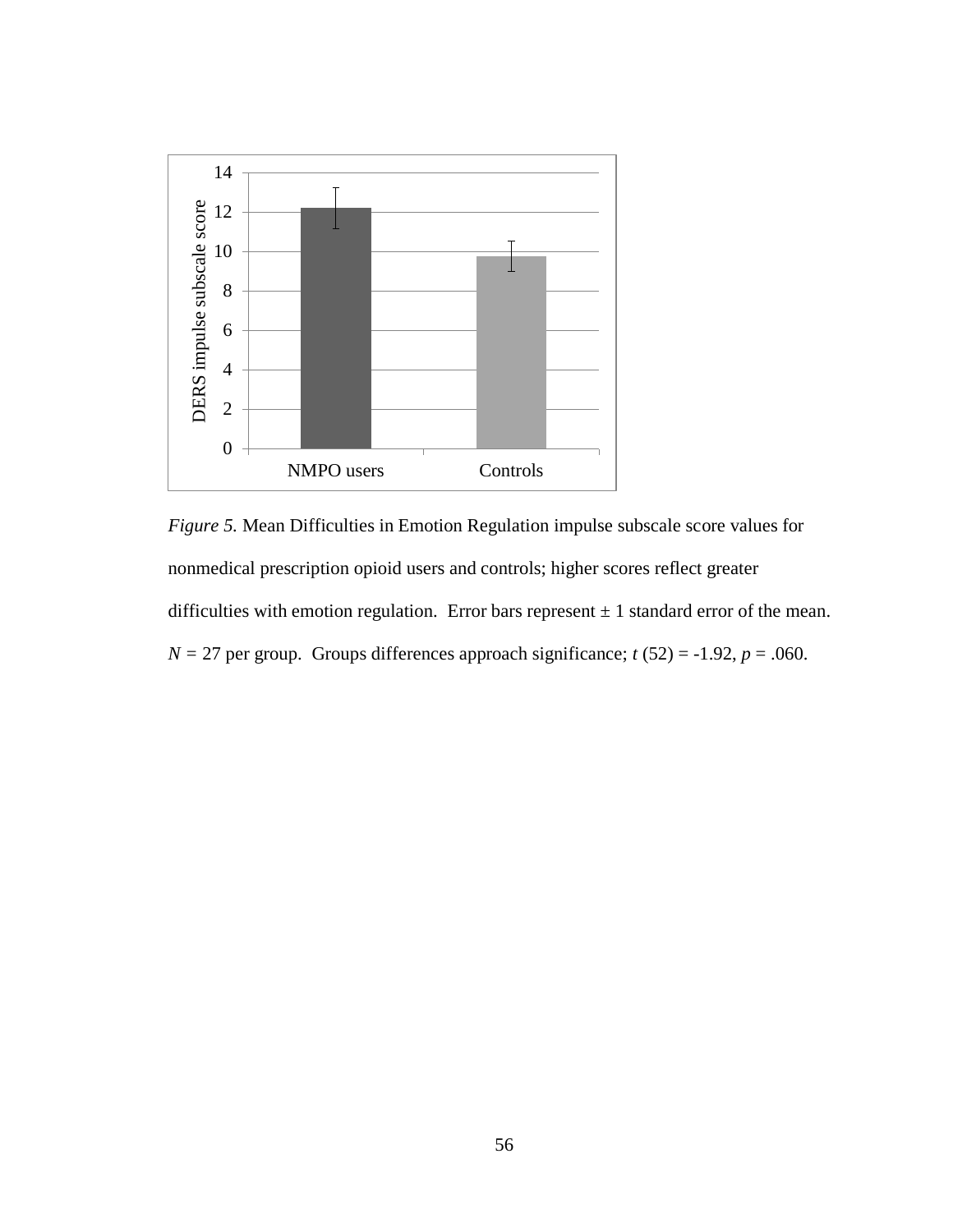# Appendix B

# Daily Drinking Questionnaire

The questions below ask about your alcohol consumption.



For the **past month,** fill in for each calendar day the number of standard drinks you **usually drink** on that day **during a typical week**, and the number of hours over which you consume this amount (i.e., the time from 1<sup>st</sup> sip to last sip). When we say one drink, we mean 12 oz. of beer, 5 oz. of wine, or 1.5 oz. of hard liquor (see picture on the left). Malt liquor is stronger than regular beer, so one 40 oz. Malt Liquor beverage such as Colt 45 counts as 5 standard drinks. Fill in an amount for each of the 7 days. If you do not typically drink on a given day, fill in 0 for that day.

| Day                                      | Sun | Mon | Tues | Wed | <b>Thurs</b> | Fri | Sat |
|------------------------------------------|-----|-----|------|-----|--------------|-----|-----|
| $\#$ of<br>drinks<br>usually<br>consumed |     |     |      |     |              |     |     |
| # of hours                               |     |     |      |     |              |     |     |

# **QUESTIONS FOR MALES ONLY**

IN THE PAST MONTH how many times have you had 5 or more drinks (in one occasion)?  $times$  times

# **QUESTIONS FOR FEMALES ONLY**

IN THE PAST MONTH how many times have you had 4 or more drinks (in one  $\text{occasion}$ ? \_\_\_\_\_ \_\_\_\_\_\_\_ times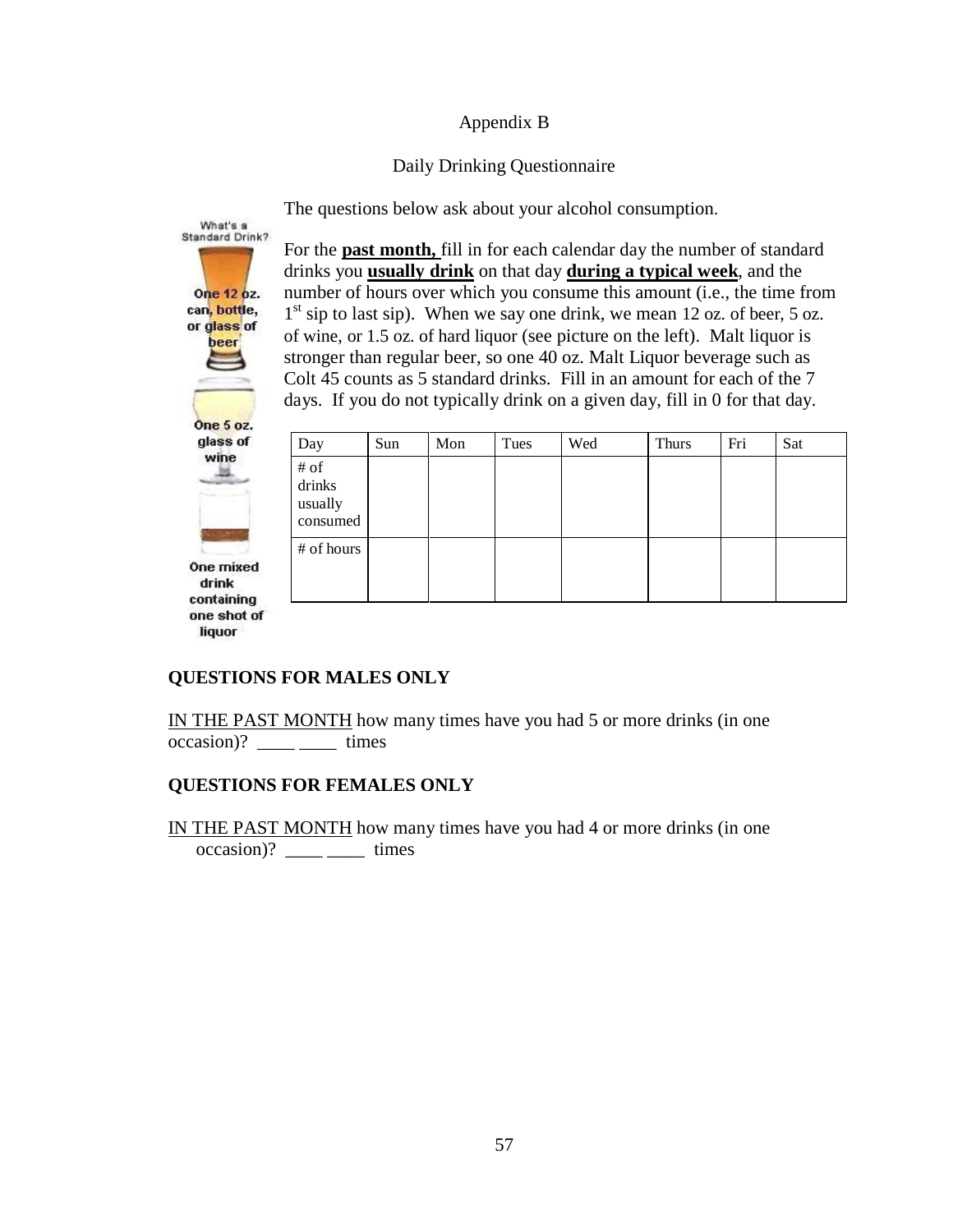# Appendix C

# Self-Regulation Questionnaire – Short

Please respond to the following questions by circling the response that best describes how you are. There are no right or wrong answers. Work quickly and don't think too long about your answers.

Response categories:

|  | Strongly Disagree Disagree Uncertain or Unsure | Agree | <b>Strongly Agree</b> |  |
|--|------------------------------------------------|-------|-----------------------|--|

- I usually keep track of my progress toward my goals.
- I have trouble making up my mind about things.
- I get easily distracted from my plans.
- I don't notice the effects of my actions until it's too late.
- I am able to accomplish goals I set for myself.
- I put off making decisions.
- It's hard for me to notice when I've "had enough" (alcohol, food, sweets).
- If I wanted to change, I am confident that I could do it.
- When it comes to deciding about a change, I feel overwhelmed by the choices.
- I have trouble following through with things once I've made up my mind to do something.
- 11 I don't seem to learn from my mistakes.
- I can stick to a plan that's working well.
- I usually only have to make a mistake one time in order to learn from it.
- I have personal standards, and try to live up to them.
- As soon as I see a problem or challenge, I start looking for possible solutions.
- I have a hard time setting goals for myself.
- I have a lot of willpower.
- When I'm trying to change something, I pay a lot of attention to how I'm doing.
- I have trouble making plans to help me reach my goals.
- I am able to resist temptation.
- I set goals for myself and keep track of my progress.
- Most of the time I don't pay attention to what I'm doing.
- I tend to keep doing the same thing, even when it doesn't work.
- I can usually find several different possibilities when I want to change something.
- Once I have a goal, I can usually plan how to reach it.
- If I make a resolution to change something, I pay a lot of attention to how I'm doing.
- Often I don't notice what I'm doing until someone calls it to my attention.
- I usually think before I act.
- I learn from my mistakes.
- I know how I want to be.
- I give up quickly.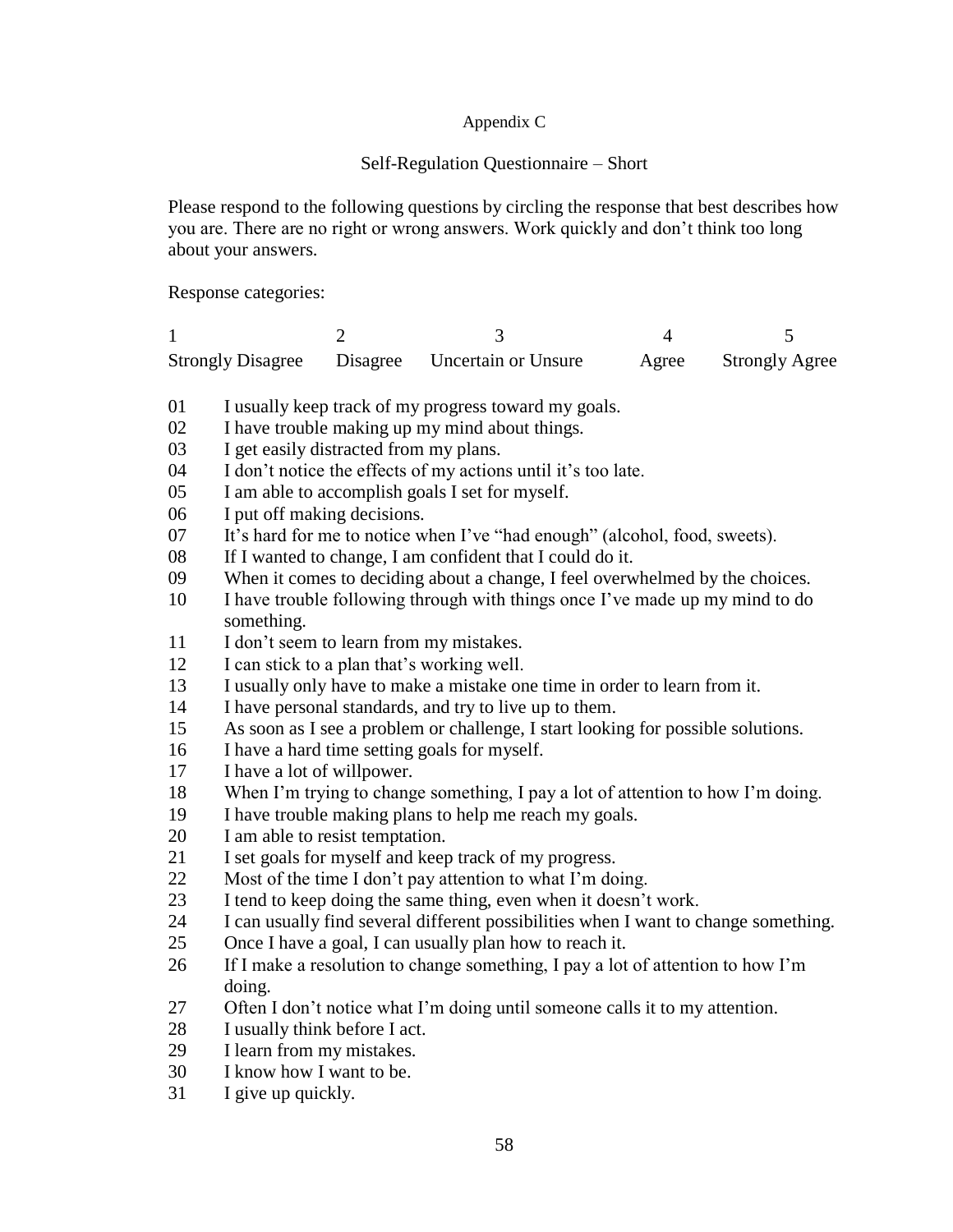# Appendix D

### Difficulties in Emotion Regulation Scale

Please indicate how often the following 36 statements apply to you by writing the appropriate number from the scale above  $(1 - 5)$  in the box alongside each item.

Response categories:

- 1 Almost never (0-10%)
- 2 Sometimes (11-35%)
- 3 About half the time (36-65%)
- 4 Most of the time (66 90%)
- 5 Almost always (91-100%)

1. I am clear about my feelings.

- 2. I pay attention to how I feel.
- 3. I experience my emotions as overwhelming and out of control.
- 4. I have no idea how I am feeling.
- 5. I have difficulty making sense out of my feelings.
- 6. I am attentive to my feelings.
- 7. I know exactly how I am feeling.
- 8. I care about what I am feeling.
- 9. I am confused about how I feel.
- 10. When I'm upset, I acknowledge my emotions.
- 11. When I'm upset, I become angry with myself for feeling that way.
- 12. When I'm upset, I become embarrassed for feeling that way.
- 13. When I'm upset, I have difficulty getting work done.
- 14. When I'm upset, I become out of control.
- 15. When I'm upset, I believe that I will remain that way for a long time.
- 16. When I'm upset, I believe that I'll end up feeling very depressed.
- 17. When I'm upset, I believe that my feelings are valid and important.
- 18. When I'm upset, I have difficulty focusing on other things.
- 19. When I'm upset, I feel out of control.
- 20. When I'm upset, I can still get things done.
- 21. When I'm upset, I feel ashamed with myself for feeling that way.
- 22. When I'm upset, I know that I can find a way to eventually feel better.
- 23. When I'm upset, I feel like I am weak.
- 24. When I'm upset, I feel like I can remain in control of my behaviors.
- 25. When I'm upset, I feel guilty for feeling that way.
- 26. When I'm upset, I have difficulty concentrating.